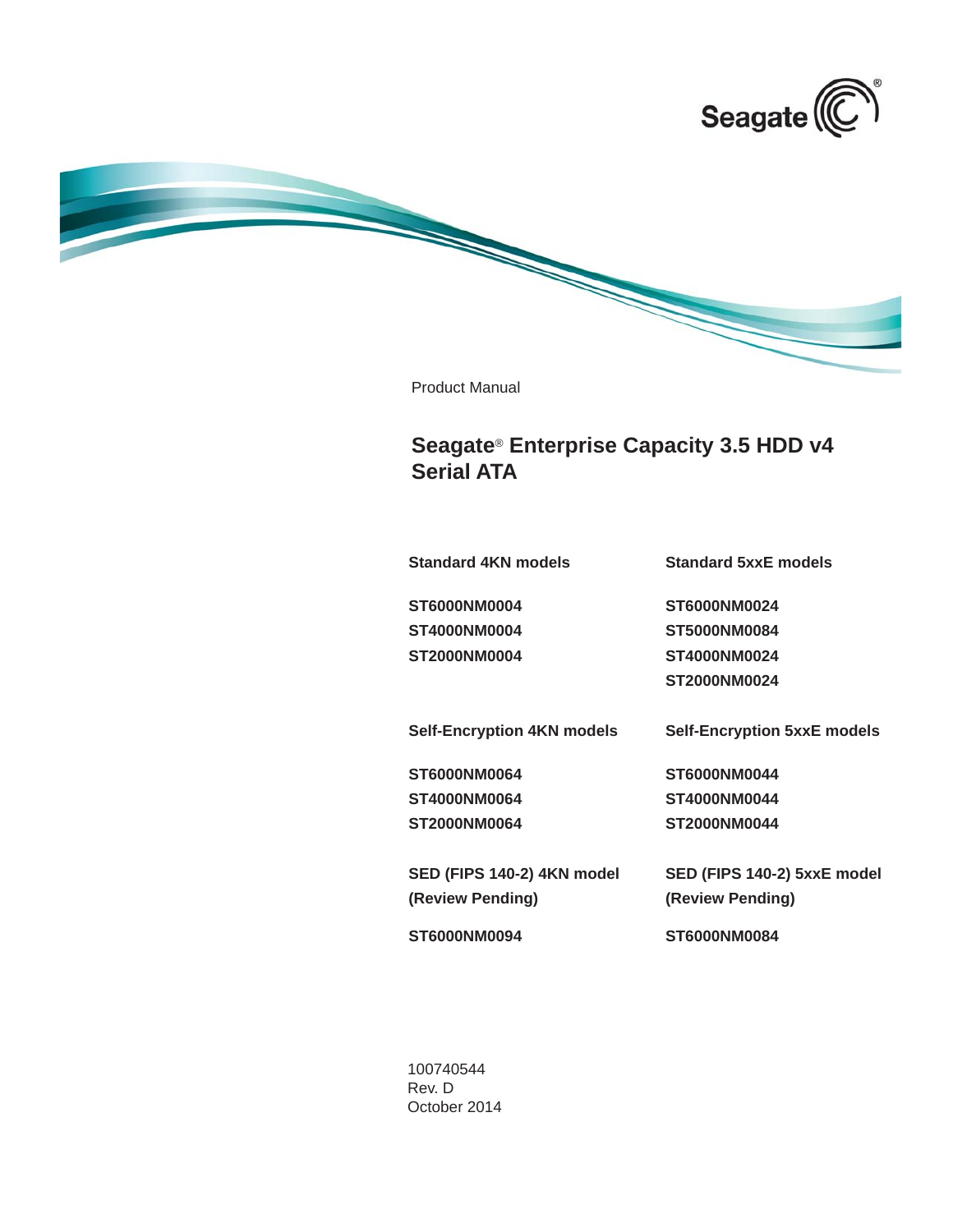## **Document Revision History**

| <b>Revision</b> | <b>Date</b> | Description of changes               |
|-----------------|-------------|--------------------------------------|
| Rev. A          | 05/15/2014  | Initial release.                     |
| Rev. B          | 05/23/2014  | Pages 4 & 6.                         |
| Rev. C          | 06/19/2014  | Pages fc, 2, 4, 6-7, 10, 23-24 & 34. |
| Rev. D          | 10/14/2014  | Pages 8 & 21.                        |

© 2014 Seagate Technology LLC. All rights reserved.

Publication number: 100740544, Rev. D October 2014

Seagate, Seagate Technology and the Wave logo are registered trademarks of Seagate Technology LLC in the United States and/or other countries. Constellation ES and SeaTools are either trademarks or registered trademarks of Seagate Technology LLC or one of its affiliated companies in the United States and/or other countries. The FIPS logo is a certification mark of NIST, which does not imply product endorsement by NIST, the U.S., or Canadian governments. All other trademarks or registered trademarks are the property of their respective owners.

No part of this publication may be reproduced in any form without written permission of Seagate Technology LLC.

Call 877-PUB-TEK1 (877-782-8351) to request permission.

When referring to drive capacity, one gigabyte, or GB, equals one billion bytes and one terabyte, or TB, equals one trillion bytes. Your computer's operating system may use a different standard of measurement and report a lower capacity. In addition, some of the listed capacity is used for formatting and other functions, and thus will not be available for data storage. Actual quantities will vary based on various factors, including file size, file format, features and application software. Actual data rates may vary depending on operating environment and other factors. The export or re-export of hardware or software containing encryption may be regulated by the U.S. Department of Commerce, Bureau of Industry and Security (for more information, visit [www.bis.doc.g](http://www.bis.doc.gov)ov), and controlled for import and use outside of the U.S. Seagate reserves the right to change, without notice, product offerings or specifications.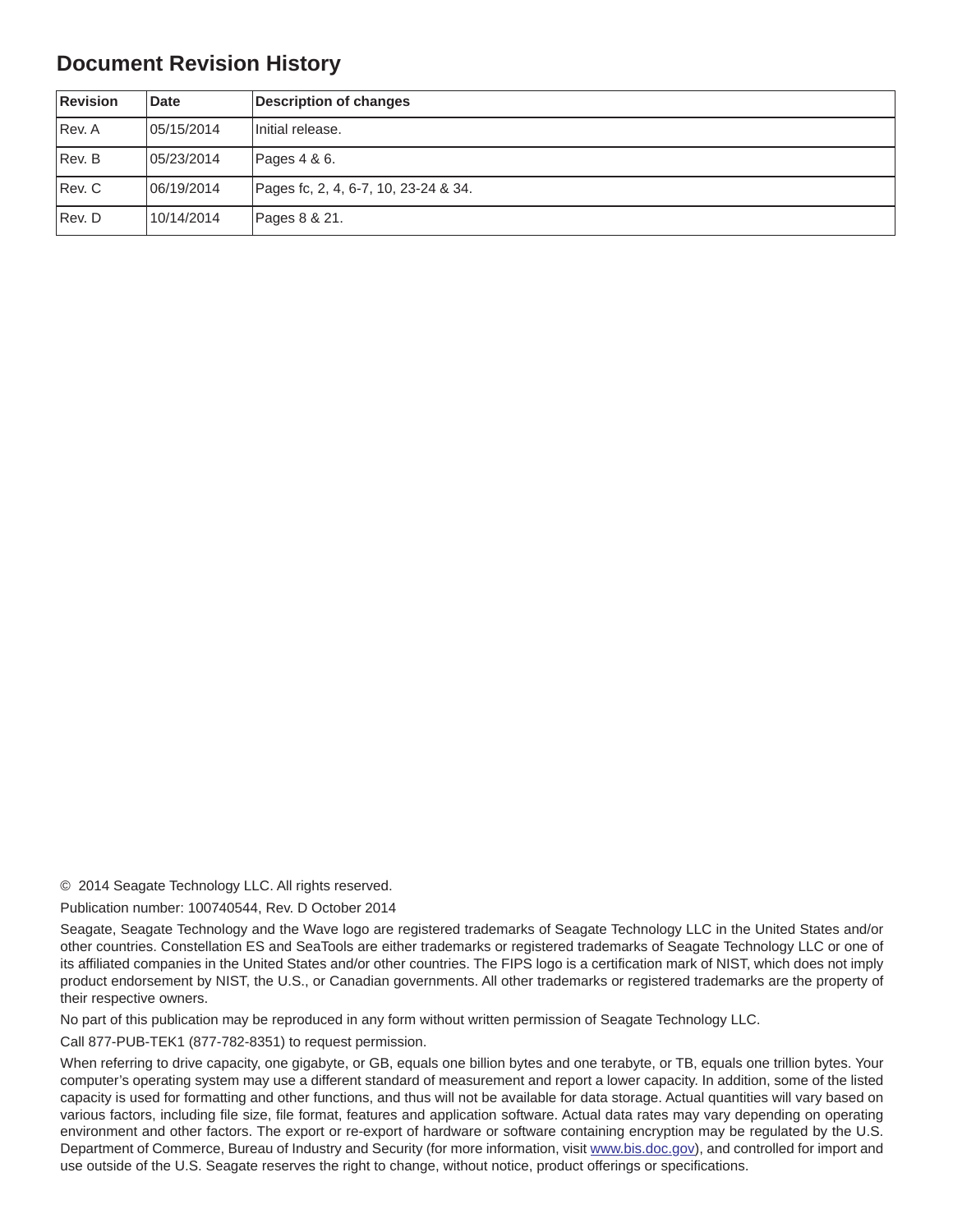# **Contents**

| 1.0 |            |                                                                                                                |
|-----|------------|----------------------------------------------------------------------------------------------------------------|
|     | 1.1        |                                                                                                                |
| 2.0 |            |                                                                                                                |
|     | 2.1        |                                                                                                                |
|     | 2.2        |                                                                                                                |
|     |            | 2.2.1                                                                                                          |
|     | 2.3        | Recording and interface technology (and intervent in the set of the set of the set of the set of the set of th |
|     | 2.4        |                                                                                                                |
|     | 2.5        |                                                                                                                |
|     |            | 2.5.1                                                                                                          |
|     |            | 2.5.2                                                                                                          |
|     |            | 2.5.3                                                                                                          |
|     |            | Extended Power Conditions - PowerChoiceTM  16<br>2.5.4                                                         |
|     | 2.6        |                                                                                                                |
|     |            | 2.6.1                                                                                                          |
|     |            | 2.6.2                                                                                                          |
|     |            | 2.6.3                                                                                                          |
|     |            | 2.6.4                                                                                                          |
|     |            | 2.6.5                                                                                                          |
|     | 2.7        |                                                                                                                |
|     | 2.8        |                                                                                                                |
|     | 2.9        |                                                                                                                |
|     | 2.10       |                                                                                                                |
|     |            | Annualized Failure Rate (AFR) and Mean Time Between Failures (MTBF). 21<br>2.10.1                              |
|     | 2.11       |                                                                                                                |
|     |            | 2.11.1                                                                                                         |
|     |            | 2.11.2                                                                                                         |
|     |            | 2.11.3                                                                                                         |
|     | 2.12       | 23                                                                                                             |
|     |            | European Union Restriction of Hazardous Substances (RoHS) Directive 23<br>2.12.1                               |
|     |            | China Restriction of Hazardous Substances (RoHS) Directive  23<br>2.12.2                                       |
|     | 2.13       |                                                                                                                |
|     | 2.14       |                                                                                                                |
|     | 2.15       |                                                                                                                |
| 3.0 |            |                                                                                                                |
|     | 3.1        |                                                                                                                |
|     | 3.2        |                                                                                                                |
|     | 3.3        |                                                                                                                |
|     | 3.4        |                                                                                                                |
|     |            | 3.4.1                                                                                                          |
| 4.0 |            |                                                                                                                |
| 5.0 |            |                                                                                                                |
|     |            |                                                                                                                |
|     | 5.1<br>5.2 |                                                                                                                |
|     |            | 5.2.1                                                                                                          |
|     |            | 5.2.2                                                                                                          |
|     |            | 5.2.3                                                                                                          |
|     | 5.3        |                                                                                                                |
|     |            |                                                                                                                |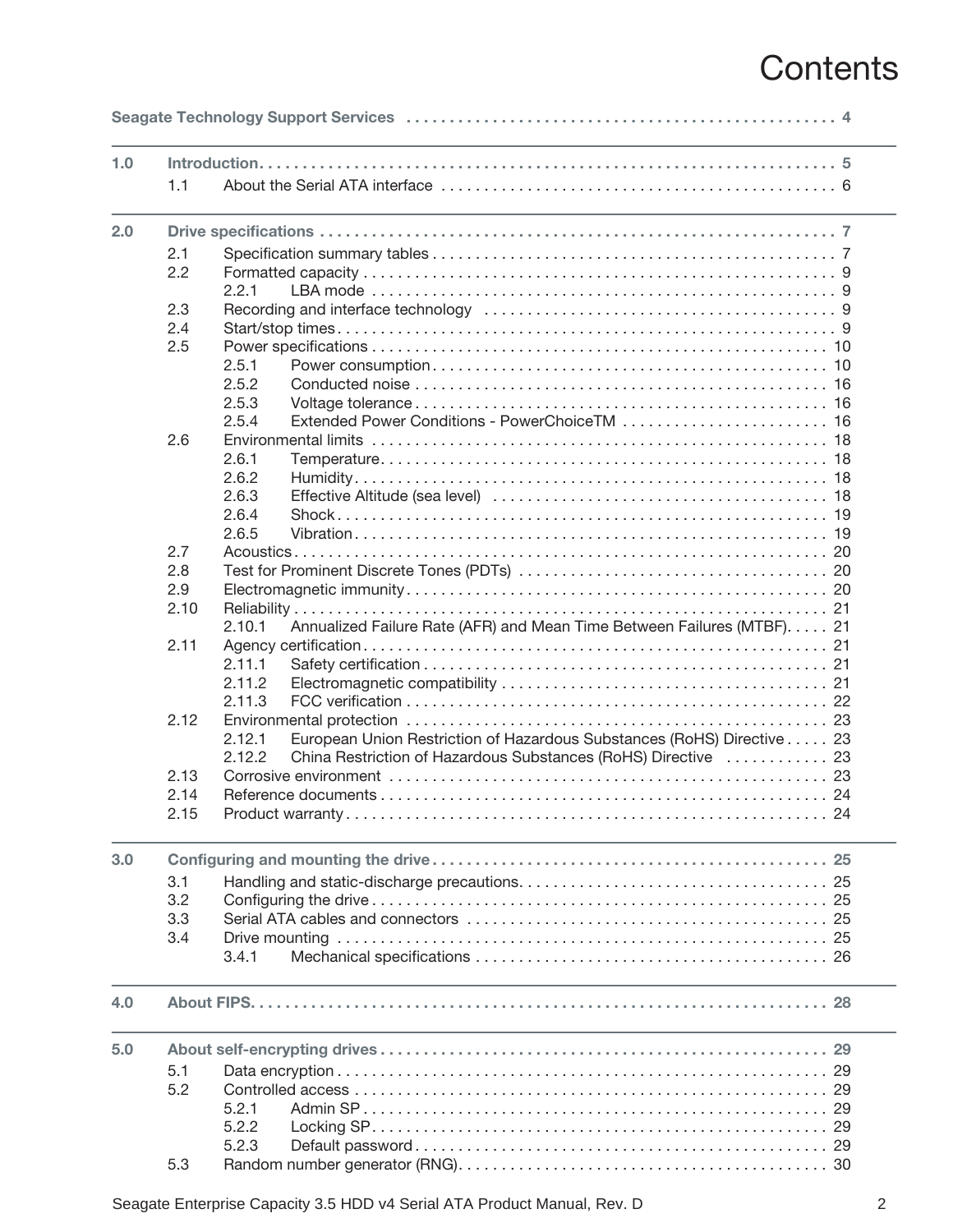# **Contents**

|     | 5.4  |       |
|-----|------|-------|
|     | 5.5  |       |
|     | 5.6  |       |
|     | 5.7  |       |
|     | 5.8  |       |
|     | 5.9  |       |
|     | 5.10 |       |
|     | 5.11 |       |
|     | 5.12 |       |
|     |      |       |
| 6.0 |      |       |
|     | 6.1  |       |
|     | 6.2  |       |
|     | 6.3  |       |
|     |      | 631   |
|     |      | 632   |
|     |      |       |
|     |      | 6.3.3 |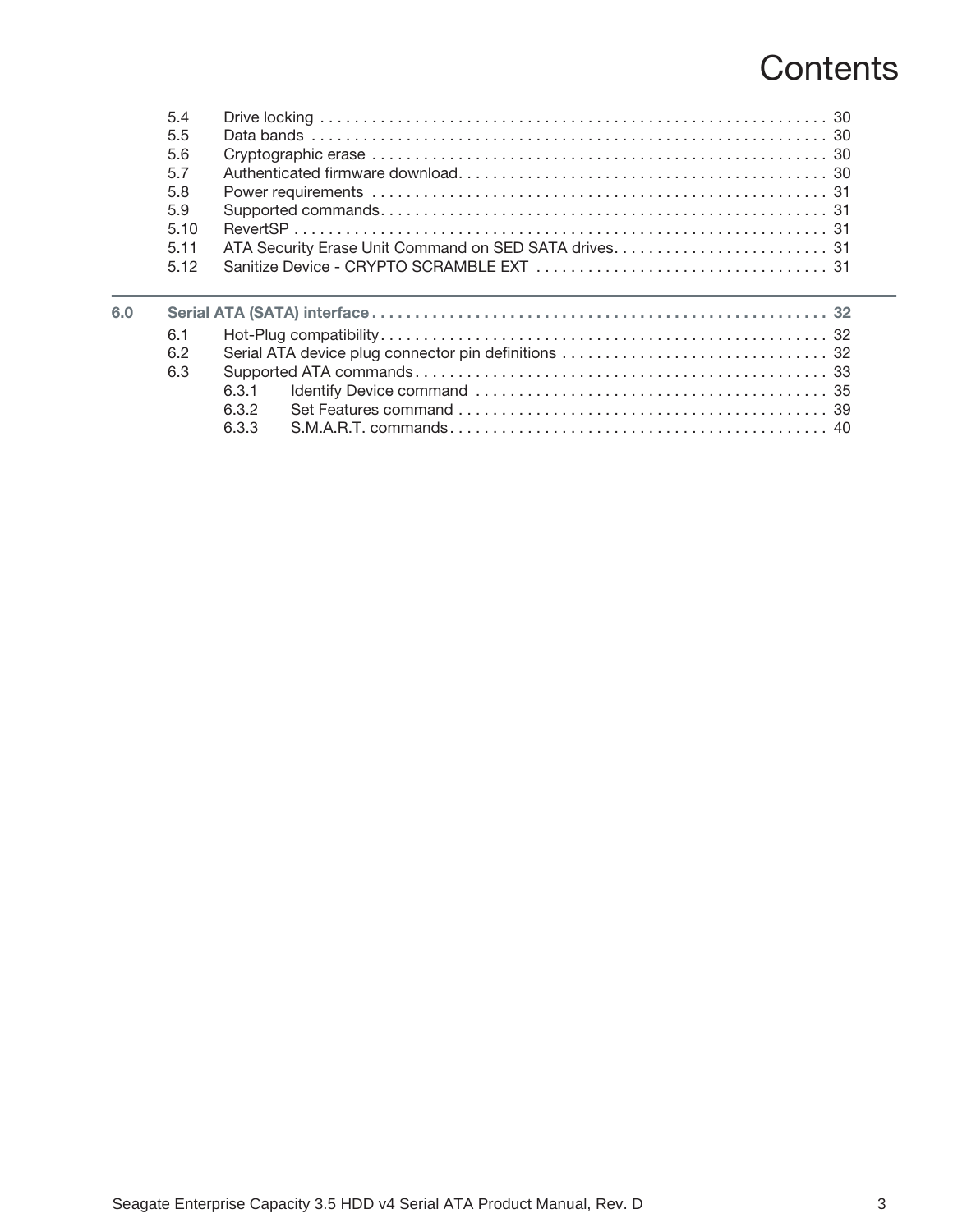# Seagate Technology Support Services

<span id="page-4-0"></span>For information regarding online support and services, visit: <http://www.seagate.com/about/contact-us/technical-support/>

Available services include:

- Presales & Technical support
- Global Support Services telephone numbers & business hours
- Authorized Service Centers

For information regarding Warranty Support, visit:<http://www.seagate.com/support/warranty-and-replacements/>

For information regarding data recovery services, visit:<http://www.seagate.com/services-software/data-recovery-services/>

For Seagate OEM and Distribution partner portal, visit:<http://www.seagate.com/partners>

[For Seagate reseller portal, visit:](http://www.seagate.com/partners/my-spp-dashboard/) http://www.seagate.com/partners/my-spp-dashboard/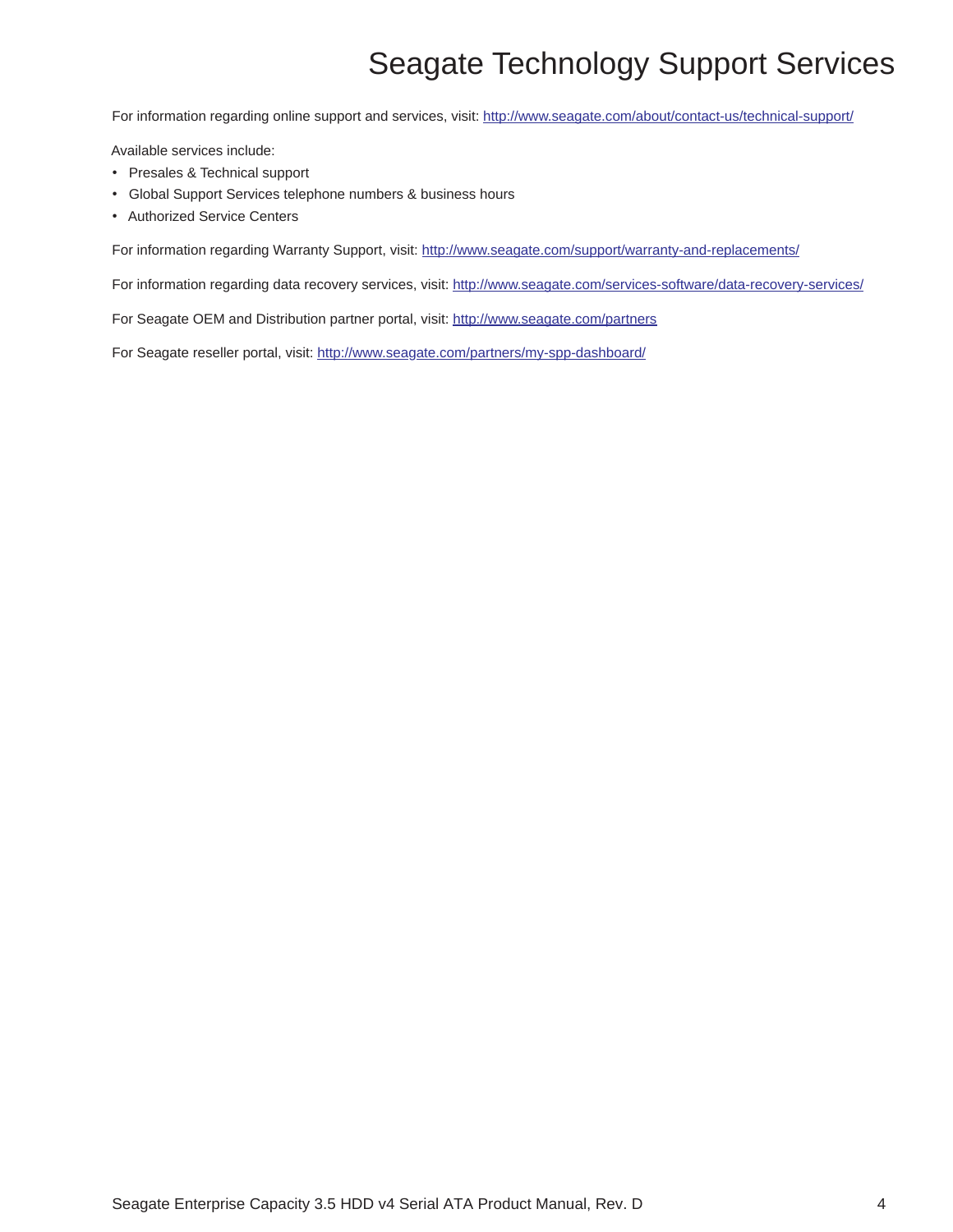# <span id="page-5-0"></span>**1.0 Introduction**

This manual describes the functional, mechanical and interface specifications for the following: Seagate<sup>®</sup> Enterprise Capacity 3.5 HDD v4 Serial ATA model drives:.

| <b>Standard 4KN</b><br>models                | <b>Standard 5xxE</b><br>models | <b>Self-Encrypting</b><br>4KN (SED) models | <b>Self-Encrypting</b><br>5xxE (SED) models | <b>FIPS 140-2 Level 2</b><br>(Review Pending) |
|----------------------------------------------|--------------------------------|--------------------------------------------|---------------------------------------------|-----------------------------------------------|
| ST6000NM0004<br>ST6000NM0024<br>ST6000NM0064 |                                | ST6000NM0044                               | 4KN model                                   |                                               |
|                                              | ST5000NM0084                   |                                            |                                             | ST6000NM0094                                  |
| ST4000NM0004                                 | ST4000NM0024                   | ST4000NM0064                               | ST4000NM0044                                | 5xxE model                                    |
| ST2000NM0004                                 | ST2000NM0024                   | ST2000NM0064                               | ST2000NM0044                                | ST6000NM0084                                  |

These drives provide the following key features:

- 7200 RPM spindle speed.
- 128 MB data buffer.
- PowerChoice™ for selectable power savings
- Top Cover Attached motor for excellent vibration tolerance
- High instantaneous (burst) data-transfer rates (up to 600MB per second).
- Perpendicular recording technology provides the drives with increased areal density.
- State-of-the-art cache and on-the-fly error-correction algorithms.
- Native Command Queuing with command ordering to increase performance in demanding applications.
- Full-track multiple-sector transfer capability without local processor intervention.
- SeaTools™ diagnostic software performs a drive self-test that eliminates unnecessary drive returns.
- Support for S.M.A.R.T. drive monitoring and reporting.
- Supports latching SATA cables and connectors.
- Worldwide Name (WWN) capability uniquely identifies the drive.

Seagate recommends validating the configuration with the selected HBA/RAID<br>Note controller menufacturer to appure use of full conseits is supported. controller manufacturer to ensure use of full capacity is supported.

For more information on FIPS 140-2 Level 2 certification see [See Section 4.0 on page 28 .](#page-28-0)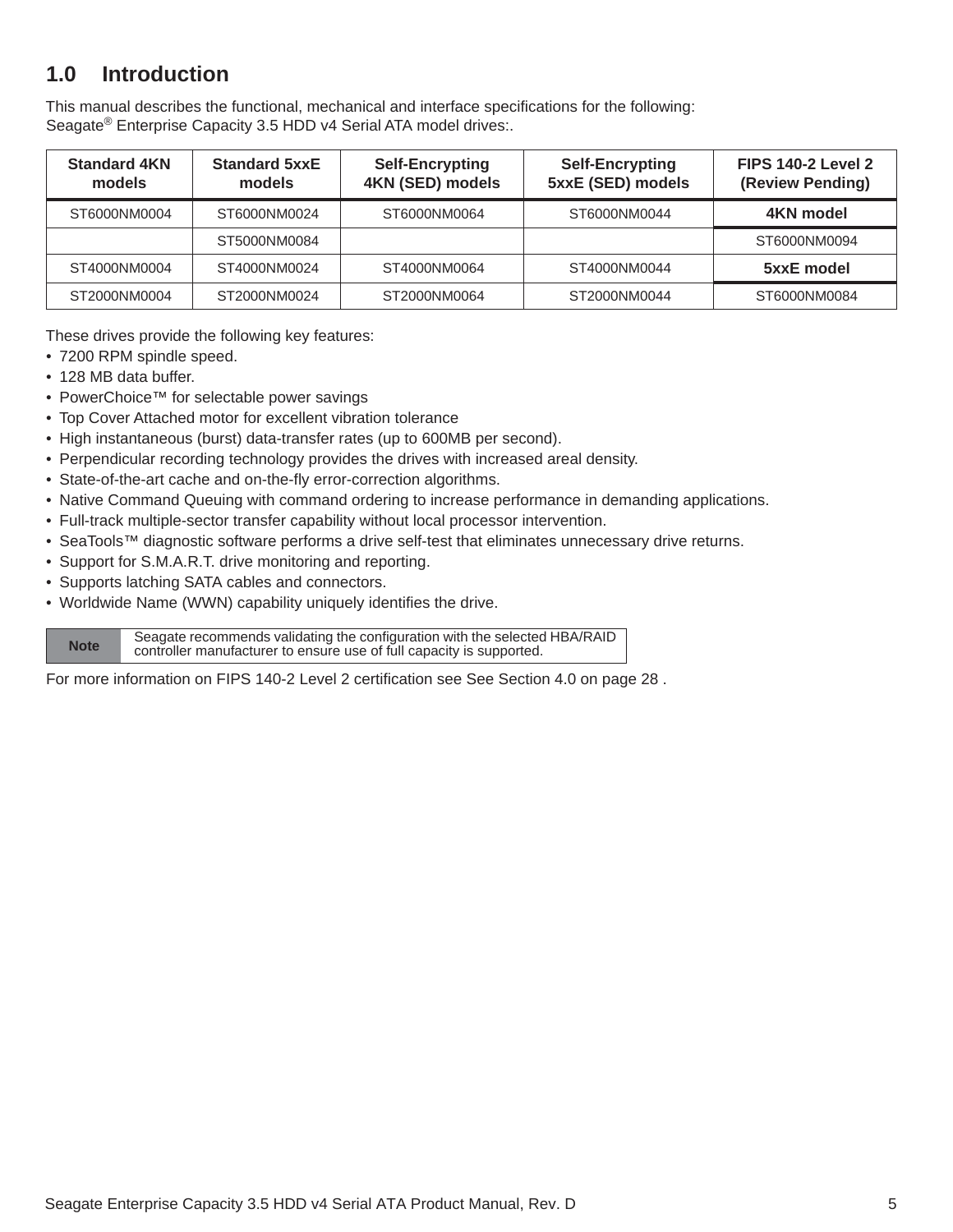### <span id="page-6-0"></span>**1.1 About the Serial ATA interface**

The Serial ATA interface provides several advantages over the traditional (parallel) ATA interface. The primary advantages include:

- Easy installation and configuration with true plug-and-play connectivity. It is not necessary to set any jumpers or other configuration options.
- Thinner and more flexible cabling for improved enclosure airflow and ease of installation.
- Scalability to higher performance levels.

In addition, Serial ATA makes the transition from parallel ATA easy by providing legacy software support. Serial ATA was designed to allow users to install a Serial ATA host adapter and Serial ATA disk drive in the current system and expect all of the existing applications to work as normal.

The Serial ATA interface connects each disk drive in a point-to-point configuration with the Serial ATA host adapter. There is no master/slave relationship with Serial ATA devices like there is with parallel ATA. If two drives are attached on one Serial ATA host adapter, the host operating system views the two devices as if they were both "masters" on two separate ports. This essentially means both drives behave as if they are Device 0 (master) devices.

**Note** The host adapter may, optionally, emulate a master/slave environment to host software where two devices on separate Serial ATA ports are represented to host software as a Device 0 (master) and Device 1 (slave) accessed at the same set of host bus addresses. A host adapter that emulates a master/slave environment manages two sets of shadow registers. This is not a typical Serial ATA environment.

The Serial ATA host adapter and drive share the function of emulating parallel ATA device behavior to provide backward compatibility with existing host systems and software. The Command and Control Block registers, PIO and DMA data transfers, resets, and interrupts are all emulated.

The Serial ATA host adapter contains a set of registers that shadow the contents of the traditional device registers, referred to as the Shadow Register Block. All Serial ATA devices behave like Device 0 devices. For additional information about how Serial ATA emulates parallel ATA, refer to the "Serial ATA: High Speed Serialized AT Attachment" specification. The specification can be downloaded from [www.serialata.or](http://www.serialata.org)g.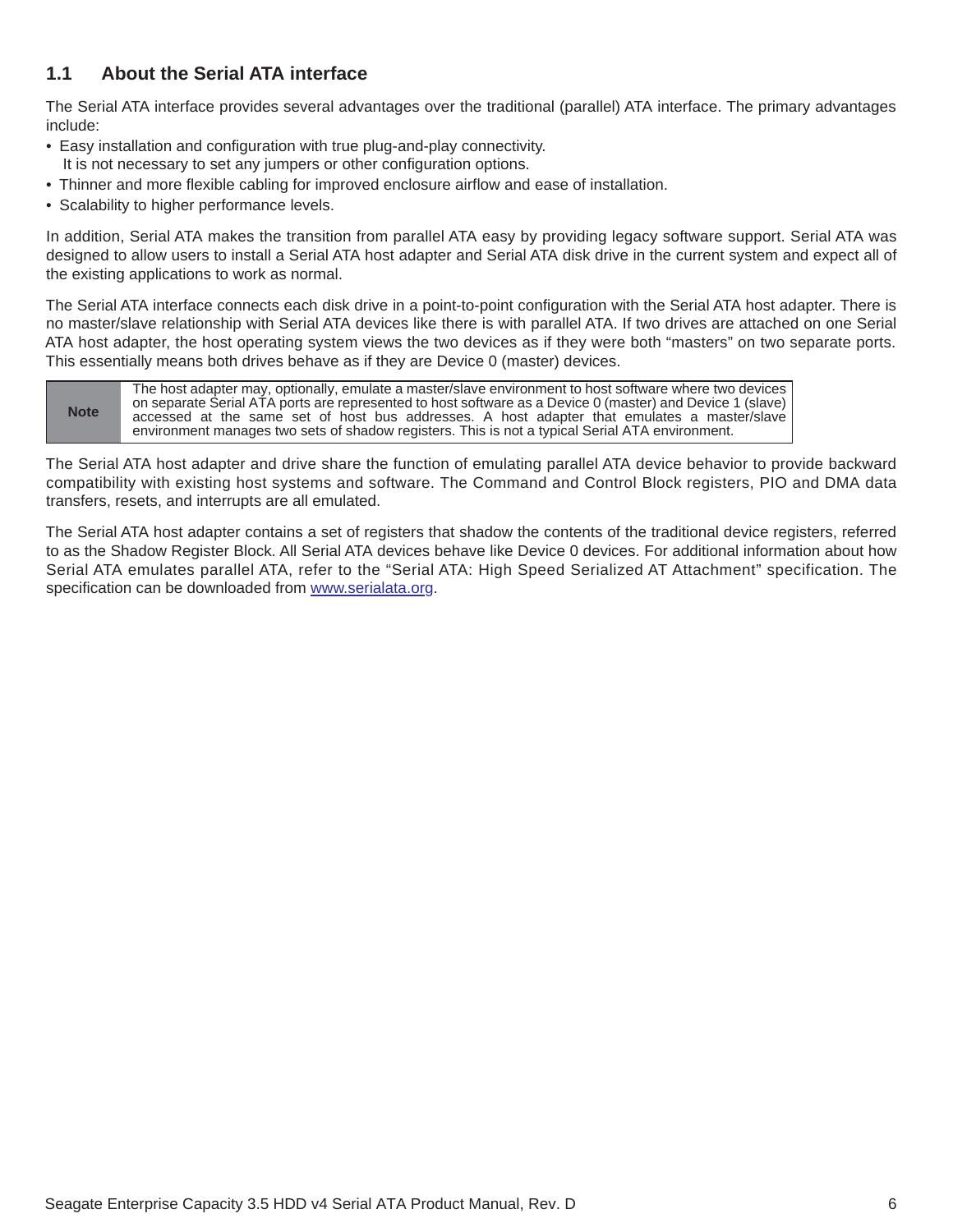# <span id="page-7-0"></span>**2.0 Drive specifications**

Unless otherwise noted, all specifications are measured under ambient conditions, at 25°C, and nominal power. For convenience, the phrases *the drive* and *this drive* are used throughout this manual to indicate the following drive models:

| <b>Standard 4KN</b><br>models | <b>Standard 5xxE</b><br>models | <b>Self-Encrypting</b><br>4KN (SED) models | <b>Self-Encrypting</b><br>5xxE (SED) models | <b>FIPS 140-2 Level 2</b><br>(Review Pending) |
|-------------------------------|--------------------------------|--------------------------------------------|---------------------------------------------|-----------------------------------------------|
| ST6000NM0004                  | ST6000NM0024                   | ST6000NM0064                               | ST6000NM0044                                | 4KN model                                     |
|                               | ST5000NM0084                   |                                            |                                             | ST6000NM0094                                  |
| ST4000NM0004                  | ST4000NM0024                   | ST4000NM0064                               | ST4000NM0044                                | 5xxE model                                    |
| ST2000NM0004                  | ST2000NM0024                   | ST2000NM0064                               | ST2000NM0044                                | ST6000NM0084                                  |

### <span id="page-7-1"></span>**2.1 Specification summary tables**

The specifications listed in the following tables are for quick reference. For details on specification measurement or definition, see the appropriate section of this manual.

#### *Table 1 Drive specifications summary*

| <b>Drive specification</b>                     | ST6000NM0004, ST6000NM0024<br>ST6000NM0064, ST6000NM0044<br>ST6000NM0084, ST6000NM0094 | ST5000NM0084                                                          | ST4000NM0004<br>ST4000NM0024<br>ST4000NM0064<br>ST4000NM0044 | ST2000NM0004<br>ST2000NM0024<br>ST2000NM0064<br>ST2000NM0044 |  |  |
|------------------------------------------------|----------------------------------------------------------------------------------------|-----------------------------------------------------------------------|--------------------------------------------------------------|--------------------------------------------------------------|--|--|
| Formatted (512 bytes/sector)*                  | 6TB                                                                                    | 5TB                                                                   | 4TB                                                          | 2TB                                                          |  |  |
| Guaranteed sectors                             |                                                                                        | (see Section 2.2)                                                     |                                                              |                                                              |  |  |
| Heads                                          | 12                                                                                     |                                                                       | 8                                                            | 4                                                            |  |  |
| <b>Discs</b>                                   | 6                                                                                      |                                                                       | 4                                                            | 2                                                            |  |  |
| Bytes per logical sector                       |                                                                                        | 512                                                                   |                                                              |                                                              |  |  |
| Bytes per physical sector                      |                                                                                        | 4096                                                                  |                                                              |                                                              |  |  |
| Recording density, KBPI (Kb/in max)            |                                                                                        | 1981                                                                  |                                                              |                                                              |  |  |
| Track density, KTPI (ktracks/in avg.)          |                                                                                        | 320                                                                   |                                                              |                                                              |  |  |
| Areal density, (Gb/in <sup>2</sup> avg)        |                                                                                        | 633                                                                   |                                                              |                                                              |  |  |
| Spindle speed (RPM)                            |                                                                                        | 7200                                                                  |                                                              |                                                              |  |  |
| Internal data transfer rate (Mb/s max)         |                                                                                        | 2317                                                                  |                                                              |                                                              |  |  |
| Sustained data transfer rate OD<br>(MiB/s max) |                                                                                        | 216 (226 MB/s max)                                                    |                                                              |                                                              |  |  |
| I/O data-transfer rate (MB/s max)              | 600                                                                                    |                                                                       |                                                              |                                                              |  |  |
| ATA data-transfer modes supported              | PIO modes 0-4<br>Multiword DMA modes 0-2<br>Ultra DMA modes 0-6                        |                                                                       |                                                              |                                                              |  |  |
| Cache buffer                                   |                                                                                        | 128MB (129,536KB)                                                     |                                                              |                                                              |  |  |
| Weight: (maximum)                              | 780g (1.72 lb)                                                                         |                                                                       | 680g (1.50 lb)                                               | 610g (1.34 lb)                                               |  |  |
| Average latency                                |                                                                                        | 4.16ms                                                                |                                                              |                                                              |  |  |
| Power-on to ready (sec) (typ/max)              |                                                                                        | 23/30                                                                 |                                                              |                                                              |  |  |
| Standby to ready (sec) (typ/max)               |                                                                                        | 23/30                                                                 |                                                              |                                                              |  |  |
| Startup current (typical) 12V (peak)           |                                                                                        | 2.6A<br>2.0A (optional configuration through Smart Command Transport) |                                                              |                                                              |  |  |
| Voltage tolerance (including noise)            | $5V + 10/ -5%$<br>12V ±10%                                                             |                                                                       |                                                              |                                                              |  |  |
| Ambient temperature                            | 5° to 60°C (operating/tested)<br>$-40^\circ$ to 70 $\degree$ C (nonoperating)          |                                                                       |                                                              |                                                              |  |  |
| Temperature gradient<br>(°C per hour max)      | 20°C (operating)<br>30°C (nonoperating)                                                |                                                                       |                                                              |                                                              |  |  |
| Relative humidity                              | 5% to 95% (operating)<br>5% to 95% (nonoperating)                                      |                                                                       |                                                              |                                                              |  |  |
| Relative humidity gradient                     |                                                                                        | 30% per hour max                                                      |                                                              |                                                              |  |  |
| Altitude, operating                            |                                                                                        | $-304.8$ m to 3,048 m<br>$(-1000$ ft to $10,000+$ ft)                 |                                                              |                                                              |  |  |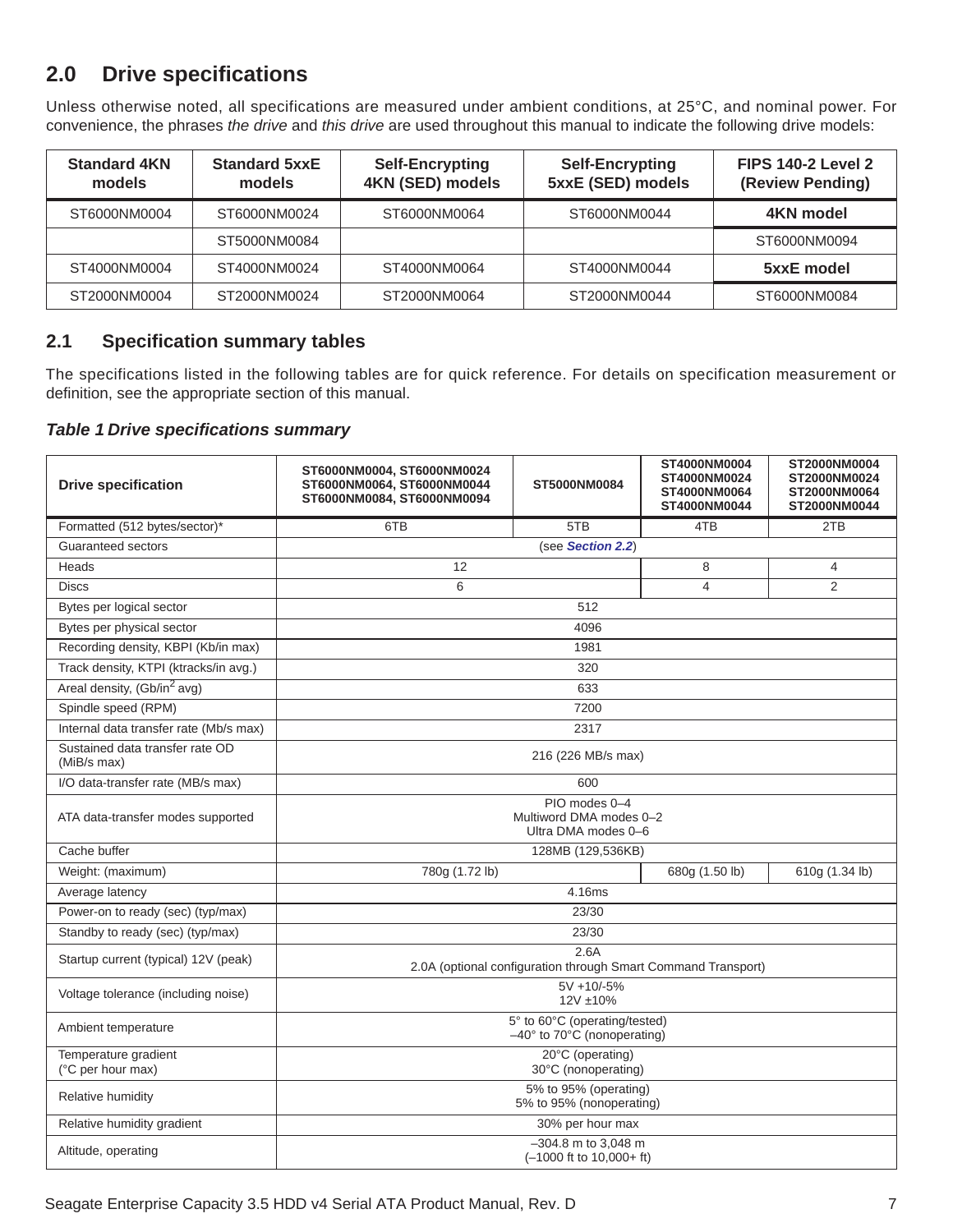| <b>Drive specification</b>                                              | ST6000NM0004, ST6000NM0024<br>ST6000NM0064, ST6000NM0044<br>ST6000NM0084. ST6000NM0094                                                                                                                                                                                                                                                                                                                                                                 | ST5000NM0084                            | ST4000NM0004<br>ST4000NM0024<br>ST4000NM0064<br>ST4000NM0044 | ST2000NM0004<br>ST2000NM0024<br>ST2000NM0064<br>ST2000NM0044 |  |
|-------------------------------------------------------------------------|--------------------------------------------------------------------------------------------------------------------------------------------------------------------------------------------------------------------------------------------------------------------------------------------------------------------------------------------------------------------------------------------------------------------------------------------------------|-----------------------------------------|--------------------------------------------------------------|--------------------------------------------------------------|--|
| Altitude, nonoperating<br>(below mean sea level, max)                   | $-304.8$ m to 12.192 m<br>$(-1000$ ft to $40,000+$ ft)                                                                                                                                                                                                                                                                                                                                                                                                 |                                         |                                                              |                                                              |  |
| Operational Shock (max at 2 ms)                                         |                                                                                                                                                                                                                                                                                                                                                                                                                                                        | Read 70 Gs / Write 40 Gs                |                                                              |                                                              |  |
| Non-Operational Shock (max at 2 ms)                                     | 250 Gs                                                                                                                                                                                                                                                                                                                                                                                                                                                 |                                         |                                                              |                                                              |  |
| Vibration, operating                                                    | 5-22 Hz:<br>0.25 Gs, Limited displacement<br>22-350 Hz: 0.50 Gs<br>350-500 Hz: 0.25 Gs                                                                                                                                                                                                                                                                                                                                                                 |                                         |                                                              |                                                              |  |
| Operation Rotational vibration                                          |                                                                                                                                                                                                                                                                                                                                                                                                                                                        | 20-1500Hz: 12.5 rads/s <sup>2</sup>     |                                                              |                                                              |  |
| Vibration, nonoperating                                                 |                                                                                                                                                                                                                                                                                                                                                                                                                                                        | 10-500 Hz: 4.9 Grms ref                 |                                                              |                                                              |  |
| Drive acoustics, sound power (bels)                                     |                                                                                                                                                                                                                                                                                                                                                                                                                                                        |                                         |                                                              |                                                              |  |
| $I$ dle $**$                                                            | 2.8 (typical)<br>3.0<br>(max)                                                                                                                                                                                                                                                                                                                                                                                                                          |                                         |                                                              |                                                              |  |
| Performance seek                                                        | 3.2 (typical)<br>3.4<br>(max)                                                                                                                                                                                                                                                                                                                                                                                                                          |                                         |                                                              |                                                              |  |
| Nonrecoverable read errors                                              |                                                                                                                                                                                                                                                                                                                                                                                                                                                        | 1 sector per 10 <sup>15</sup> bits read |                                                              |                                                              |  |
| Annualized Failure Rate (AFR)                                           |                                                                                                                                                                                                                                                                                                                                                                                                                                                        | 0.44% based on 8760 POH                 |                                                              |                                                              |  |
| Maximum Rated Workload                                                  | Maximum rate of <550TB/year<br>Workloads exceeding the annualized rate may degrade the drive MTBF and impact product reli-<br>ability. The Annualized Workload Rate is in units of TB per year, or TB per 8760 power on hours.<br>Workload Rate = TB transferred * (8760 / recorded power on hours).                                                                                                                                                   |                                         |                                                              |                                                              |  |
| Warranty                                                                | To determine the warranty for a specific drive, use a web browser to access the following web page:<br>http://www.seagate.com/support/warranty-and-replacements/.<br>From this page, click on the "Check to see if the drive is under Warranty" link. The following are required to be<br>provided: the drive serial number, model number (or part number) and country of purchase. The system will<br>display the warranty information for the drive. |                                         |                                                              |                                                              |  |
| Load-unload cycles                                                      |                                                                                                                                                                                                                                                                                                                                                                                                                                                        | 600,000                                 |                                                              |                                                              |  |
| Supports Hotplug operation per<br>Serial ATA Revision 3.2 specification | Yes                                                                                                                                                                                                                                                                                                                                                                                                                                                    |                                         |                                                              |                                                              |  |

\*One GB equals one billion bytes when referring to hard drive capacity. Accessible capacity may vary depending on operating environment and formatting.

\*\*During periods of drive idle, some offline activity may occur according to the S.M.A.R.T. specification, which may increase acoustic and power to operational levels*.*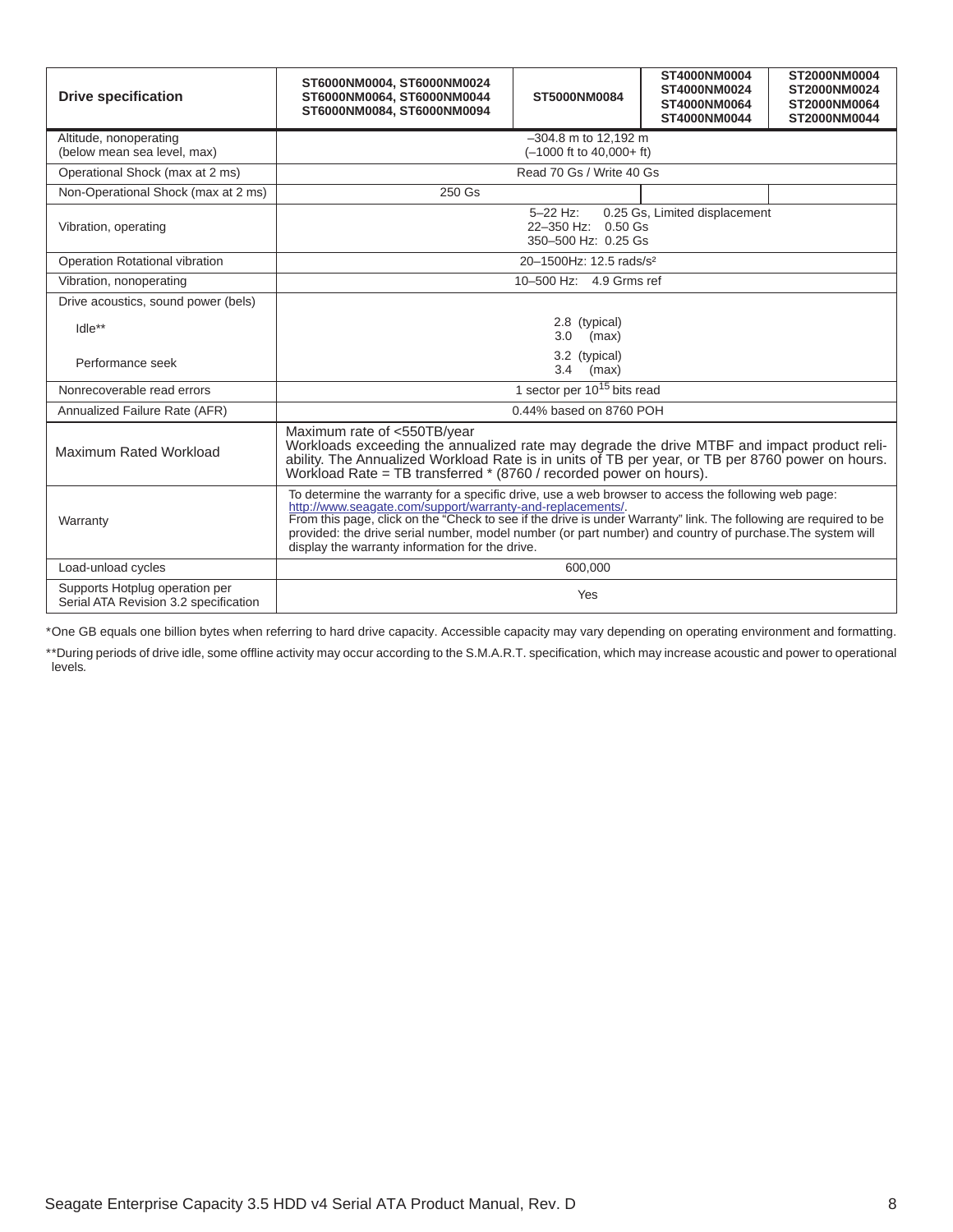### <span id="page-9-0"></span>**2.2 Formatted capacity**

| <b>ST models</b>                             | Formatted capacity* | <b>Guaranteed sectors</b> | <b>Bytes per logical sector</b> |
|----------------------------------------------|---------------------|---------------------------|---------------------------------|
| ST6000NM0024<br>ST6000NM0044<br>ST6000NM0084 | 6TB                 | 11,721,045,168            |                                 |
| ST5000NM0084                                 | 5TB                 | 9,767,541,168             | 512                             |
| ST4000NM0024<br>ST4000NM0044                 | 4TB                 | 7,814,037,168             |                                 |
| ST2000NM0024<br>ST2000NM0044                 | 2TB                 | 3,907,029,168             |                                 |
| ST6000NM0004<br>ST6000NM0064<br>ST6000NM0094 | 6TB                 | 1,465,130,646             |                                 |
| ST4000NM0004<br>ST4000NM0064                 | 4TB                 | 976,754,646               | 4096                            |
| ST2000NM0004<br>ST2000NM0064                 | 2TB                 | 488,378,646               |                                 |

\*One GB equals one billion bytes when referring to hard drive capacity. Accessible capacity may vary depending on operating environment and formatting.

#### <span id="page-9-1"></span>**2.2.1 LBA mode**

When addressing these drives in LBA mode, all blocks (sectors) are consecutively numbered from 0 to *n–1,* where *n* is the number of guaranteed sectors as defined above*.*

See [Section 6.3.1, "Identify Device command"](#page-35-0) (words 60-61 and 100-103) for additional information about 48-bit addressing support of drives with capacities over 137GB.

### <span id="page-9-2"></span>**2.3 Recording and interface technology**

| Interface                                | Serial ATA (SATA)      |
|------------------------------------------|------------------------|
| Recording method                         | Perpendicular          |
| Recording density, KBPI (Kb/in max)      | 1981                   |
| Track density, KTPI (ktracks/in avg)     | 320                    |
| Areal density (Gb/in <sup>2</sup> avg)   | 633                    |
| Spindle speed (RPM) $(\pm 0.2\%)$        | 7200                   |
| Internal data transfer rate (Mb/s max)   | 2317                   |
| Sustained data transfer rate (MiB/s max) | 216                    |
| I/O data-transfer rate (MB/s max)        | 600 (Ultra DMA mode 5) |

### <span id="page-9-3"></span>**2.4 Start/stop times**

| Power-on to Ready (sec) (typ/max) | 23/30 |
|-----------------------------------|-------|
| Standby to Ready (sec) (typ/max)  | 23/30 |
| Ready to spindle stop (sec) (max) | 23    |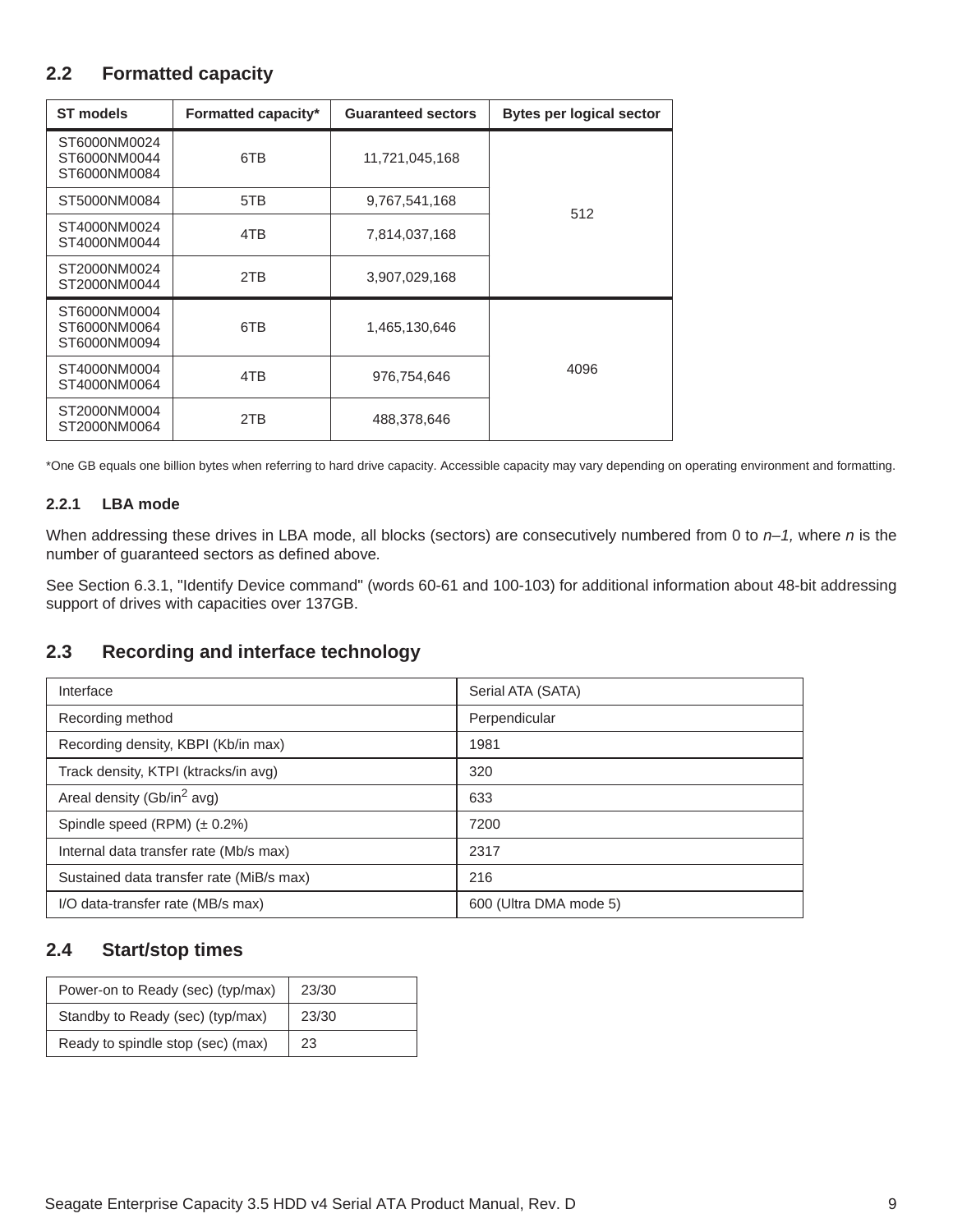### <span id="page-10-0"></span>**2.5 Power specifications**

The drive receives DC power (+5V or +12V) through a native SATA power connector. See Figure [8](#page-25-5) on [page](#page-25-5) [25.](#page-25-5)

#### <span id="page-10-1"></span>**2.5.1 Power consumption**

Power requirements for the drives are listed in [Table 2](#page-10-2) through [Table 4.](#page-12-0) Typical power measurements are based on an average of drives tested, under nominal conditions, using 5.0V and 12.0V input voltage at 25°C ambient temperature.

<span id="page-10-2"></span>*Table 2 DC power requirements (6TB and ST5000NM0084)*

|                                           | <b>Notes</b> | 6.0Gb mode |        |              |
|-------------------------------------------|--------------|------------|--------|--------------|
| <b>Voltage</b>                            |              | $+5V$      | $+12V$ | <b>Watts</b> |
| <b>Regulation</b>                         |              | ± 5%       |        | <b>Total</b> |
| Avg Idle Current *                        |              | 0.19       | 0.59   | 8.00         |
| <b>Advanced Idle Current *</b>            |              |            |        |              |
| Idle A                                    |              | 0.14       | 0.60   | 7.85         |
| Idle_B                                    |              | 0.13       | 0.53   | 6.97         |
| Idle_C                                    |              | 0.13       | 0.31   | 4.43         |
| Standby                                   |              | 0.11       | 0.01   | 0.67         |
| <b>Maximum Start Current</b>              |              |            |        |              |
| DC (peak DC)                              | $3\sigma$    | 0.37       | 2.28   | 29.21        |
| AC (Peak DC)                              | $3\sigma$    | 0.56       | 2.95   | 38.20        |
| Delayed Motor Start (DC max)              | $3\sigma$    | 0.12       | 0.01   | 0.73         |
| Peak operating current (random read):     |              |            |        |              |
| <b>Typical DC</b>                         |              | 0.22       | 0.79   | 10.62        |
| Maximum DC                                | $3\sigma$    | 0.23       | 0.84   | 11.21        |
| Maximum DC (peak)                         | $3\sigma$    | 1.17       | 2.31   | 33.57        |
| Peak operating current (random write)     |              |            |        |              |
| <b>Typical DC</b>                         |              | 0.22       | 0.65   | 8.91         |
| Maximum DC                                | $3\sigma$    | 0.23       | 0.70   | 9.55         |
| Maximum DC (peak)                         | $3\sigma$    | 1.45       | 3.08   | 44.21        |
| Peak operating current (sequential read)  |              |            |        |              |
| <b>Typical DC</b>                         |              | 0.52       | 0.64   | 10.32        |
| Maximum DC                                | $3\sigma$    | 0.54       | 0.69   | 10.98        |
| Maximum DC (peak)<br>$3\sigma$            |              | 0.72       | 1.08   | 16.56        |
| Peak operating current (sequential write) |              |            |        |              |
| <b>Typical DC</b>                         |              | 0.44       | 0.68   | 10.35        |
| Maximum DC                                | $3\sigma$    | 0.46       | 0.72   | 10.94        |
| Maximum DC (peak)                         | $3\sigma$    | 0.60       | 1.06   | 15.72        |

\*During periods of drive idle, some offline activity may occur according to the S.M.A.R.T. specification, which may increase acoustic and power to operational levels*.*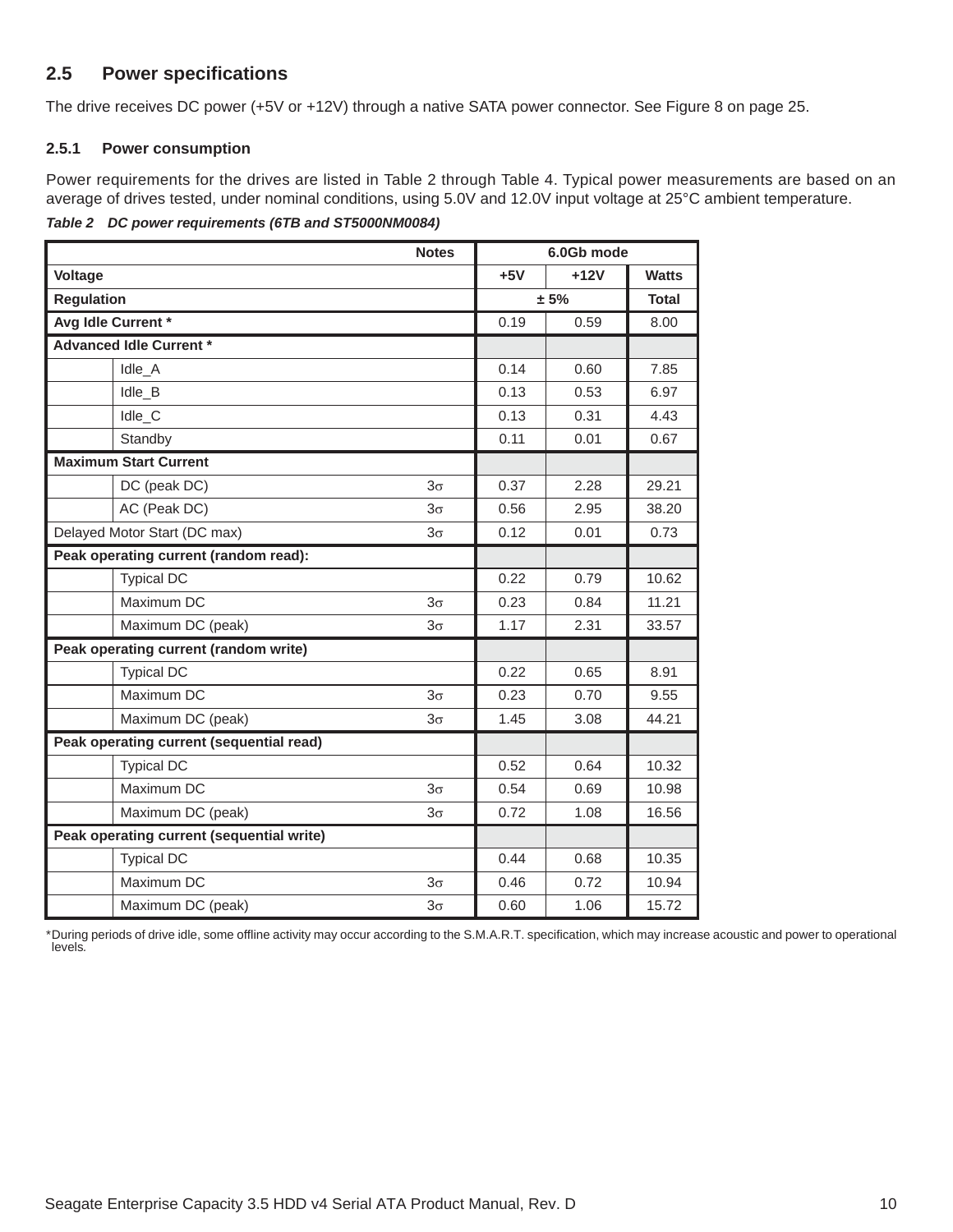|                                           | <b>Notes</b> |  | 6.0Gb mode |        |              |
|-------------------------------------------|--------------|--|------------|--------|--------------|
| Voltage                                   |              |  | $+5V$      | $+12V$ | <b>Watts</b> |
| <b>Regulation</b>                         |              |  |            | ± 5%   | <b>Total</b> |
| Avg Idle Current *                        |              |  | 0.21       | 0.35   | 5.23         |
| <b>Advanced Idle Current *</b>            |              |  |            |        |              |
| Idle_A                                    |              |  | 0.14       | 0.36   | 4.99         |
| Idle B                                    |              |  | 0.13       | 0.31   | 4.40         |
| Idle_C                                    |              |  | 0.14       | 0.19   | 2.97         |
| Standby                                   |              |  | 0.12       | 0.01   | 0.68         |
| <b>Maximum Start Current</b>              |              |  |            |        |              |
| DC (peak DC)                              | $3\sigma$    |  | 0.36       | 2.07   | 26.64        |
| AC (Peak DC)                              | $3\sigma$    |  | 0.59       | 2.92   | 37.99        |
| Delayed Motor Start (DC max)              | $3\sigma$    |  | 0.13       | 0.01   | 0.72         |
| Peak operating current (random read):     |              |  |            |        |              |
| <b>Typical DC</b>                         |              |  | 0.24       | 0.69   | 9.50         |
| Maximum DC                                | $3\sigma$    |  | 0.25       | 0.75   | 10.25        |
| Maximum DC (peak)                         | $3\sigma$    |  | 1.10       | 2.33   | 33.46        |
| Peak operating current (random write)     |              |  |            |        |              |
| <b>Typical DC</b>                         |              |  | 0.24       | 0.50   | 7.21         |
| Maximum DC                                | $3\sigma$    |  | 0.25       | 0.53   | 7.61         |
| Maximum DC (peak)                         | $3\sigma$    |  | 1.31       | 2.41   | 35.47        |
| Peak operating current (sequential read)  |              |  |            |        |              |
| <b>Typical DC</b>                         |              |  | 0.54       | 0.38   | 7.32         |
| Maximum DC                                | $3\sigma$    |  | 0.57       | 0.40   | 7.65         |
| Maximum DC (peak)                         | $3\sigma$    |  | 0.78       | 0.85   | 14.10        |
| Peak operating current (sequential write) |              |  |            |        |              |
| <b>Typical DC</b>                         |              |  | 0.47       | 0.41   | 7.29         |
| Maximum DC                                | $3\sigma$    |  | 0.48       | 0.43   | 7.56         |
| Maximum DC (peak)                         | $3\sigma$    |  | 0.72       | 1.22   | 18.24        |

#### *Table 3 DC power requirements (4TB)*

\*During periods of drive idle, some offline activity may occur according to the S.M.A.R.T. specification, which may increase acoustic and power to operational levels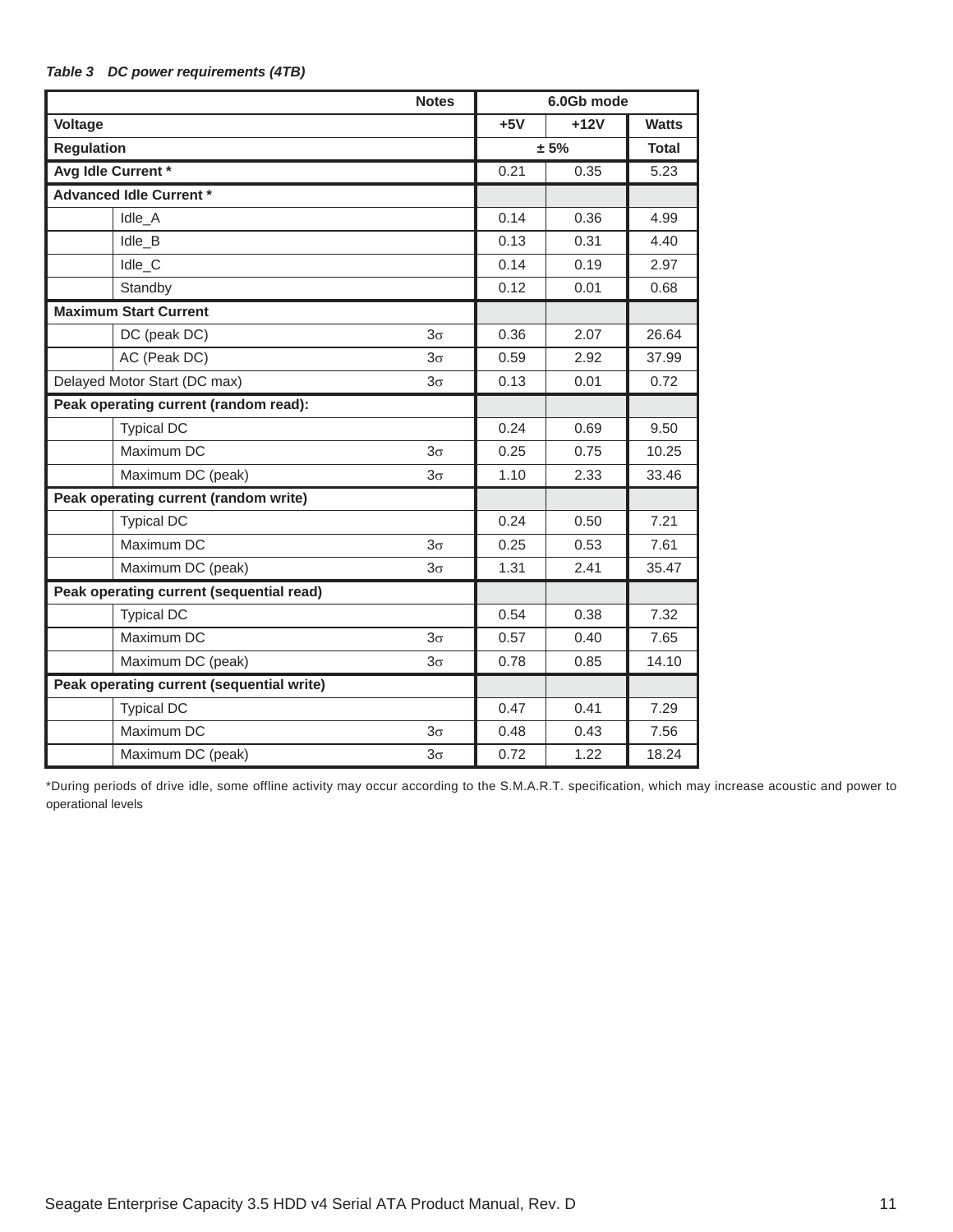| <b>Notes</b>                              |           | 6.0Gb mode |        |              |
|-------------------------------------------|-----------|------------|--------|--------------|
| <b>Voltage</b>                            |           | $+5V$      | $+12V$ | <b>Watts</b> |
| <b>Regulation</b>                         |           | ± 5%       |        | <b>Total</b> |
| Avg Idle Current *                        |           | 0.19       | 0.23   | 3.71         |
| <b>Advanced Idle Current *</b>            |           |            |        |              |
| Idle_A                                    |           | 0.14       | 0.24   | 3.60         |
| Idle_B                                    |           | 0.12       | 0.21   | 3.19         |
| Idle_C                                    |           | 0.13       | 0.14   | 2.37         |
| Standby                                   |           | 0.12       | 0.01   | 0.69         |
| <b>Maximum Start Current</b>              |           |            |        |              |
| DC (peak DC)                              | $3\sigma$ | 0.36       | 3.63   | 45.36        |
| AC (Peak DC)                              | $3\sigma$ | 0.57       | 2.98   | 38.61        |
| Delayed Motor Start (DC max)              | $3\sigma$ | 0.12       | 0.01   | 0.72         |
| Peak operating current (random read):     |           |            |        |              |
| <b>Typical DC</b>                         |           | 0.23       | 0.57   | 7.92         |
| Maximum DC                                | $3\sigma$ | 0.25       | 0.59   | 8.33         |
| Maximum DC (peak)                         | $3\sigma$ | 1.09       | 2.22   | 32.09        |
| Peak operating current (random write)     |           |            |        |              |
| <b>Typical DC</b>                         |           | 0.23       | 0.39   | 5.84         |
| Maximum DC                                | $3\sigma$ | 0.25       | 0.41   | 6.17         |
| Maximum DC (peak)                         | $3\sigma$ | 1.38       | 2.29   | 34.38        |
| Peak operating current (sequential read)  |           |            |        |              |
| <b>Typical DC</b>                         |           | 0.52       | 0.27   | 5.91         |
| Maximum DC                                | $3\sigma$ | 0.57       | 0.28   | 6.21         |
| Maximum DC (peak)                         | $3\sigma$ | 0.86       | 0.72   | 12.94        |
| Peak operating current (sequential write) |           |            |        |              |
| <b>Typical DC</b>                         |           | 0.45       | 0.30   | 5.89         |
| Maximum DC                                | $3\sigma$ | 0.48       | 0.32   | 6.24         |
| Maximum DC (peak)                         | $3\sigma$ | 0.61       | 0.74   | 11.93        |

#### <span id="page-12-0"></span>*Table 4 2TB Drive DC power requirements*

\*During periods of drive idle, some offline activity may occur according to the S.M.A.R.T. specification, which may increase acoustic and power to operational levels*.*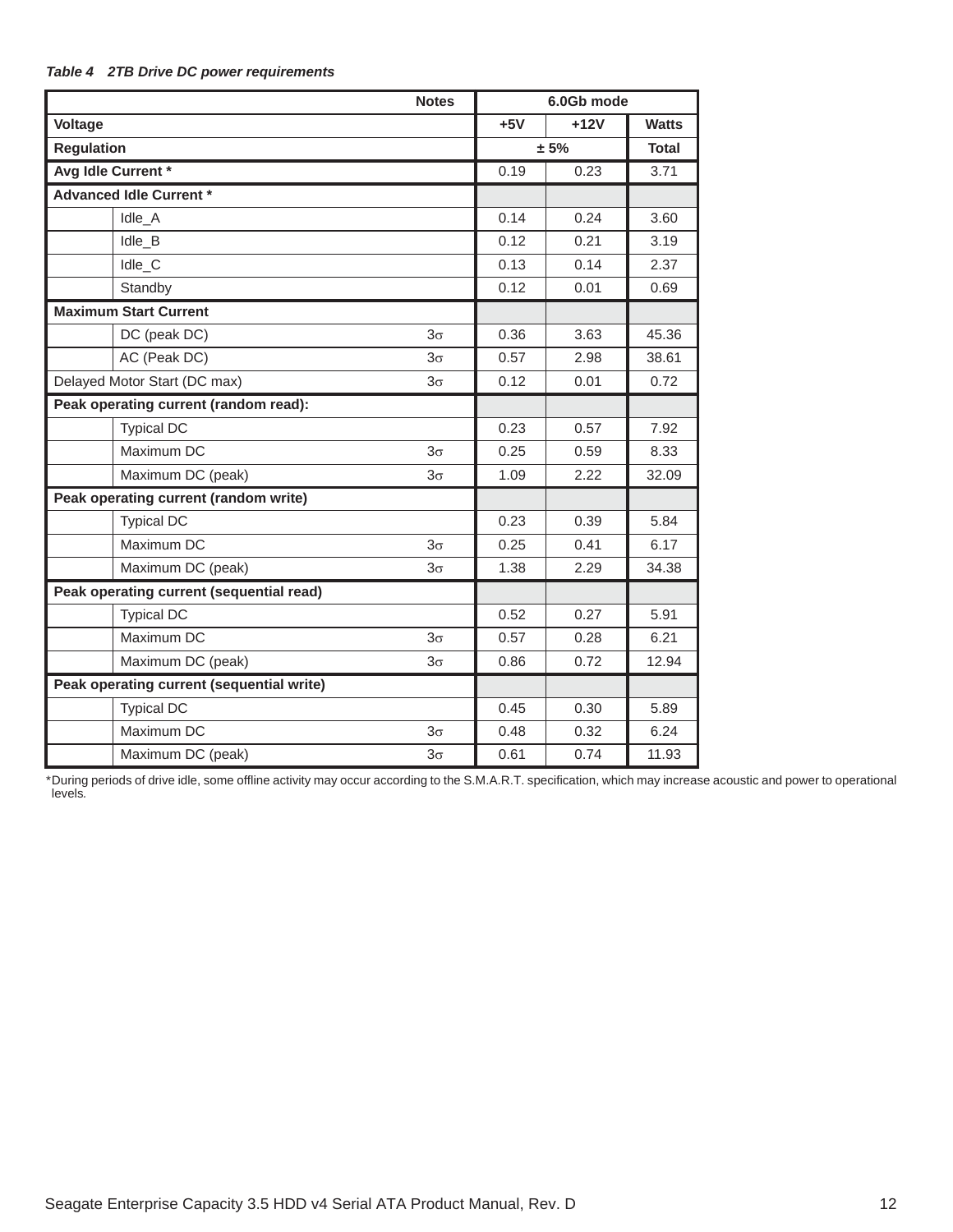

**Figure 1. 6TB & ST5000NM0084 Typical 5V startup and operation current profile**



**Figure 2. 6TB & ST5000NM0084 Typical 12V startup and operation current profile**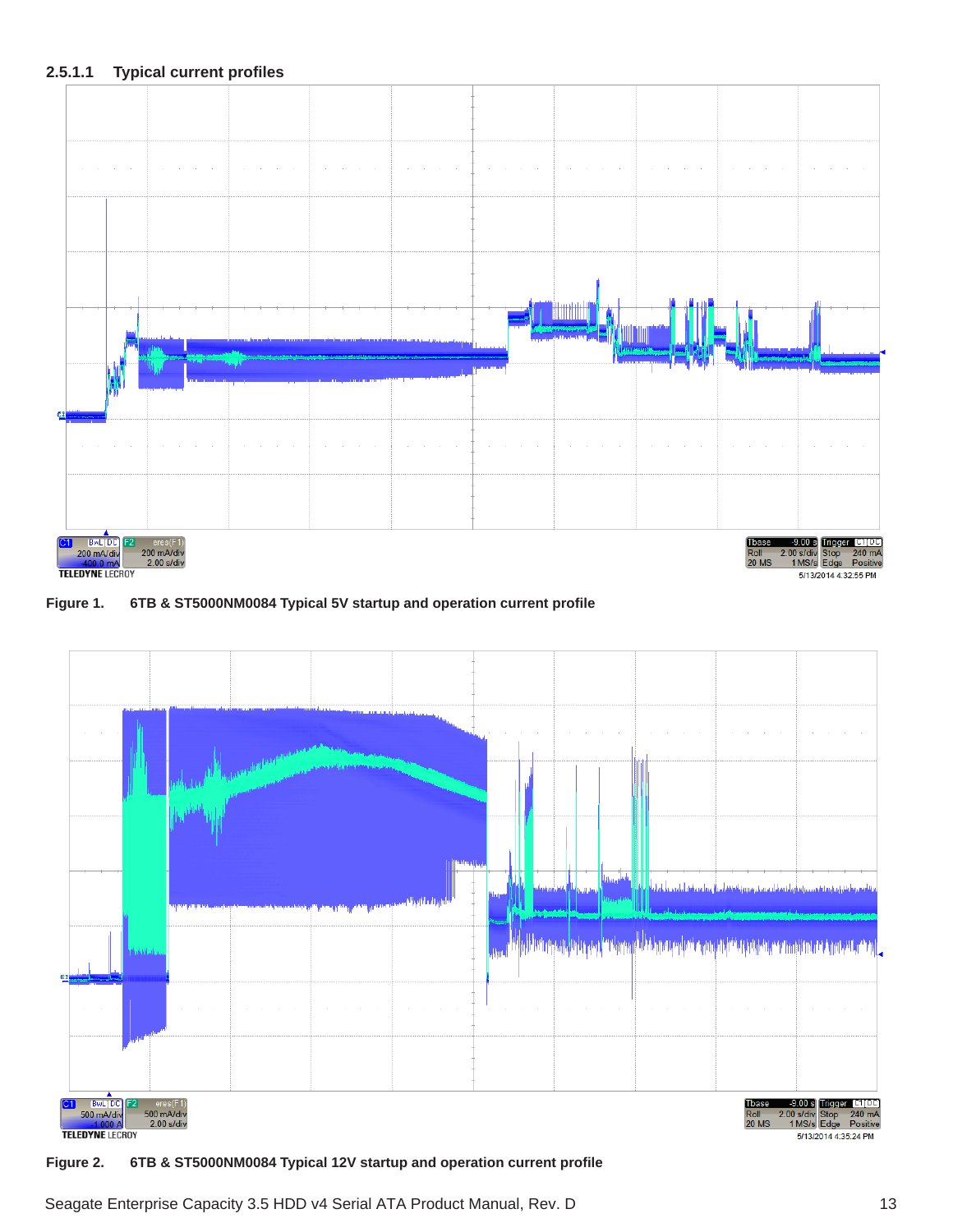

**Figure 3. 4TB Typical 5V startup and operation current profile**



**Figure 4. 4TB Typical 12V startup and operation current profile**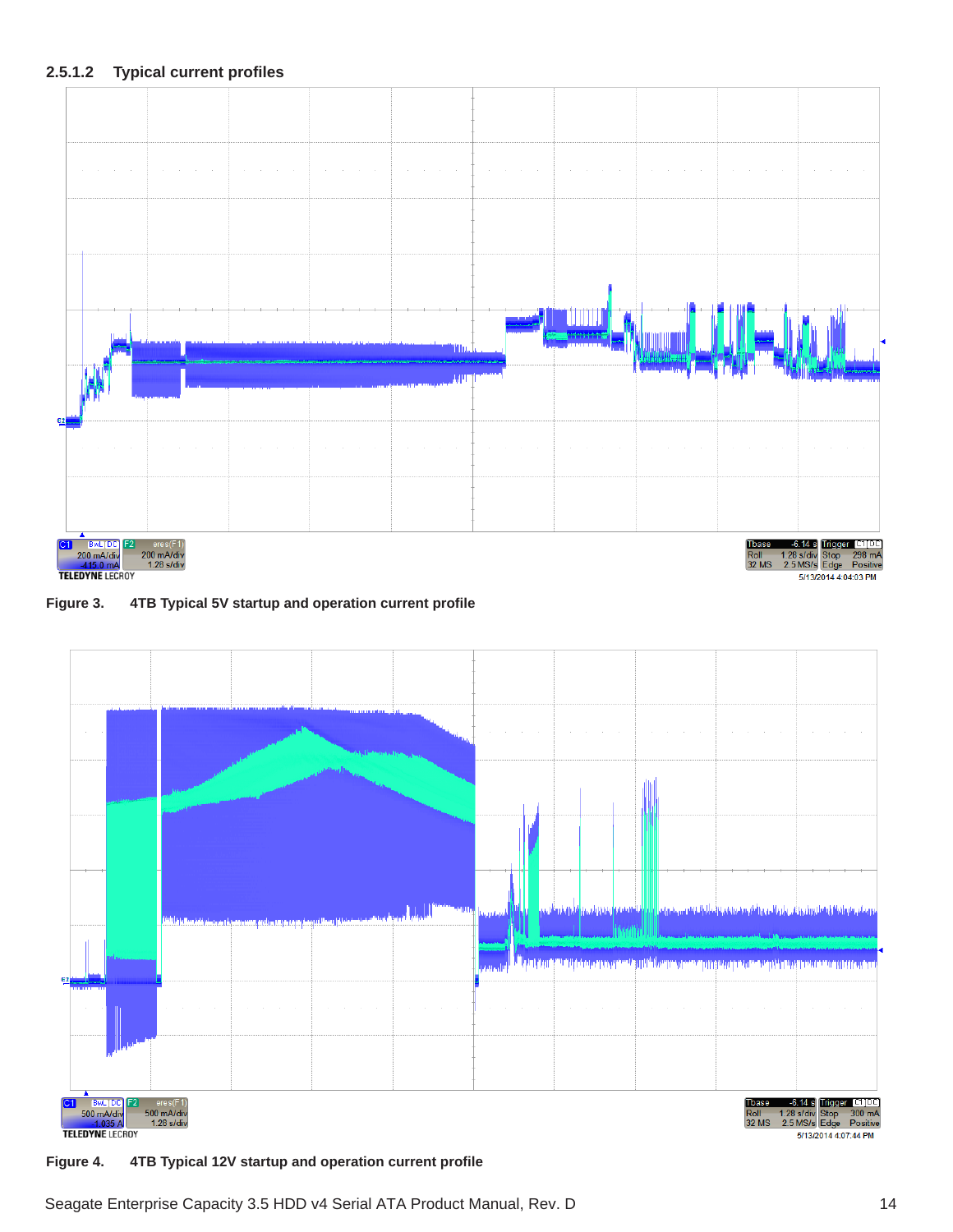

**Figure 5. 2TB Typical 5V startup and operation current profile**



**Figure 6. 2TB Typical 12V startup and operation current profile**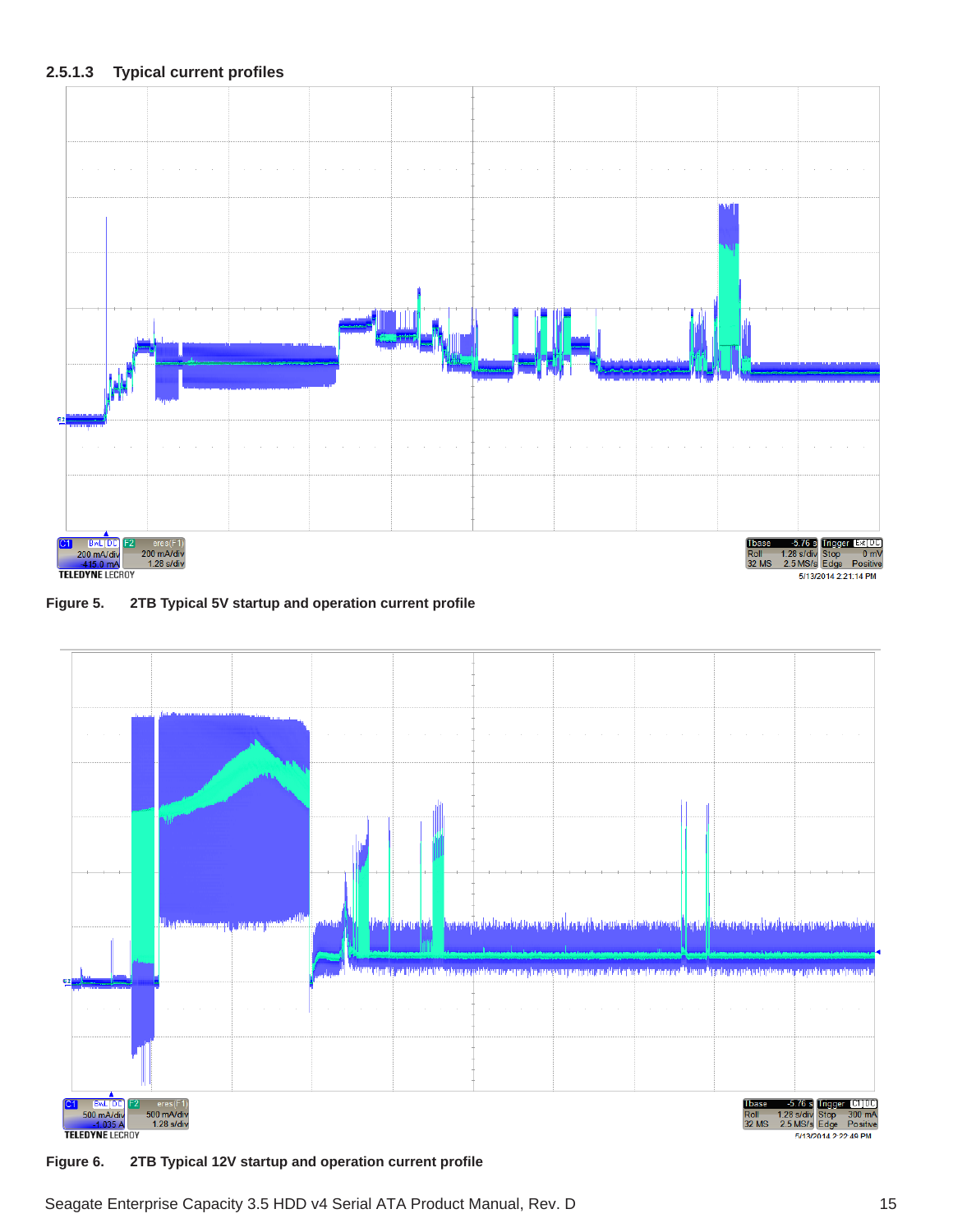#### <span id="page-16-0"></span>**2.5.2 Conducted noise**

Input noise ripple is measured at the host system power supply across an equivalent 80-ohm resistive load on the +12 V line or an equivalent 15-ohm resistive load on the +5V line.

- Using 12V power, the drive is expected to operate with a maximum of 120mV peak-to-peak square-wave injected noise at up to 10MHz.
- Using 5V power, the drive is expected to operate with a maximum of 100mV peak-to-peak square-wave injected noise at up to 10MHz.

**Note** Equivalent resistance is calculated by dividing the nominal voltage by the typical RMS read/write current.

#### <span id="page-16-1"></span>**2.5.3 Voltage tolerance**

Voltage tolerance (including noise):

 $5V +10/-5%$  12V ± 10%

#### <span id="page-16-2"></span>**2.5.4 Extended Power Conditions - PowerChoiceTM**

Utilizing the load/unload architecture a programmable power management interface is provided to tailor systems for reduced power consumption and performance requirements.

The table below lists the supported power conditions available in PowerChoice. Power conditions are ordered from highest power consumption (and shortest recovery time) to lowest power consumption (and longest recovery time) as follows: Idle\_a power >= Idle\_b power >= Idle\_c power >= Standby\_z power. The further users go down in the table, the more power savings is actualized. For example, Idle\_b results in greater power savings than the Idle\_a power condition. Standby results in the greatest power savings.

| <b>Power Condition Name</b> | <b>Power Condition ID</b> | <b>Description</b>                                 |
|-----------------------------|---------------------------|----------------------------------------------------|
| Idle a                      | 81 <sub>H</sub>           | Reduced electronics                                |
| Idle b                      | 82 <sub>H</sub>           | Heads unloaded. Disks spinning at full RPM         |
| Idle c                      | 83 <sub>H</sub>           | Heads unloaded. Disks spinning at reduced RPM      |
| Standby_z                   | 00 <sub>H</sub>           | Heads unloaded. Motor stopped (disks not spinning) |

Each power condition has a set of current, saved and default settings. Default settings are not modifiable. Default and saved settings persist across power-on resets. The current settings do not persist across power-on resets. At the time of manufacture, the default, saved and current settings are in the Power Conditions log match.

#### **PowerChoice is invoked using one of two methods**

- Automatic power transitions which are triggered by expiration of individual power condition timers. These timer values may be customized and enabled using the Extended Power Conditions (EPC) feature set using the standardized Set Features command interface.
- Immediate host commanded power transitions may be initiated using an EPC Set Features "Go to Power Condition" subcommand to enter any supported power condition. Legacy power commands Standby Immediate and Idle Immediate also provide a method to directly transition the drive into supported power conditions.

#### **PowerChoice exits power saving states under the following conditions**

- Any command which requires the drive to enter the PM0: Active state (media access)
- Power on reset

#### **PowerChoice provides the following reporting methods for tracking purposes**

Check Power Mode Command

• Reports the current power state of the drive

Identify Device Command

- EPC Feature set supported flag
- EPC Feature enabled flag is set if at least one Idle power condition timer is enabled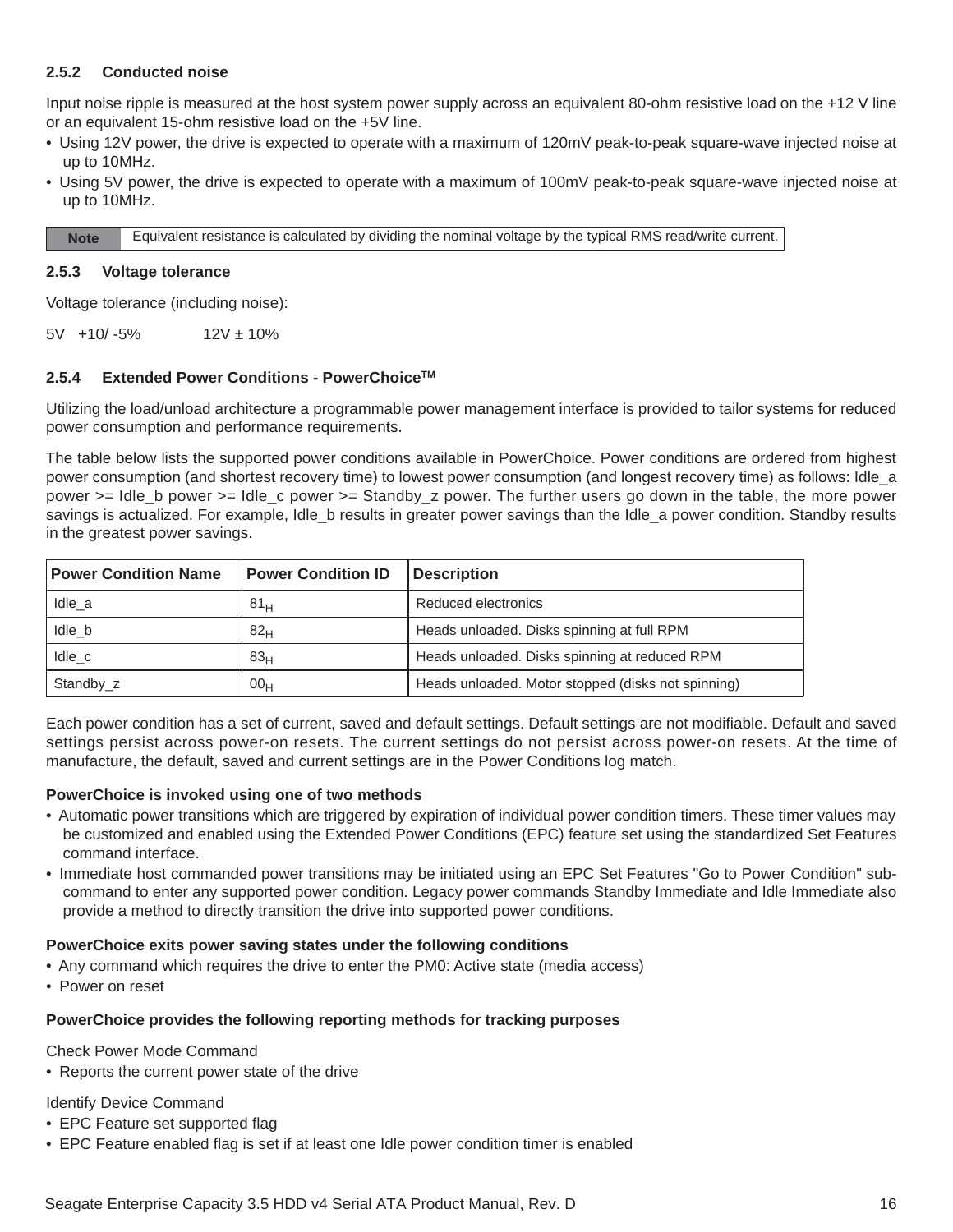Power Condition Log reports the following for each power condition

- Nominal recovery time from the power condition to active
- If the power condition is Supported, Changeable, and Savable
- Default enabled state, and timer value
- Saved enabled state, and timer value
- Current enabled state, and timer value

#### S.M.A.R.T. Read Data Reports

- Attribute 192 Emergency Retract Count
- Attribute 193 Load/Unload Cycle Count

#### **PowerChoice Manufacture Default Power Condition Timer Values**

Default power condition timer values have been established to assure product reliability and data integrity. A minimum timer value threshold of two minutes ensures the appropriate amount of background drive maintenance activities occur. Attempting to set a timer values less than the specified minimum timer value threshold will result in an aborted EPC "Set Power Condition Timer" subcommand.

| <b>Power Condition Name</b> | <b>Manufacturer Default Timer Values</b> |
|-----------------------------|------------------------------------------|
| Idle a                      | 2 min                                    |
| Idle b                      | 4 min                                    |
| Idle c                      | $10 \text{ min}$                         |
| Standby_z                   | $15 \text{ min}$                         |

Setting power condition timer values less than the manufacturer specified defaults or issuing the EPC "Go to Power Condition" subcommand at a rate exceeding the default timers may limit this products reliability and data integrity.

#### **PowerChoice Supported Extended Power Condition Feature Subcommands**

| <b>EPC Subcommand</b> | <b>Description</b>                      |  |
|-----------------------|-----------------------------------------|--|
| 00 <sub>H</sub>       | <b>Restore Power Condition Settings</b> |  |
| 01 <sub>H</sub>       | Go to Power Condition                   |  |
| 02 <sub>H</sub>       | <b>Set Power Condition Timer</b>        |  |
| 03 <sub>H</sub>       | <b>Set Power Condition State</b>        |  |
| 04 <sub>H</sub>       | Enable EPC Feature Set                  |  |
| 05 <sub>H</sub>       | Disable EPC Feature Set                 |  |

#### **PowerChoice Supported Extended Power Condition Identifiers**

| <b>Power Condition Identifiers   Power Condition Name</b> |                          |
|-----------------------------------------------------------|--------------------------|
| 00 <sub>H</sub>                                           | Standby z                |
| $01 - 80H$                                                | Reserved                 |
| 81 <sub>H</sub>                                           | Idle a                   |
| 82 <sub>H</sub>                                           | Idle_b                   |
| 83 <sub>H</sub>                                           | Idle c                   |
| $84 - FE_H$                                               | Reserved                 |
| FF <sub>H</sub>                                           | All EPC Power Conditions |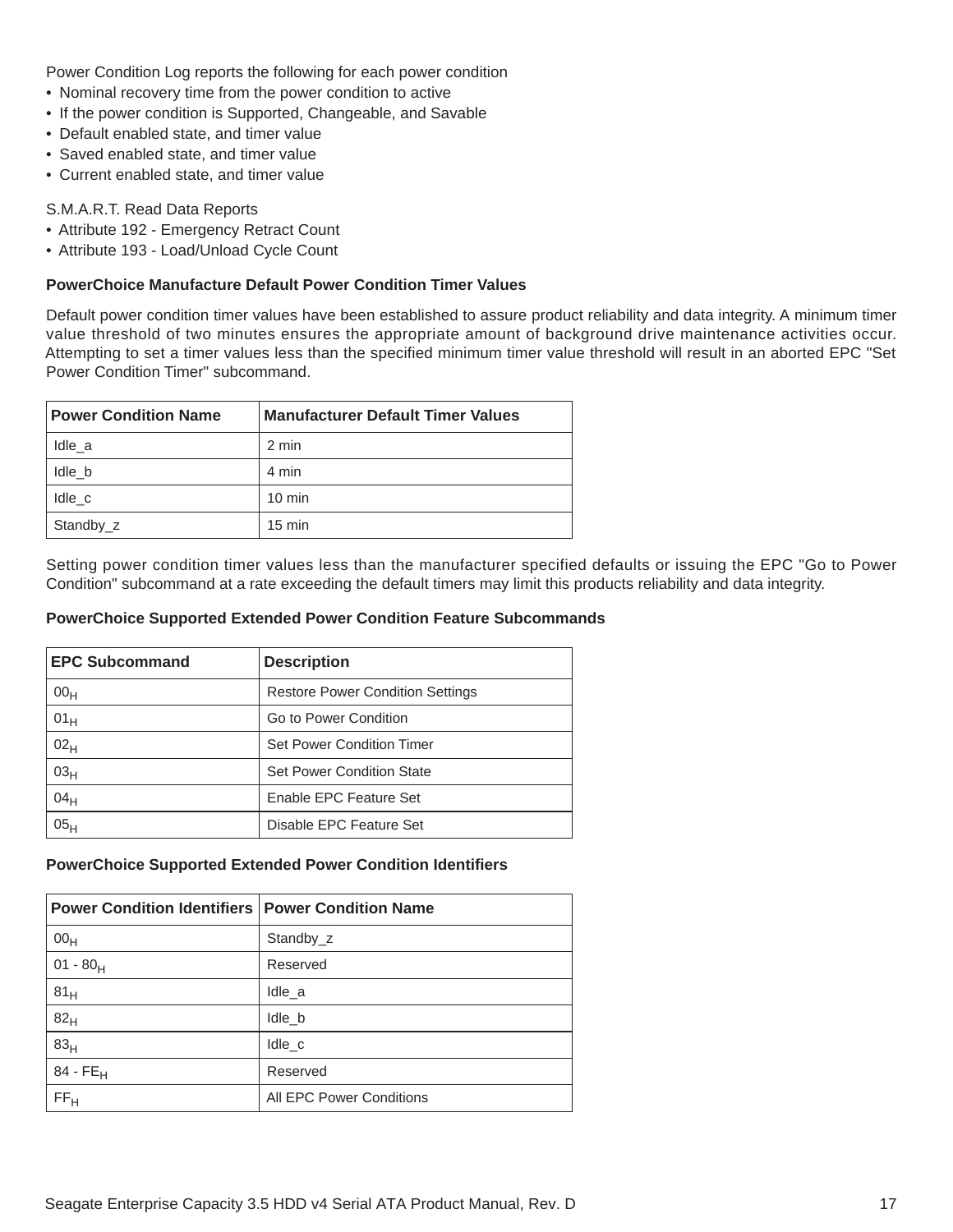### <span id="page-18-0"></span>**2.6 Environmental limits**

Temperature and humidity values experienced by the drive must be such that condensation does not occur on any drive part. Altitude and atmospheric pressure specifications are referenced to a standard day at 58.7°F (14.8°C).

**Note** To maintain optimal performance drives should be run at nominal drive temperatures and humidity.

#### <span id="page-18-1"></span>**2.6.1 Temperature**

#### a. Operating

41°F to 140°F (5°C to 60°C) drive case temperature range with a maximum temperature gradient of 36°F (20°C) per hour.

The maximum allowable drive case temperature is 140°F (60°C).

Air flow may be required to achieve consistent nominal case temperature values (see Section [3.4](#page-25-4)). To confirm that the required cooling is provided for the electronics and HDA, place the drive in its final mechanical configuration, and perform random write/read operations. After the temperatures stabilize, measure the case temperature of the drive. See Figure [7](#page-18-4) for HDA temperature checkpoint.

#### b. Non-operating

–40° to 158°F (–40° to 70°C) package ambient with a maximum gradient of 36°F (20°C) per hour. This specification assumes that the drive is packaged in the shipping container designed by Seagate for use with drive.



#### <span id="page-18-4"></span>**Figure 7. Location of the HDA temperature check point**

| <b>Note</b> | Image is for reference only, may not represent actual drive |
|-------------|-------------------------------------------------------------|
|-------------|-------------------------------------------------------------|

#### <span id="page-18-2"></span>**2.6.2 Humidity**

The values below assume that no condensation on the drive occurs. Maximum wet bulb temperature is 84.2°F (29°C).

#### **2.6.2.1 Relative humidity**

| Operating:    | 5% to 95% non-condensing relative humidity with a maximum gradient of 20% per hour. |
|---------------|-------------------------------------------------------------------------------------|
| Nonoperating: | 5% to 95% non-condensing relative humidity with a maximum gradient of 20% per hour. |

#### <span id="page-18-3"></span>**2.6.3 Effective Altitude (sea level)**

| Operating:    | $-304.8$ m to 3048 m (-1000 ft. to 10,000+ ft.)   |
|---------------|---------------------------------------------------|
| Nonoperating: | $-304.8$ m to 12,192 m (-1000 ft. to 40,000+ ft.) |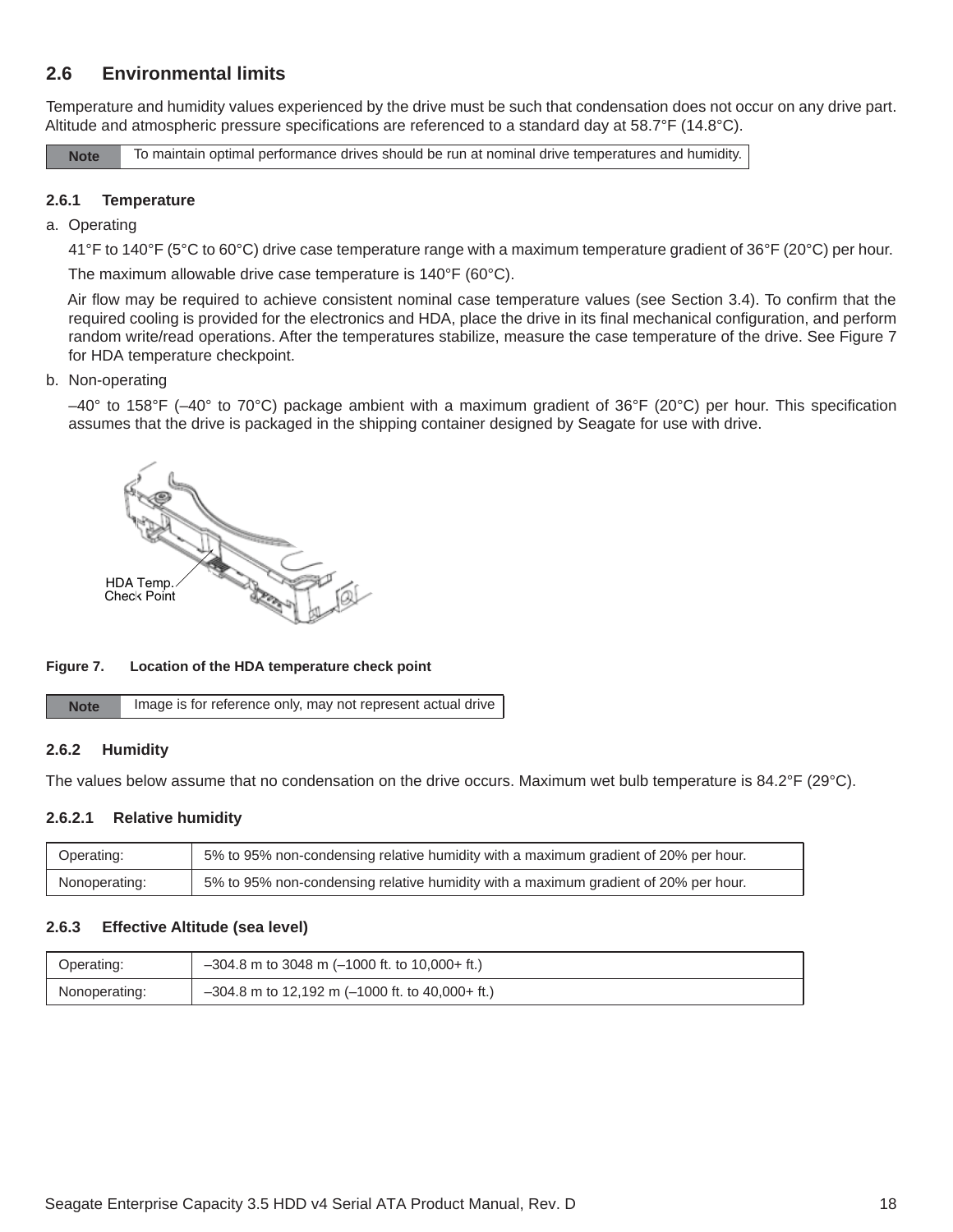#### <span id="page-19-0"></span>**2.6.4 Shock**

All shock specifications assume that the drive is mounted securely with the input shock applied at the drive mounting screws. Shock may be applied in the X, Y or Z axis.

#### **2.6.4.1 Operating shock**

These drives comply with the performance levels specified in this document when subjected to a maximum operating shock of 70 Gs (read) and 40 Gs (write) based on half-sine shock pulses of 2ms. Shocks should not be repeated more than two times per second.

#### **2.6.4.2 Nonoperating shock**

#### **6TB models**

The nonoperating shock level that the drive can experience without incurring physical damage or degradation in performance when subsequently put into operation is 250 Gs based on a nonrepetitive half-sine shock pulse of 2ms duration.

#### **5, 4 and 2TB models**

The nonoperating shock level that the drive can experience without incurring physical damage or degradation in performance when subsequently put into operation is 300 Gs based on a nonrepetitive half-sine shock pulse of 2ms duration.

#### <span id="page-19-1"></span>**2.6.5 Vibration**

All vibration specifications assume that the drive is mounted securely with the input vibration applied at the drive mounting screws. Vibration may be applied in the X, Y or Z axis.

#### **2.6.5.1 Operating vibration**

The maximum vibration levels that the drive may experience while meeting the performance standards specified in this document are specified below.

| $5 - 22$ Hz            | $0.25$ Gs               |
|------------------------|-------------------------|
| $22 - 350$ Hz          | $0.50$ Gs               |
| $350 - 500$ Hz         | $0.25$ Gs               |
| 20 - 1500Hz<br>*(RROV) | 12.5 rads/ $s^2$ w/RVFF |

\* Rotary Random Operating Vibration

#### **2.6.5.2 Nonoperating vibration**

The maximum nonoperating vibration levels that the drive may experience without incurring physical damage or degradation in performance when subsequently put into operation are specified below.

| 10-500 Hz<br>Linear Random | 5.0 Grms ref |
|----------------------------|--------------|
|----------------------------|--------------|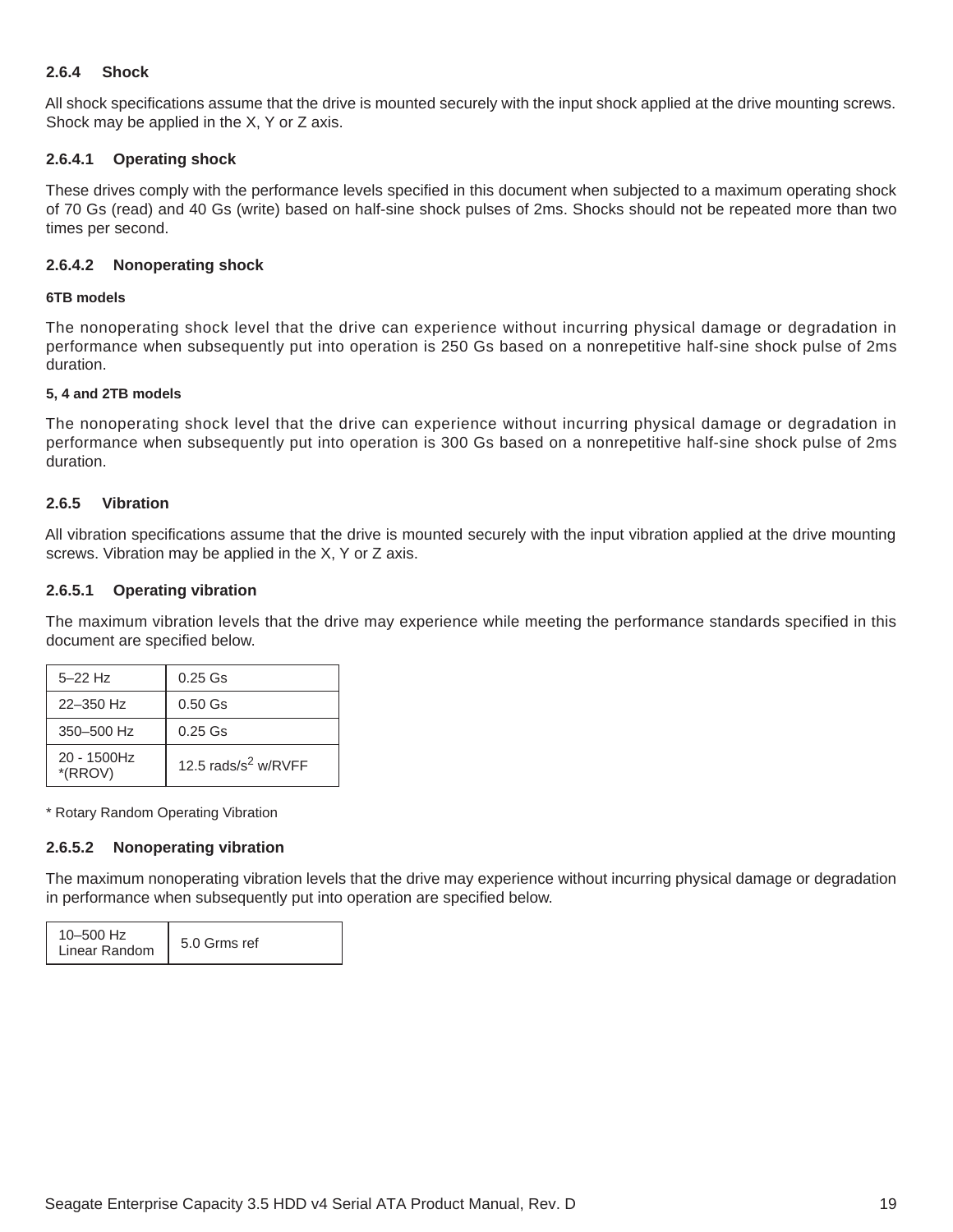### <span id="page-20-0"></span>**2.7 Acoustics**

Drive acoustics are measured as overall A-weighted acoustic sound power levels (no pure tones). All measurements are consistent with ISO document 7779. Sound power measurements are taken under essentially free-field conditions over a reflecting plane. For all tests, the drive is oriented with the cover facing upward.

| <b>Note</b> | For seek mode tests, the drive is placed in seek mode only. The number of<br>seeks per second is defined by the following equation: |
|-------------|-------------------------------------------------------------------------------------------------------------------------------------|
|             | (Number of seeks per second $= 0.4$ / (average latency + average access time                                                        |

#### *Table 5 Fluid Dynamic Bearing (FDB) motor acoustics*

|            | $Idle*$                              | . Performance seek               |
|------------|--------------------------------------|----------------------------------|
| All models | $2.8$ bels (typ)<br>$3.0$ bels (max) | 3.2 bels (typ)<br>3.4 bels (max) |

\*During periods of drive idle, some offline activity may occur according to the S.M.A.R.T. specification, which may increase acoustic and power to operational levels*.*

### <span id="page-20-1"></span>**2.8 Test for Prominent Discrete Tones (PDTs)**

Seagate follows the ECMA-74 standards for measurement and identification of PDTs. An exception to this process is the use of the absolute threshold of hearing. Seagate uses this threshold curve (originated in ISO 389-7) to discern tone audibility and to compensate for the inaudible components of sound prior to computation of tone ratios according to Annex D of the ECMA-74 standards.

### <span id="page-20-2"></span>**2.9 Electromagnetic immunity**

When properly installed in a representative host system, the drive operates without errors or degradation in performance when subjected to the radio frequency (RF) environments defined in the following table:

| <b>Test</b>               | <b>Description</b>                                                                                | <b>Performance level</b> | Reference standard                |
|---------------------------|---------------------------------------------------------------------------------------------------|--------------------------|-----------------------------------|
| Electrostatic discharge   | Contact, HCP, VCP: $\pm$ 4 kV; Air: $\pm$ 8 kV                                                    | В                        | EN 61000-4-2: 95                  |
| Radiated RF immunity      | 80 to 1000 MHz, 3 V/m,<br>80% AM with 1 kHz sine<br>900 MHz, 3 V/m, 50% pulse modulation @ 200 Hz | Α                        | EN 61000-4-3: 96<br>ENV 50204: 95 |
| Electrical fast transient | ± 1 kV on AC mains, ± 0.5 kV on external I/O                                                      | B                        | EN 61000-4-4: 95                  |
| Surge immunity            | $\pm$ 1 kV differential, $\pm$ 2 kV common, AC mains                                              | B                        | EN 61000-4-5: 95                  |
| Conducted RF immunity     | 150 kHz to 80 MHz, 3 Vrms, 80% AM with 1 kHz sine                                                 | $\overline{A}$           | EN 61000-4-6: 97                  |
| Voltage dips, interrupts  | 0% open, 5 seconds<br>0% short, 5 seconds<br>40%, 0.10 seconds<br>70%, 0.01 seconds               | С<br>С<br>◡<br>B         | EN 61000-4-11: 94                 |

#### *Table 6 Radio frequency environments*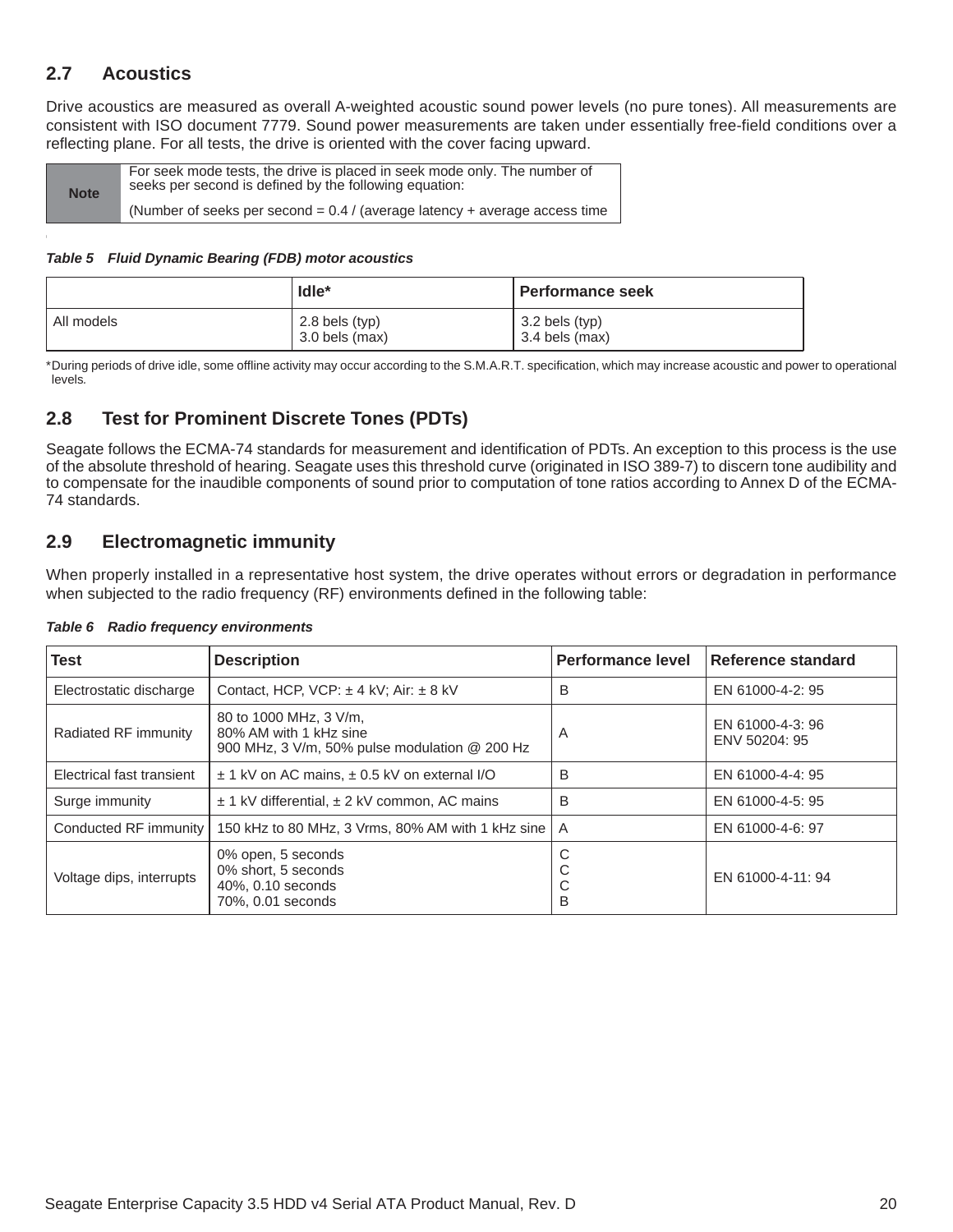### <span id="page-21-0"></span>**2.10 Reliability**

#### <span id="page-21-1"></span>**2.10.1 Annualized Failure Rate (AFR) and Mean Time Between Failures (MTBF)**

The production disk drive shall achieve an annualized failure-rate of 0.44% (MTBF of 2,000,000 hours) over a 5 year service life when used in Enterprise Storage field conditions as limited by the following:

- 8760 power-on hours per year.
- HDA temperature as reported by the drive  $\leq$  40°C
- Ambient wet bulb temp  $\leq$  26°C
- Typical workload
- The AFR (MTBF) is a population statistic not relevant to individual units
- ANSI/ISA S71.04-2013 G2 classification levels and dust contamination to ISO 14644-1 Class 8 standards (as measured at the device)

The MTBF specification for the drive assumes the operating environment is designed to maintain nominal drive temperature and humidity. Occasional excursions in operating conditions between the rated MTBF conditions and the maximum drive operating conditions may occur without significant impact to the rated MTBF. However continual or sustained operation beyond the rated MTBF conditions will degrade the drive MTBF and reduce product reliability..

| Nonrecoverable read errors | 1 per $10^{15}$ bits read, max                                                                                                                                                                                                                                                                                                                                                                                                                         |
|----------------------------|--------------------------------------------------------------------------------------------------------------------------------------------------------------------------------------------------------------------------------------------------------------------------------------------------------------------------------------------------------------------------------------------------------------------------------------------------------|
| Load unload cycles         | 600,000 cycles                                                                                                                                                                                                                                                                                                                                                                                                                                         |
| Maximum Rated Workload     | Maximum rate of <550TB/year<br>Workloads exceeding the annualized rate may degrade the drive MTBF and impact product<br>reliability. The Annualized Workload Rate is in units of TB per year, or TB per 8760 power on<br>hours. Workload Rate = TB transferred * (8760 / recorded power on hours).                                                                                                                                                     |
| Warranty                   | To determine the warranty for a specific drive, use a web browser to access the following web<br>page: http://www.seagate.com/support/warranty-and-replacements/.<br>From this page, click on the "Check to see if the drive is under Warranty" link. The following are<br>required to be provided: the drive serial number, model number (or part number) and country of<br>purchase. The system will display the warranty information for the drive. |
| Preventive maintenance     | None required.                                                                                                                                                                                                                                                                                                                                                                                                                                         |

### <span id="page-21-2"></span>**2.11 Agency certification**

#### <span id="page-21-3"></span>**2.11.1 Safety certification**

These products are certified to meet the requirements of UL60950-1, CSA60950-1 and EN60950 and so marked as to the certify agency.

#### <span id="page-21-4"></span>**2.11.2 Electromagnetic compatibility**

Hard drives that display the CE mark comply with the European Union (EU) requirements specified in the Electromagnetic Compatibility Directive (2004/108/EC) as put into place 20 July 2007. Testing is performed to the levels specified by the product standards for Information Technology Equipment (ITE). Emission levels are defined by EN 55022, Class B and the immunity levels are defined by EN 55024.

Drives are tested in representative end-user systems. Although CE-marked Seagate drives comply with the directives when used in the test systems, we cannot guarantee that all systems will comply with the directives. The drive is designed for operation inside a properly designed enclosure, with properly shielded I/O cable (if necessary) and terminators on all unused I/O ports. Computer manufacturers and system integrators should confirm EMC compliance and provide CE marking for their products.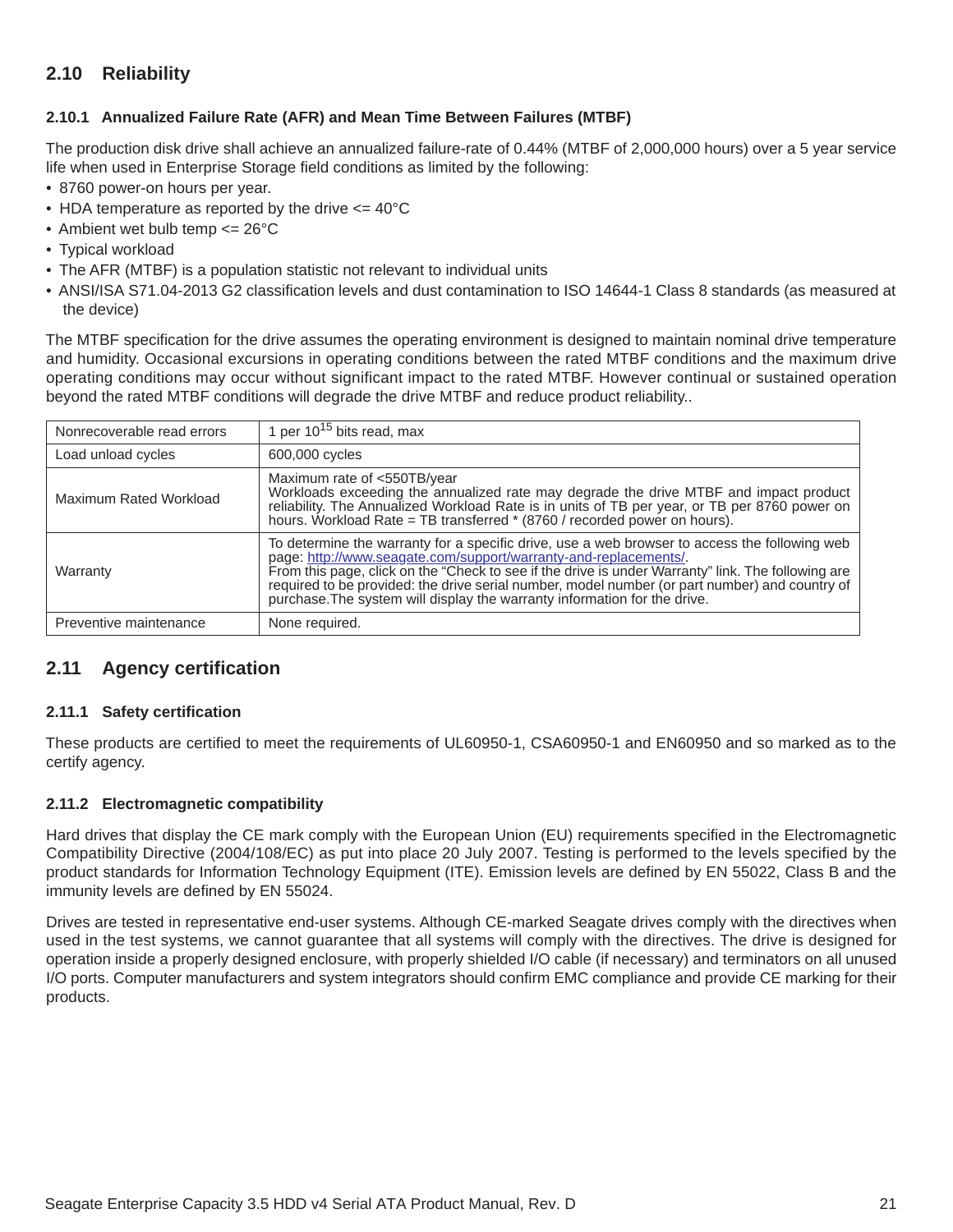#### **Korean RRL**

If these drives have the Korean Communications Commission (KCC) logo, they comply with paragraph 1 of Article 11 of the Electromagnetic Compatibility control Regulation and meet the Electromagnetic Compatibility (EMC) Framework requirements of the Radio Research Laboratory (RRL) Communications Commission, Republic of Korea.

These drives have been tested and comply with the Electromagnetic Interference/Electromagnetic Susceptibility (EMI/EMS) for Class B products. Drives are tested in a representative, end-user system by a Korean-recognized lab.

- Family name: Enterprise Capacity 3.5 HDD Serial ATA
- Certificate number: MSIP-REM-STX-EntCapHDD
- Date of Certification: 2014-March-14

#### **Canada ICES-003**

If this model has the ICES-003 Marking it complies with the Canadian Standard Association Standard CAN/CSA-CISPR 22- 10, Information Technology Equipment - Radio Disturbance Characteristics - Limits and Methods of Measurement.

#### **Australian RCM Mark**

If this model has the RCM Marking it complies with the Australia/New Zealand Standard AS/NZ CISPR22 and meets the Electromagnetic Compatibility (EMC) Framework requirements of Australia's Radiocommunications Act.

#### <span id="page-22-0"></span>**2.11.3 FCC verification**

These drives are intended to be contained solely within a personal computer or similar enclosure (not attached as an external device). As such, each drive is considered to be a subassembly even when it is individually marketed to the customer. As a subassembly, no Federal Communications Commission verification or certification of the device is required.

Seagate has tested this device in enclosures as described above to ensure that the total assembly (enclosure, disk drive, motherboard, power supply, etc.) does comply with the limits for a Class B computing device, pursuant to Subpart J, Part 15 of the FCC rules. Operation with noncertified assemblies is likely to result in interference to radio and television reception.

**Radio and television interference.** This equipment generates and uses radio frequency energy and if not installed and used in strict accordance with the manufacturer's instructions, may cause interference to radio and television reception.

This equipment is designed to provide reasonable protection against such interference in a residential installation. However, there is no guarantee that interference will not occur in a particular installation. If this equipment does cause interference to radio or television, which can be determined by turning the equipment on and off, users are encouraged to try one or more of the following corrective measures:

- Reorient the receiving antenna.
- Move the device to one side or the other of the radio or TV.
- Move the device farther away from the radio or TV.
- Plug the computer into a different outlet so that the receiver and computer are on different branch outlets.

If necessary, users should consult the dealer or an experienced radio/television technician for additional suggestions. Users may find helpful the following booklet prepared by the Federal Communications Commission: *How to Identify and Resolve Radio-Television Interference Problems*. This booklet is available from the Superintendent of Documents, U.S. Government Printing Office, Washington, DC 20402. Refer to publication number 004-000-00345-4.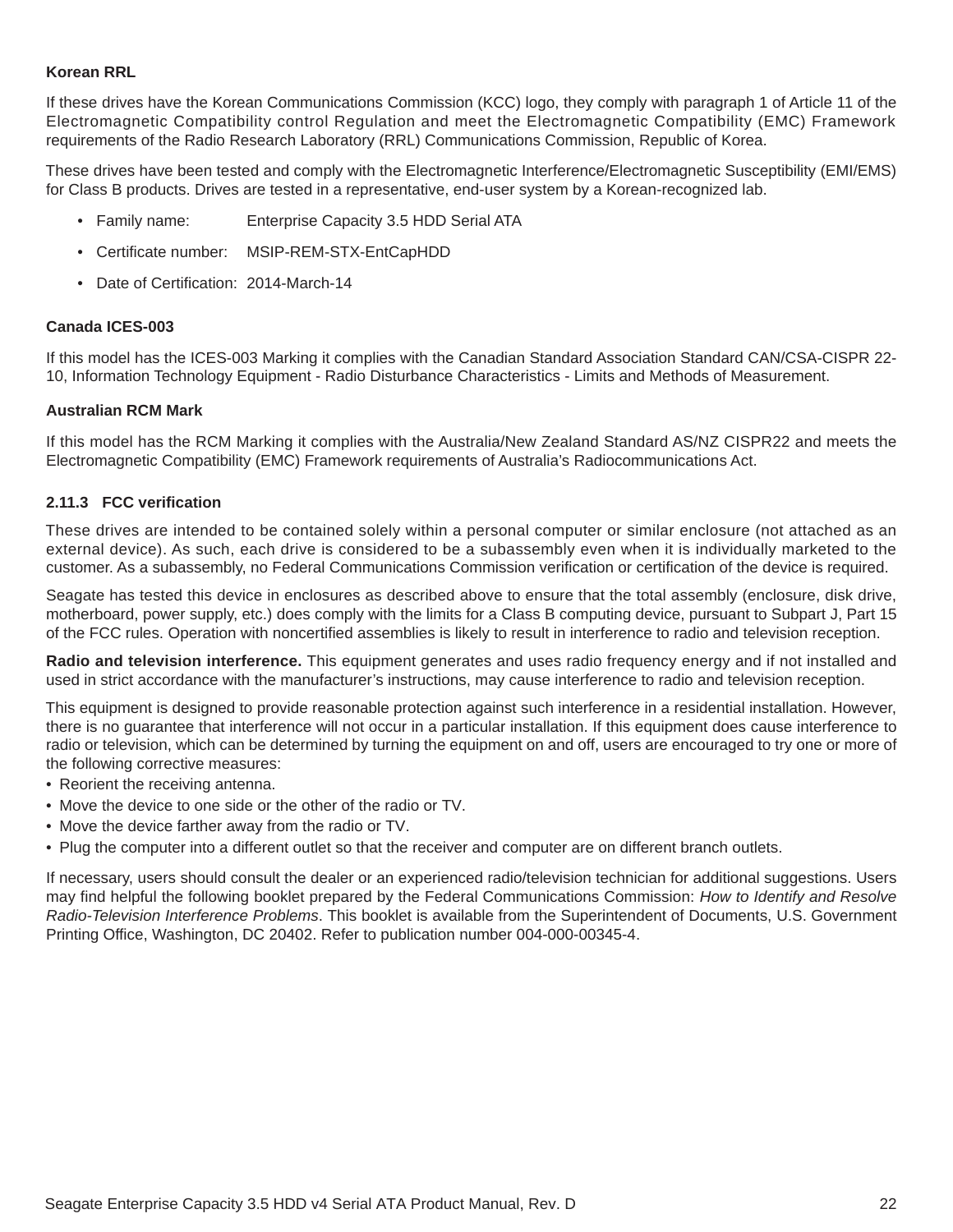### <span id="page-23-0"></span>**2.12 Environmental protection**

Seagate designs its products to meet environmental protection requirements worldwide, including regulations restricting certain chemical substances.

#### <span id="page-23-1"></span>**2.12.1 European Union Restriction of Hazardous Substances (RoHS) Directive**

The European Union Restriction of Hazardous Substances (RoHS) Directive, restricts the presence of chemical substances, including Lead, Cadmium, Mercury, Hexavalent Chromium, PBB and PBDE, in electronic products, effective July 2006. This drive is manufactured with components and materials that comply with the RoHS Directive.

#### <span id="page-23-2"></span>**2.12.2 China Restriction of Hazardous Substances (RoHS) Directive**

This product has an Environmental Protection Use Period (EPUP) of 20 years. The following table contains information mandated by China's "Marking Requirements for Control of Pollution Caused by Electronic Information Products" Standard.



该产品具有20年的环境保护使用周期 (EPUP)。 下表包含了中国 "电子产品所导致的污染的控 制的记号要求"所指定的信息。

|                           | Toxic or Hazardous Substances or Elements有毒有害物质或元素 |                      |           |                                       |                                                                 |                                                     |
|---------------------------|----------------------------------------------------|----------------------|-----------|---------------------------------------|-----------------------------------------------------------------|-----------------------------------------------------|
| l Name of Parts -<br>部件名称 | Lead<br>铅<br>(Pb)                                  | Mercury<br>汞<br>(Ha) | 锅<br>(Cd) | Cadmium   Chromium<br>六价铬<br>$(Cr6+)$ | Hexavalent   Polybrominated<br><b>Biphenyl</b><br>多溴联苯<br>(PBB) | Polybrominated<br>Diphenyl Ether<br>多误二苯醚<br>(PBDE) |
| <b>PCBA</b>               | x                                                  |                      |           |                                       |                                                                 |                                                     |
| <b>HDA</b>                |                                                    |                      |           |                                       |                                                                 |                                                     |

"O" indicates the hazardous and toxic substance content of the part (at the homogenous material level) is lower than the threshold defined by the China RoHS MCV Standard.

"O"表示该部件(于同类物品程度上)所含的危险和有毒物质低于中国RoHS MCV标准所定义的门槛值。

"X" indicates the hazardous and toxic substance content of the part (at the homogenous material level) is over the threshold defined by the China RoHS MCV Standard.

"X"表示该部件(于同类物品程度上)所含的危险和有毒物质超出中国RoHS MCV标准所定义的门槛值。

### <span id="page-23-3"></span>**2.13 Corrosive environment**

Seagate electronic drive components pass accelerated corrosion testing equivalent to 10 years exposure to light industrial environments containing sulfurous gases, chlorine and nitric oxide, classes G and H per ASTM B845. However, this accelerated testing cannot duplicate every potential application environment. Users should use caution exposing any electronic components to uncontrolled chemical pollutants and corrosive chemicals as electronic drive component reliability can be affected by the installation environment. The silver, copper, nickel and gold films used in Seagate products are especially sensitive to the presence of sulfide, chloride, and nitrate contaminants. Sulfur is found to be the most damaging. In addition, electronic components should never be exposed to condensing water on the surface of the printed circuit board assembly (PCBA) or exposed to an ambient relative humidity greater than 95%. Materials used in cabinet fabrication, such as vulcanized rubber, that can outgas corrosive compounds should be minimized or eliminated. The useful life of any electronic equipment may be extended by replacing materials near circuitry with sulfide-free alternatives.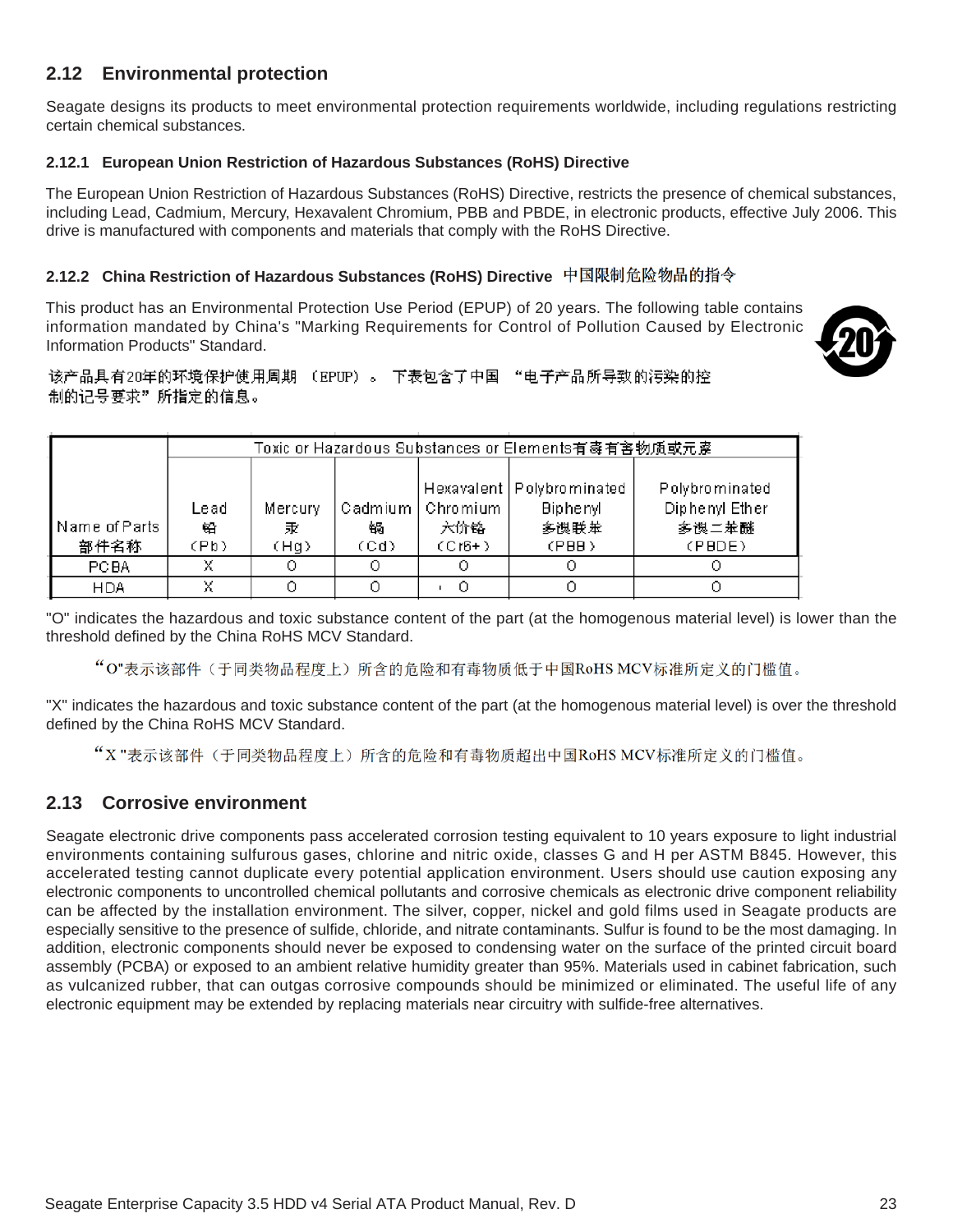### <span id="page-24-0"></span>**2.14 Reference documents**

Trusted Computing Group (TCG) Documents (apply to Self-Encrypting Drive models only)

TCG Storage Architecture Core Specification, Rev. 1.0

TCG Storage Security Subsystem Class Enterprise Specification, Rev. 1.0

In case of conflict between this document and any referenced document, this document takes precedence.

### <span id="page-24-1"></span>**2.15 Product warranty**

Beginning on the date of shipment to the customer and continuing for the period specified in the purchase contract, Seagate warrants that each product (including components and subassemblies) that fails to function properly under normal use due to defect in materials or workmanship or due to nonconformance to the applicable specifications will be repaired or replaced, at Seagate's option and at no charge to the customer, if returned by customer at customer's expense to Seagate's designated facility in accordance with Seagate's warranty procedure. Seagate will pay for transporting the repair or replacement item to the customer. For more detailed warranty information, refer to the standard terms and conditions of purchase for Seagate products on the purchase documentation.

[The remaining warranty for a particular drive can be determined by calling Seagate Customer Service at 1-800-468-3472.](http://www.seagate.com) [Users can also determine remaining warranty using the Seagate web site \(](http://www.seagate.com)www.seagate.com). The drive serial number is required to determine remaining warranty information.

### **Shipping**

When transporting or shipping a drive, use only a Seagate-approved container. Keep the original box. Seagate approved containers are easily identified by the Seagate Approved Package label. Shipping a drive in a non-approved container voids the drive warranty.

Seagate repair centers may refuse receipt of components improperly packaged or obviously damaged in transit. Contact the authorized Seagate distributor to purchase additional boxes. Seagate recommends shipping by an air-ride carrier experienced in handling computer equipment.

#### **Storage**

The maximum recommended storage period for the drive in a non-operational environment is 90 days. Drives should be stored in the original unopened Seagate shipping packaging whenever possible. Once the drive is removed from the Seagate original packaging the recommended maximum period between drive operation cycles is 30 days. During any storage period the drive non-operational temperature, humidity, wet bulb, atmospheric conditions, shock, vibration, magnetic and electrical field specifications should be followed.

#### **Product repair and return information**

Seagate customer service centers are the only facilities authorized to service Seagate drives. Seagate does not sanction any third-party repair facilities. Any unauthorized repair or tampering with the factory seal voids the warranty.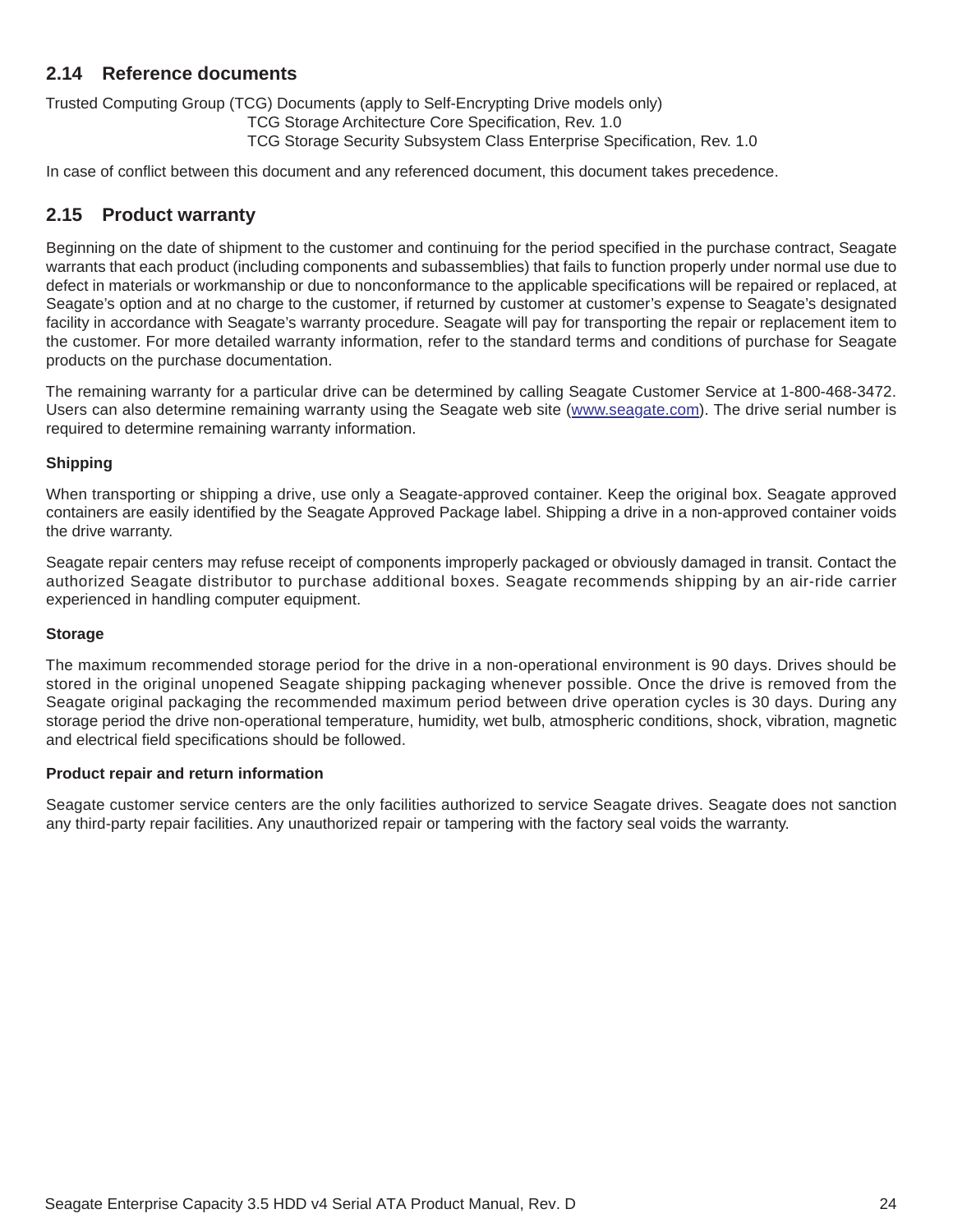# <span id="page-25-0"></span>**3.0 Configuring and mounting the drive**

This section contains the specifications and instructions for configuring and mounting the drive.

### <span id="page-25-1"></span>**3.1 Handling and static-discharge precautions**

After unpacking, and before installation, the drive may be exposed to potential handling and electrostatic discharge (ESD) hazards. Observe the following standard handling and static-discharge precautions:

| <b>Caution</b> | • Before handling the drive, put on a grounded wrist strap, or ground oneself frequently by touching the metal chassis of<br>a computer that is plugged into a grounded outlet. Wear a grounded wrist strap throughout the entire installation<br>procedure.<br>• Handle the drive by its edges or frame only.<br>• The drive is extremely fragile—handle it with care. Do not press down on the drive top cover.<br>• Always rest the drive on a padded, antistatic surface until mounting it in the computer. |
|----------------|-----------------------------------------------------------------------------------------------------------------------------------------------------------------------------------------------------------------------------------------------------------------------------------------------------------------------------------------------------------------------------------------------------------------------------------------------------------------------------------------------------------------|
|                | • Do not touch the connector pins or the printed circuit board.<br>• Do not remove the factory-installed labels from the drive or cover them with additional labels. Removal voids the war-<br>ranty. Some factory-installed labels contain information needed to service the drive. Other labels are used to seal out<br>dirt and contamination.                                                                                                                                                               |

### <span id="page-25-2"></span>**3.2 Configuring the drive**

Each drive on the Serial ATA interface connects point-to-point with the Serial ATA host adapter. There is no master/slave relationship because each drive is considered a master in a point-to-point relationship. If two drives are attached on one Serial ATA host adapter, the host operating system views the two devices as if they were both "masters" on two separate ports. Both drives behave as if they are Device 0 (master) devices.

### <span id="page-25-3"></span>**3.3 Serial ATA cables and connectors**

The Serial ATA interface cable consists of four conductors in two differential pairs, plus three ground connections. The cable size may be 30 to 26 AWG with a maximum length of one meter (39.37 in). See Table

7 for connector pin definitions. Either end of the SATA signal cable can be attached to the drive or host.

For direct backplane connection, the drive connectors are inserted directly into the  $^{Signal}$  cable host receptacle. The drive and the host receptacle incorporate features that enable the direct connection to be hot pluggable and blind mateable.

For installations which require cables, users can connect the drive as illustrated in Figure [8](#page-25-5).



**Figure 8. Attaching SATA cabling**

<span id="page-25-5"></span>Each cable is keyed to ensure correct orientation. Enterprise Capacity 3.5 HDD Serial ATA drives support latching SATA connectors.

### <span id="page-25-4"></span>**3.4 Drive mounting**

Users can mount the drive in any orientation using four screws in the side-mounting holes or four screws in the bottom-mounting holes. See Figure [10](#page-26-1) and [11](#page-27-0) for drive mounting dimensions. Follow these important mounting precautions when mounting the drive:

- Allow a minimum clearance of 0.030 in (0.76mm) around the entire perimeter of the drive for cooling.
- Use only 6-32 UNC mounting screws.
- The screws should be inserted no more than 0.150 in (3.81mm) into the bottom or side mounting holes.
- Do not overtighten the mounting screws (maximum torque: 6 in-lb).
- Do not cover breather hole on top cover.



**Figure 9. Breather hole location - top cover**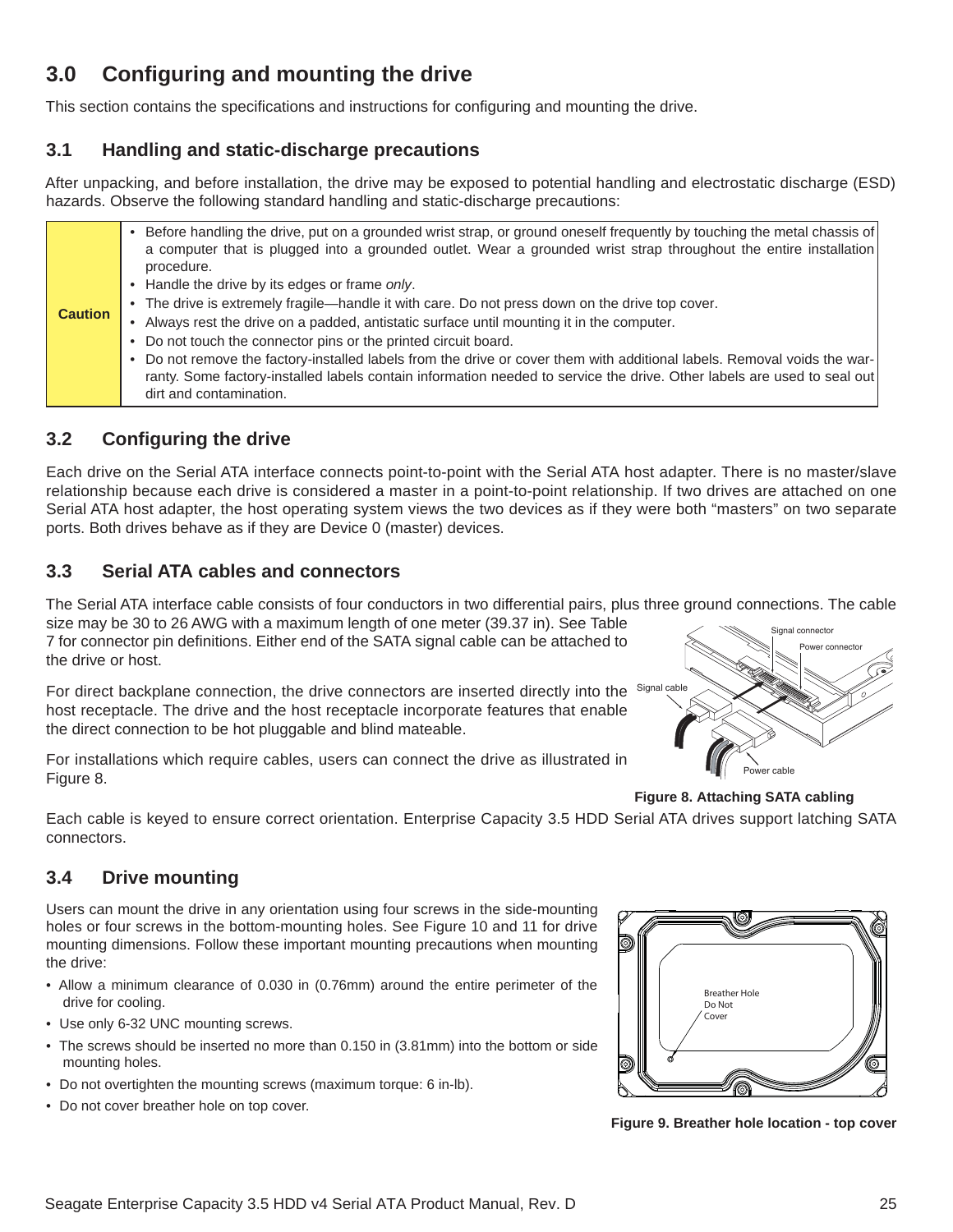### <span id="page-26-0"></span>**3.4.1 Mechanical specifications**

Refer to Figure [10](#page-26-1) and [11](#page-27-0) for detailed mounting configuration dimensions. See Section [3.4,](#page-25-4) "Drive mounting."

| Weight: 6TB & ST5000NM0084 models | 1.72 lb 780 g  |  |
|-----------------------------------|----------------|--|
| 4TB models                        | 1.50 lb 680 g  |  |
| 2TB models                        | 1.34 lb $610q$ |  |

<span id="page-26-1"></span>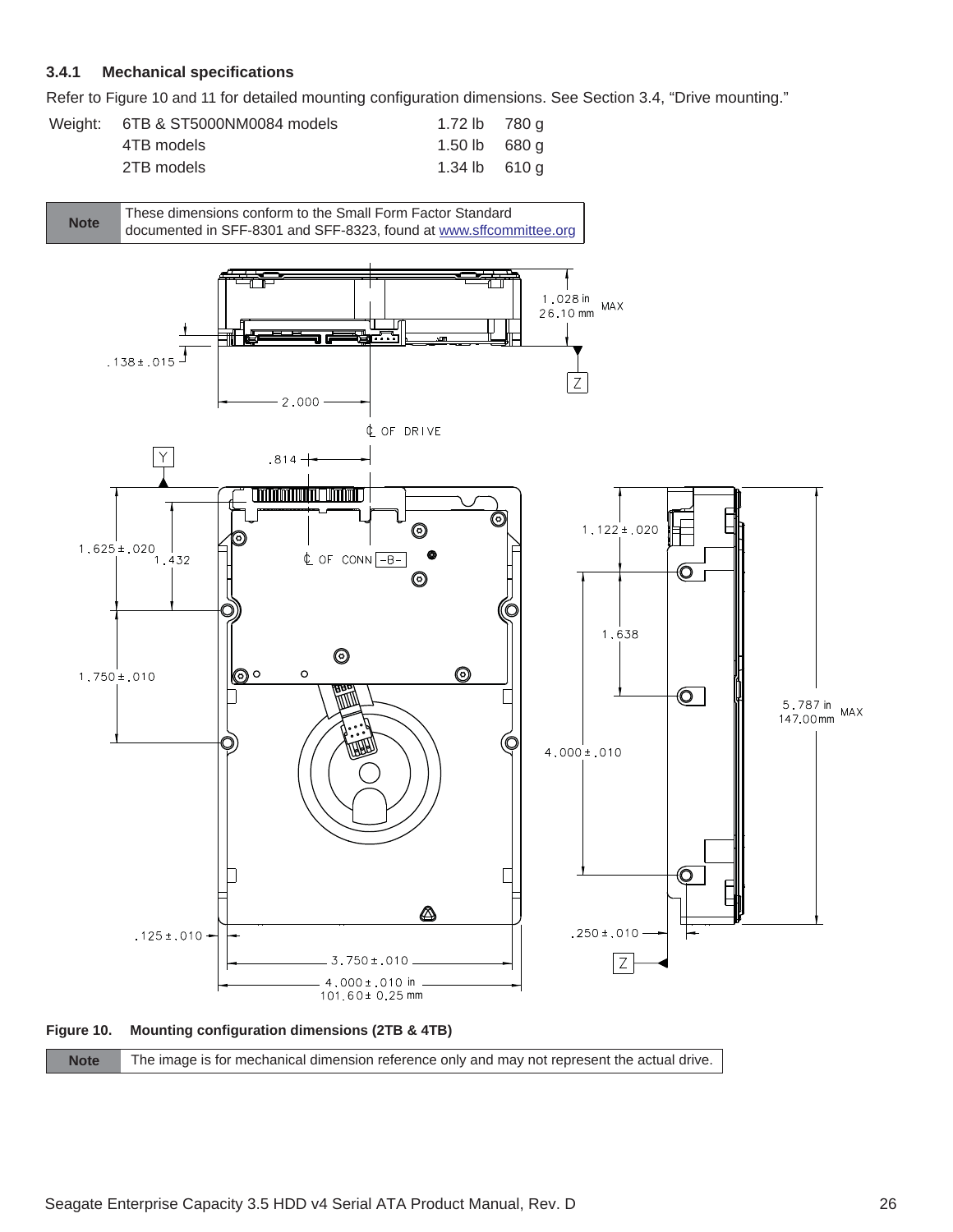

<span id="page-27-0"></span>

| The image is for mechanical dimension reference only and may not represent the actual drive.<br><b>Note</b> |  |
|-------------------------------------------------------------------------------------------------------------|--|
|-------------------------------------------------------------------------------------------------------------|--|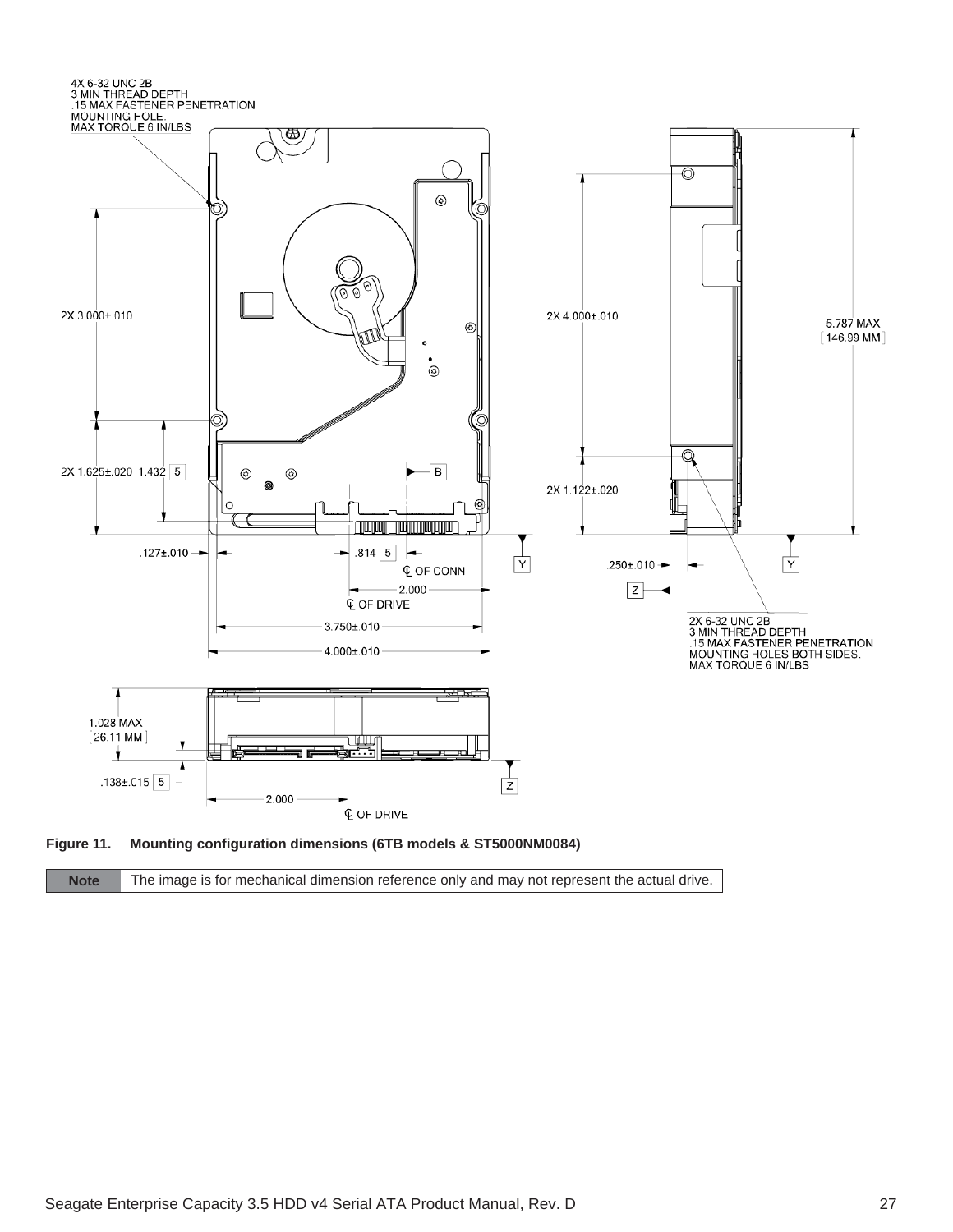# <span id="page-28-0"></span>**4.0 About FIPS**

The Federal Information Processing Standard (FIPS) Publication 140-2 is a U.S. Government Computer Security Standard used to accredit cryptographic modules. It is titled 'Security Requirements for Cryptographic Modules (FIPS PUB 140-2)' and is issued by the National Institute of Standards and Technology (NIST).

#### **Purpose**

This standard specifies the security requirements that will be satisfied by a cryptographic module utilized within a security system protecting sensitive but unclassified information. The standard provides four increasing, qualitative levels of security: Level 1, Level 2, Level 3 and Level 4. These levels are intended to cover the wide range of potential applications and environments in which cryptographic modules may be employed.

#### **Seagate Enterprise SEDs**

[The SEDs referenced in this Product Manual have been validated by CMVP and have been thoroughly tested by a NVLAP](http://csrc.nist.gov/groups/STM/cmvp/documents/140-1/1401vend.htm) [accredited lab to satisfy FIPS 140-2 Level 2 requirements. In order to operate in FIPS Approved Mode of Operation, these](http://csrc.nist.gov/groups/STM/cmvp/documents/140-1/1401vend.htm) SEDs require security initialization. For more information, refer to 'Security Rules' section in the 'Security Policy' document [uploaded on the NIST website. To reference the product certification visit -](http://csrc.nist.gov/groups/STM/cmvp/documents/140-1/1401vend.htm) http://csrc.nist.gov/groups/STM/cmvp/documents/ 140-1/1401vend.htm and search for "Seagate".

#### **Level 2 security**

Security Level 2 enhances the physical security mechanisms of a Security Level 1 cryptographic module by adding the requirement for tamper-evidence, which includes the use of tamper-evident coatings or seals on removable covers of the module. Tamper-evident coatings or seals are placed on a cryptographic module so that the coating or seal must be broken to attain physical access to the critical security parameters (CSP) within the module. Tamper-evident seals are placed on covers to protect against unauthorized physical access. In addition Security Level 2 requires, at a minimum, role-based authentication in which a cryptographic module authenticates the authorization of an operator to assume a specific role and perform a corresponding set of services.



**Figure 12. Example of FIPS tamper evidence labels.** 

Note **Image is for reference only, may not represent actual drive**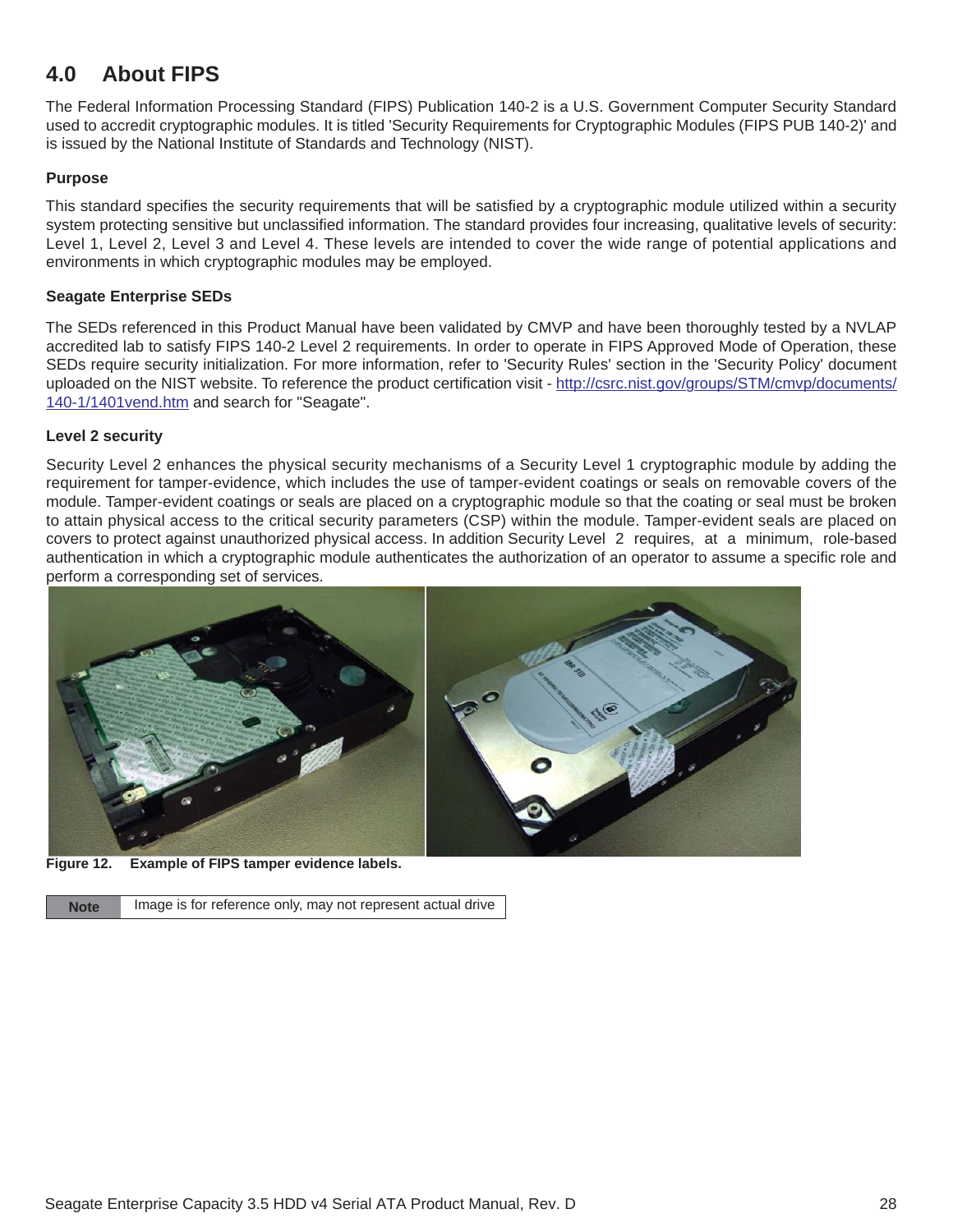# <span id="page-29-0"></span>**5.0 About self-encrypting drives**

Self-encrypting drives (SEDs) offer encryption and security services for the protection of stored data, commonly known as "protection of data at rest." These drives are compliant with the Trusted Computing Group (TCG) Enterprise Storage Specifications as detailed in [Section 2.14](#page-24-0).

The Trusted Computing Group (TCG) is an organization sponsored and operated by companies in the computer, storage and digital communications industry. Seagate's SED models comply with the standards published by the TCG.

To use the security features in the drive, the host must be capable of constructing and issuing the following two ATA commands:

- Trusted Send
- Trusted Receive

These commands are used to convey the TCG protocol to and from the drive in their command payloads.

### <span id="page-29-1"></span>**5.1 Data encryption**

Encrypting drives use one inline encryption engine for each port, employing AES-256 data encryption in Cipher Block Chaining (CBC) mode to encrypt all data prior to being written on the media and to decrypt all data as it is read from the media. The encryption engines are always in operation and cannot be disabled.

The 32-byte Data Encryption Key (DEK) is a random number which is generated by the drive, never leaves the drive, and is inaccessible to the host system. The DEK is itself encrypted when it is stored on the media and when it is in volatile temporary storage (DRAM) external to the encryption engine. A unique data encryption key is used for each of the drive's possible16 data bands (see [Section 5.5\)](#page-30-2).

### <span id="page-29-2"></span>**5.2 Controlled access**

The drive has two security providers (SPs) called the "Admin SP" and the "Locking SP." These act as gatekeepers to the drive security services. Security-related commands will not be accepted unless they also supply the correct credentials to prove the requester is authorized to perform the command.

#### <span id="page-29-3"></span>**5.2.1 Admin SP**

The Admin SP allows the drive's owner to enable or disable firmware download operations (see [Section 5.4](#page-30-1)). Access to the Admin SP is available using the SID (Secure ID) password or the MSID (Manufacturers Secure ID) password.

#### <span id="page-29-4"></span>**5.2.2 Locking SP**

The Locking SP controls read/write access to the media and the cryptographic erase feature. Access to the Locking SP is available using the BandMasterX or EraseMaster passwords. Since the drive owner can define up to 16 data bands on the drive, each data band has its own password called BandMasterX where X is the number of the data band (0 through 15).

#### <span id="page-29-5"></span>**5.2.3 Default password**

When the drive is shipped from the factory, all passwords are set to the value of MSID. This 32-byte random value can only be read by the host electronically over the interface. After receipt of the drive, it is the responsibility of the owner to use the default MSID password as the authority to change all other passwords to unique owner-specified values.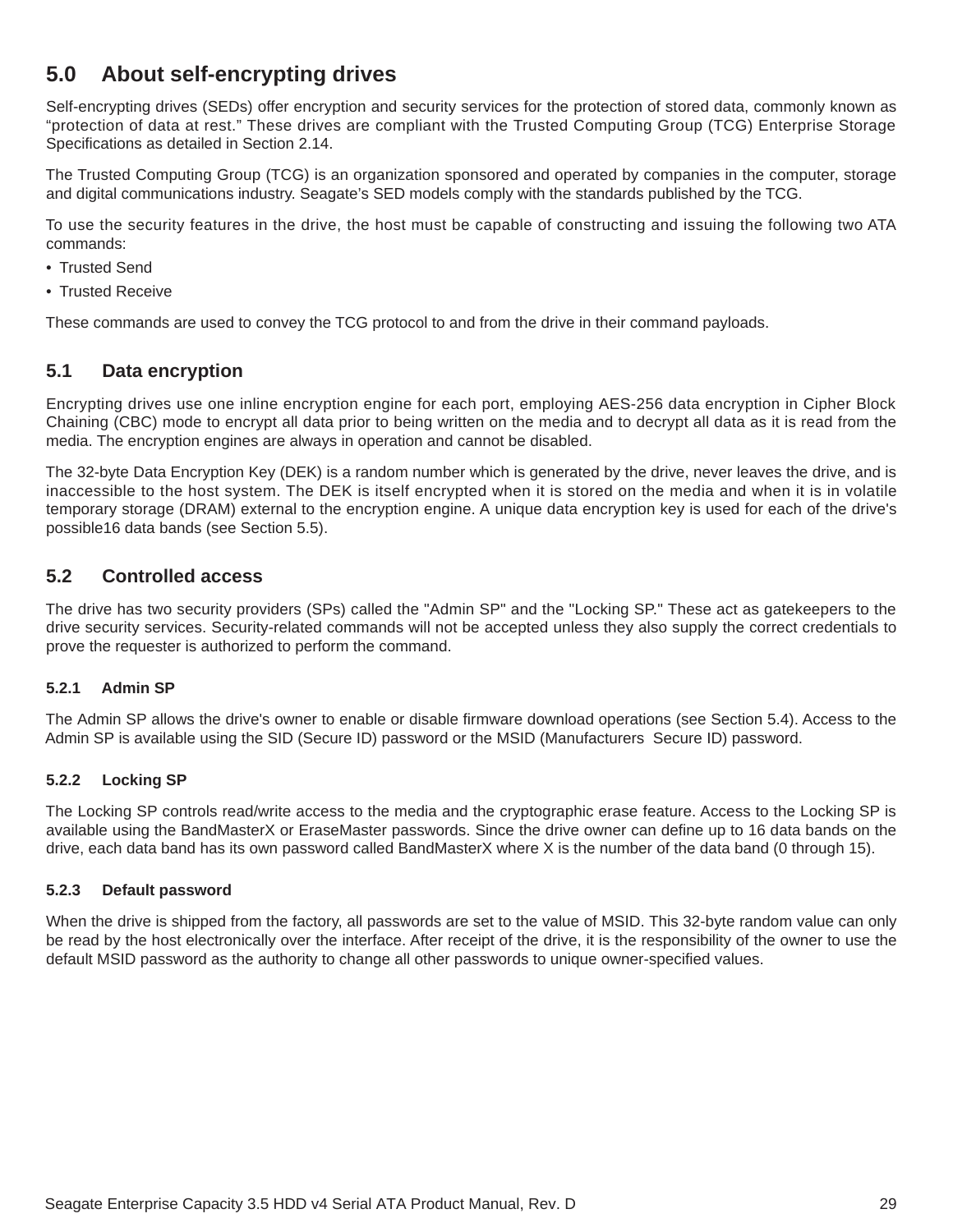### <span id="page-30-0"></span>**5.3 Random number generator (RNG)**

The drive has a 32-byte hardware RNG that it is uses to derive encryption keys or, if requested to do so, to provide random numbers to the host for system use, including using these numbers as Authentication Keys (passwords) for the drive's Admin and Locking SPs.

### <span id="page-30-1"></span>**5.4 Drive locking**

In addition to changing the passwords, as described in [Section 5.2.3,](#page-29-5) the owner should also set the data access controls for the individual bands.

The variable "LockOnReset" should be set to "PowerCycle" to ensure that the data bands will be locked if power is lost. In addition "ReadLockEnabled" and "WriteLockEnabled" must be set to true in the locking table in order for the bands "LockOnReset" setting of "PowerCycle" to actually lock access to the band when a "PowerCycle" event occurs. This scenario occurs if the drive is removed from its cabinet. The drive will not honor any data read or write requests until the bands have been unlocked. This prevents the user data from being accessed without the appropriate credentials when the drive has been removed from its cabinet and installed in another system.

When the drive is shipped from the factory, the firmware download port is unlocked.

### <span id="page-30-2"></span>**5.5 Data bands**

When shipped from the factory, the drive is configured with a single data band called Band 0 (also known as the Global Data Band) which comprises LBA 0 through LBA max. The host may allocate Band1 by specifying a start LBA and an LBA range. The real estate for this band is taken from the Global Band. An additional 14 Data Bands may be defined in a similar way (Band2 through Band15) but before these bands can be allocated LBA space, they must first be individually enabled using the EraseMaster password.

Data bands cannot overlap but they can be sequential with one band ending at LBA (x) and the next beginning at LBA (x+1).

Each data band has its own drive-generated encryption key and its own user-supplied password. The host may change the Encryption Key (see [Section 5.6\)](#page-30-3) or the password when required. The bands should be aligned to 4K LBA boundaries.

### <span id="page-30-3"></span>**5.6 Cryptographic erase**

A significant feature of SEDs is the ability to perform a cryptographic erase. This involves the host telling the drive to change the data encryption key for a particular band. Once changed, the data is no longer recoverable since it was written with one key and will be read using a different key. Since the drive overwrites the old key with the new one, and keeps no history of key changes, the user data can never be recovered. This is tantamount to an instantaneous data erase and is very useful if the drive is to be scrapped or redispositioned.

### <span id="page-30-4"></span>**5.7 Authenticated firmware download**

In addition to providing a locking mechanism to prevent unwanted firmware download attempts, the drive also only accepts download files which have been cryptographically signed by the appropriate Seagate Design Center.

Three conditions must be met before the drive will allow the download operation:

- 1. The download must be an SED file. A standard (base) drive (non-SED) file will be rejected.
- 2. The download file must be signed and authenticated.
- 3. As with a non-SED drive, the download file must pass the acceptance criteria for the drive. For example it must be applicable to the correct drive model, and have compatible revision and customer status.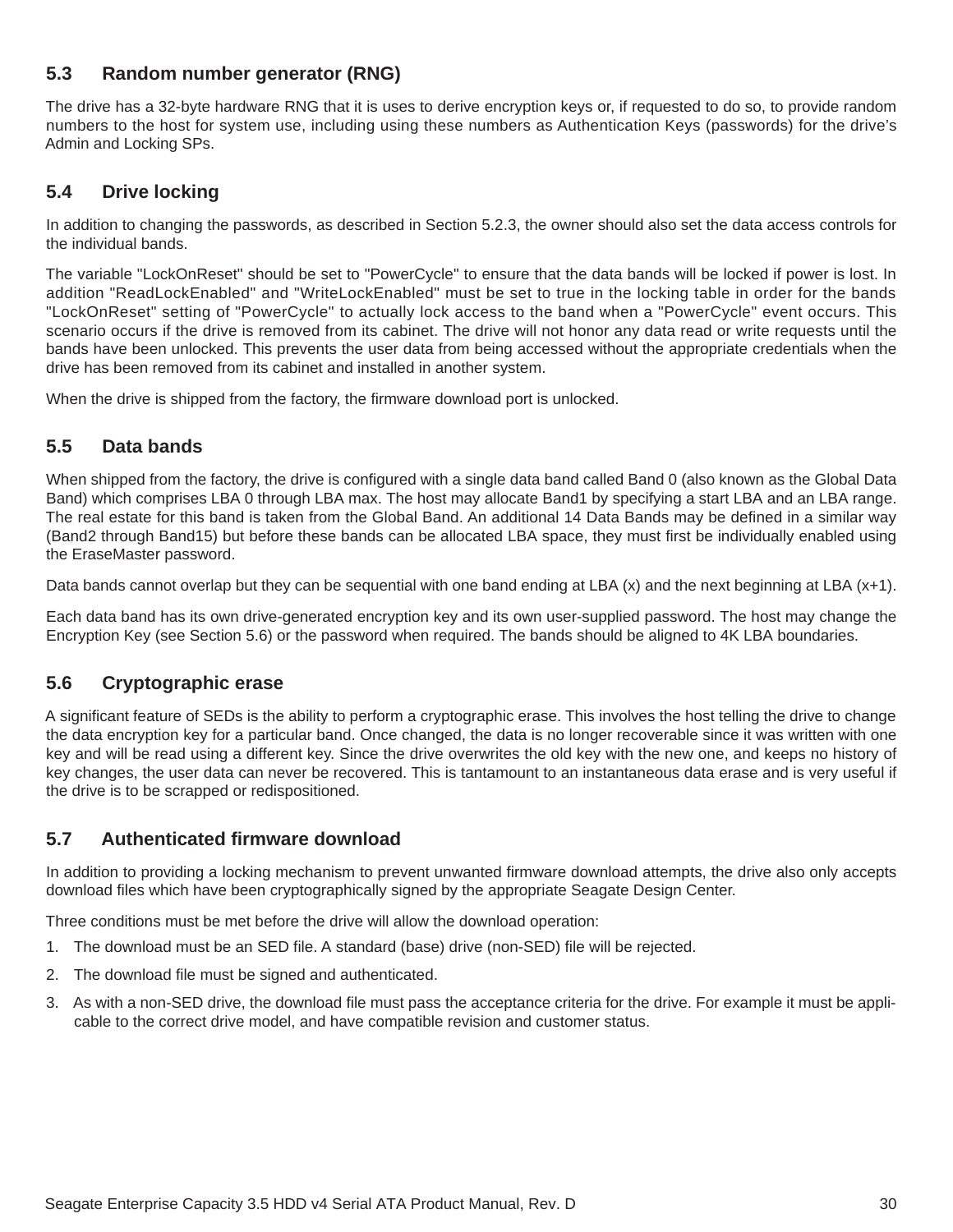### <span id="page-31-0"></span>**5.8 Power requirements**

The standard drive models and the SED drive models have identical hardware, however the security and encryption portion of the drive controller ASIC is enabled and functional in the SED models. This represents a small additional drain on the 5V supply of about 30mA and a commensurate increase of about 150mW in power consumption. There is no additional drain on the 12V supply. See the tables in [Section 2.5](#page-10-0) for power requirements on the standard (non-SED) drive models.

### <span id="page-31-1"></span>**5.9 Supported commands**

The SED models support the following two commands in addition to the commands supported by the standard (non-SED) models as listed in Table [8:](#page-33-1)

- Trusted Send (5Eh) or Trusted Send DMA (5Fh)
- Trusted Receive (5Ch) or Trusted Receive DMA (5D)

### <span id="page-31-2"></span>**5.10 RevertSP**

SED models will support the RevertSP feature which erases all data in all bands on the device and returns the contents of all SPs (Security Providers) on the device to their original factory state. In order to execute the RevertSP method the unique PSID (Physical Secure ID) printed on the drive label must be provided. PSID is not electronically accessible and can only be manually read from the drive label or scanned in via the 2D barcode.

### <span id="page-31-3"></span>**5.11 ATA Security Erase Unit Command on SED SATA drives**

The ATA SECURITY ERASE UNIT command shall support both the Normal and Enhanced erase modes with the following modifications/additions:

- Normal Erase: Normal erase shall be accomplished by changing the media encryption key for the drive followed by an overwrite operation that repeatedly writes a single sector containing random data to the entire drive. The write operation shall bypass the media encryption. On reading back the overwritten sectors, the host will receive a decrypted version, using the new encryption key, of the random data sector (the returned data will not match what was written).
- Enhanced Erase: Enhanced erase shall be accomplished by changing the media encryption key for the drive.

### <span id="page-31-4"></span>**5.12 Sanitize Device - CRYPTO SCRAMBLE EXT**

This command cryptographically erases all user data on the drive by destroying the current data encryption key and replacing it with a new data encryption key randomly generated by the drive. Sanitize Device is a command field B4h and Feature field 0011h (CRYPTO SCRAMBLE EXT).

The drive shall support the Sanitize Feature Set as defined in ANSI/INCITS ACS-2 with the exceptions and/or modifications described in this section.

The drive shall not support the OVERWRITE EXT and BLOCK ERASE EXT sub-commands.

Support of the SANITIZE FREEZE LOCK EXT command shall be determined on a customer-specific basis. OEM drives shall support the command.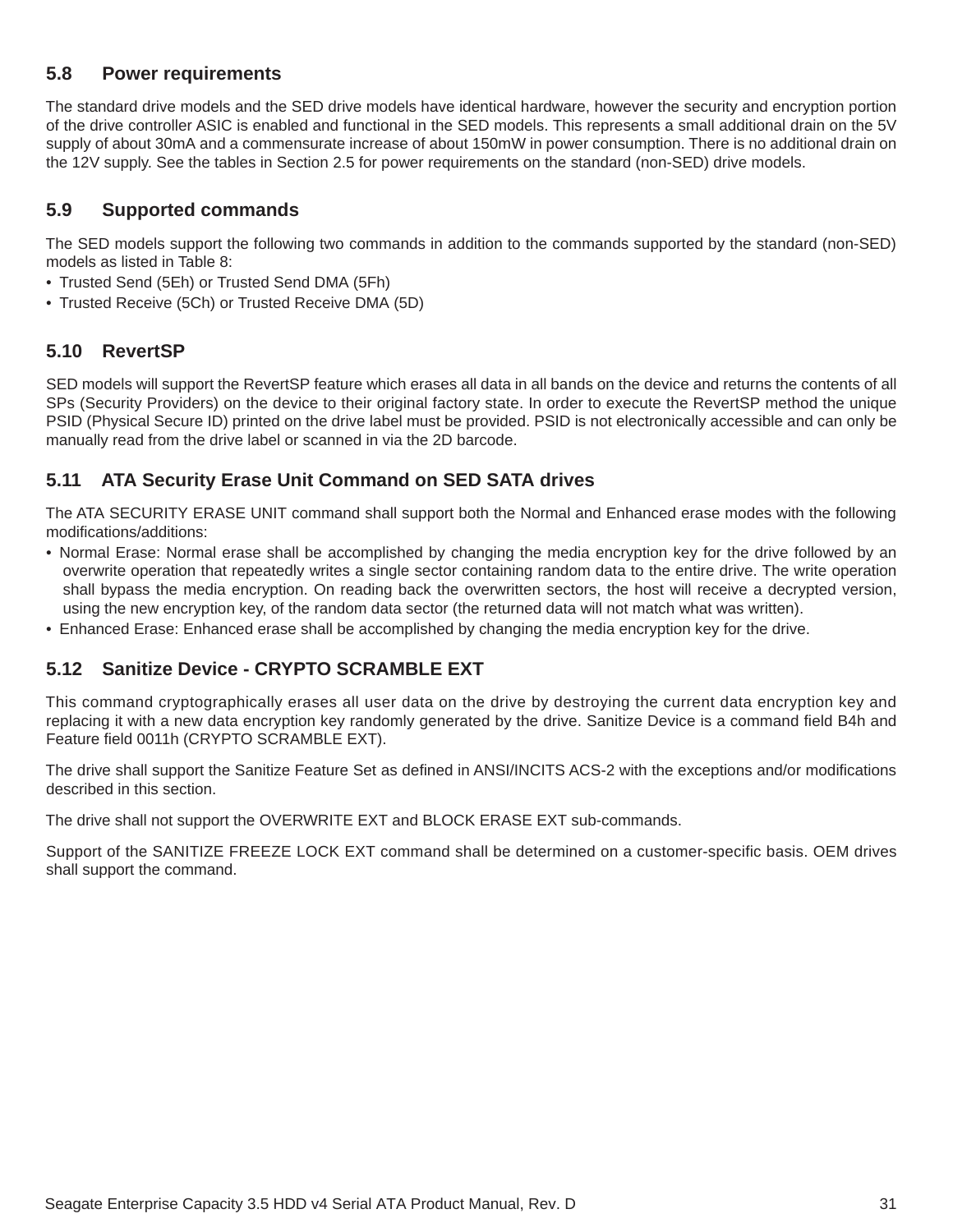# <span id="page-32-0"></span>**6.0 Serial ATA (SATA) interface**

These drives use the industry-standard Serial ATA interface that supports FIS data transfers. It supports ATA programmed input/output (PIO) modes 0–4; multiword DMA modes 0–2, and Ultra DMA modes 0–6.

For detailed information about the Serial ATA interface, refer to the "Serial ATA: High Speed Serialized AT Attachment" specification.

### <span id="page-32-1"></span>**6.1 Hot-Plug compatibility**

Enterprise Capacity 3.5 HDD Serial ATA drives incorporate connectors which enable users to hot plug these drives in accordance with the Serial ATA Revision 3.2 specification. This specification can be downloaded from [www.serialata.or](http://www.serialata.org)g.

#### **Caution:**

The drive motor must come to a complete stop **(Ready to spindle stop time indicated in [Section 2.4\)](#page-9-3)**  prior to changing the plane of operation. This time is required to insure data integrity.

### <span id="page-32-2"></span>**6.2 Serial ATA device plug connector pin definitions**

Table 7 summarizes the signals on the Serial ATA interface and power connectors.

| <b>Segment</b>                       | Pin             | <b>Function</b>      | <b>Definition</b>                                  |
|--------------------------------------|-----------------|----------------------|----------------------------------------------------|
|                                      | S <sub>1</sub>  | Ground               | 2nd mate                                           |
|                                      | S <sub>2</sub>  | $A+$                 | Differential signal pair A from Phy                |
|                                      | S <sub>3</sub>  | A-                   |                                                    |
|                                      | S <sub>4</sub>  | Ground               | 2nd mate                                           |
|                                      | S <sub>5</sub>  | <b>B-</b>            | Differential signal pair B from Phy                |
|                                      | S <sub>6</sub>  | $B+$                 |                                                    |
| <b>Signal</b>                        | S7              | Ground               | 2nd mate                                           |
|                                      |                 |                      | Key and spacing separate signal and power segments |
|                                      | P <sub>1</sub>  | $\rm V_{33}$         | 3.3V power                                         |
|                                      | <b>P2</b>       | $V_{33}$             | 3.3V power                                         |
|                                      | P <sub>3</sub>  | $V_{33}$             | 3.3V power, pre-charge, 2nd mate                   |
|                                      | P <sub>4</sub>  | Ground               | 1st mate                                           |
| Ground<br>P <sub>5</sub><br>2nd mate |                 |                      |                                                    |
|                                      | P <sub>6</sub>  | Ground               | 2nd mate                                           |
|                                      | P7              | V <sub>5</sub>       | 5V power, pre-charge, 2nd mate                     |
| <b>Power</b>                         | P <sub>8</sub>  | V <sub>5</sub>       | 5V power                                           |
|                                      | P <sub>9</sub>  | V <sub>5</sub>       | 5V power                                           |
|                                      | P <sub>10</sub> | Ground               | 2nd mate                                           |
|                                      | P <sub>11</sub> | Ground or LED signal | If grounded, drive does not use deferred spin      |
|                                      | P <sub>12</sub> | Ground               | 1st mate.                                          |
|                                      | P <sub>13</sub> | $V_{12}$             | 12V power, pre-charge, 2nd mate                    |
|                                      | P <sub>14</sub> | $V_{12}$             | 12V power                                          |
|                                      | P <sub>15</sub> | $V_{12}$             | 12V power                                          |

*Table 7 Serial ATA connector pin definitions*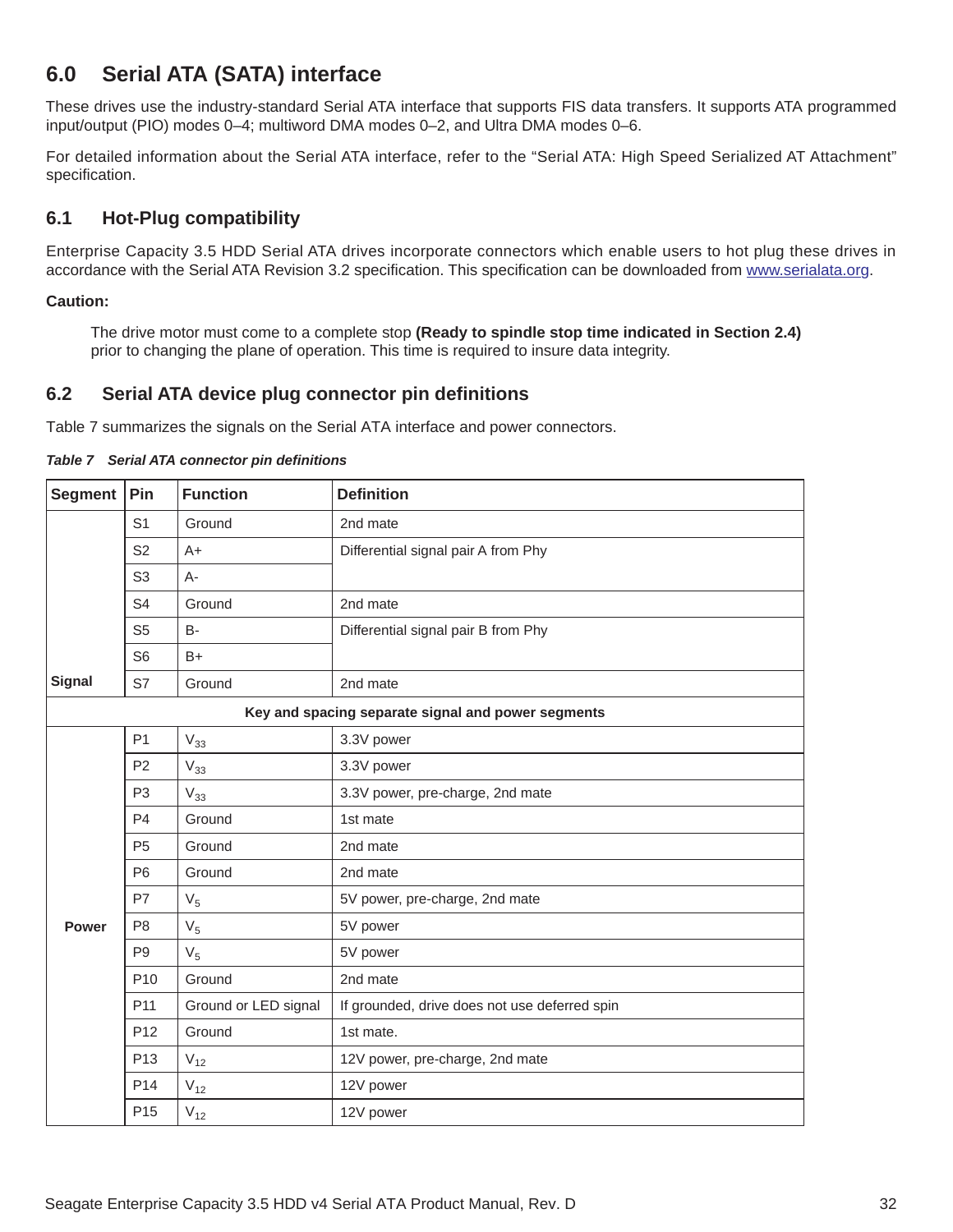#### **Notes:**

- 1. All pins are in a single row, with a 1.27mm (0.050") pitch.
- 2. The comments on the mating sequence apply to the case of backplane blindmate connector only. In this case, the mating sequences are:
	- the ground pins P4 and P12.
	- the pre-charge power pins and the other ground pins.
	- the signal pins and the rest of the power pins.
- 3. There are three power pins for each voltage. One pin from each voltage is used for pre-charge when installed in a blindmate backplane configuration.
- 4. All used voltage pins  $(V_x)$  must be terminated.

### <span id="page-33-0"></span>**6.3 Supported ATA commands**

The following table lists Serial ATA standard commands that the drive supports. For a detailed description of the ATA commands, refer to the Serial ATA: High Speed Serialized AT Attachment specification*.* [See "S.M.A.R.T. commands" on](#page-40-0) [page 40.f](#page-40-0)or details and subcommands used in the S.M.A.R.T. implementation.

<span id="page-33-1"></span>

|  | Table 8 Supported ATA commands |
|--|--------------------------------|

| <b>Command name</b>                  | Command code (in hex)               |
|--------------------------------------|-------------------------------------|
| Accessible Max Address Configuration |                                     |
| Get Native Max Address Ext           | 78 <sub>H</sub> / 0000 <sub>H</sub> |
| Set Accessible Max Address Ext       | 78 <sub>H</sub> / 0001 <sub>H</sub> |
| Freeze Accessible Max Address Ext    | 78 <sub>H</sub> / 0002 <sub>H</sub> |
| <b>Check Power Mode</b>              | E5 <sub>H</sub>                     |
| Download Microcode                   | 92 <sub>H</sub>                     |
| <b>Execute Device Diagnostics</b>    | 90 <sub>H</sub>                     |
| <b>Flush Cache</b>                   | $E7_H$                              |
| Flush Cache Extended                 | EA <sub>H</sub>                     |
| <b>Identify Device</b>               | $EC_{H}$                            |
| Idle                                 | E3 <sub>H</sub>                     |
| Idle Immediate                       | $E1_H$                              |
| <b>NoP</b>                           | 00 <sub>H</sub>                     |
| <b>Read Buffer</b>                   | E4 <sub>H</sub>                     |
| Read Buffer DMA                      | E9 <sub>H</sub>                     |
| Read DMA                             | $C8_H$                              |
| Read DMA Extended                    | 25 <sub>H</sub>                     |
| Read FPDMA Queued                    | 60 <sub>H</sub>                     |
| Read Log DMA Ext                     | 47 <sub>H</sub>                     |
| Read Log Ext                         | $2F_H$                              |
| <b>Read Multiple</b>                 | $C4_H$                              |
| <b>Read Multiple Extended</b>        | 29 <sub>H</sub>                     |
| <b>Read Sectors</b>                  | 20 <sub>H</sub>                     |
| <b>Read Sectors Extended</b>         | 24 <sub>H</sub>                     |
| <b>Read Sectors Without Retries</b>  | $21_H$                              |
| <b>Read Verify Sectors</b>           | 40 <sub>H</sub>                     |
| Read Verify Sectors Extended         | 42 <sub>H</sub>                     |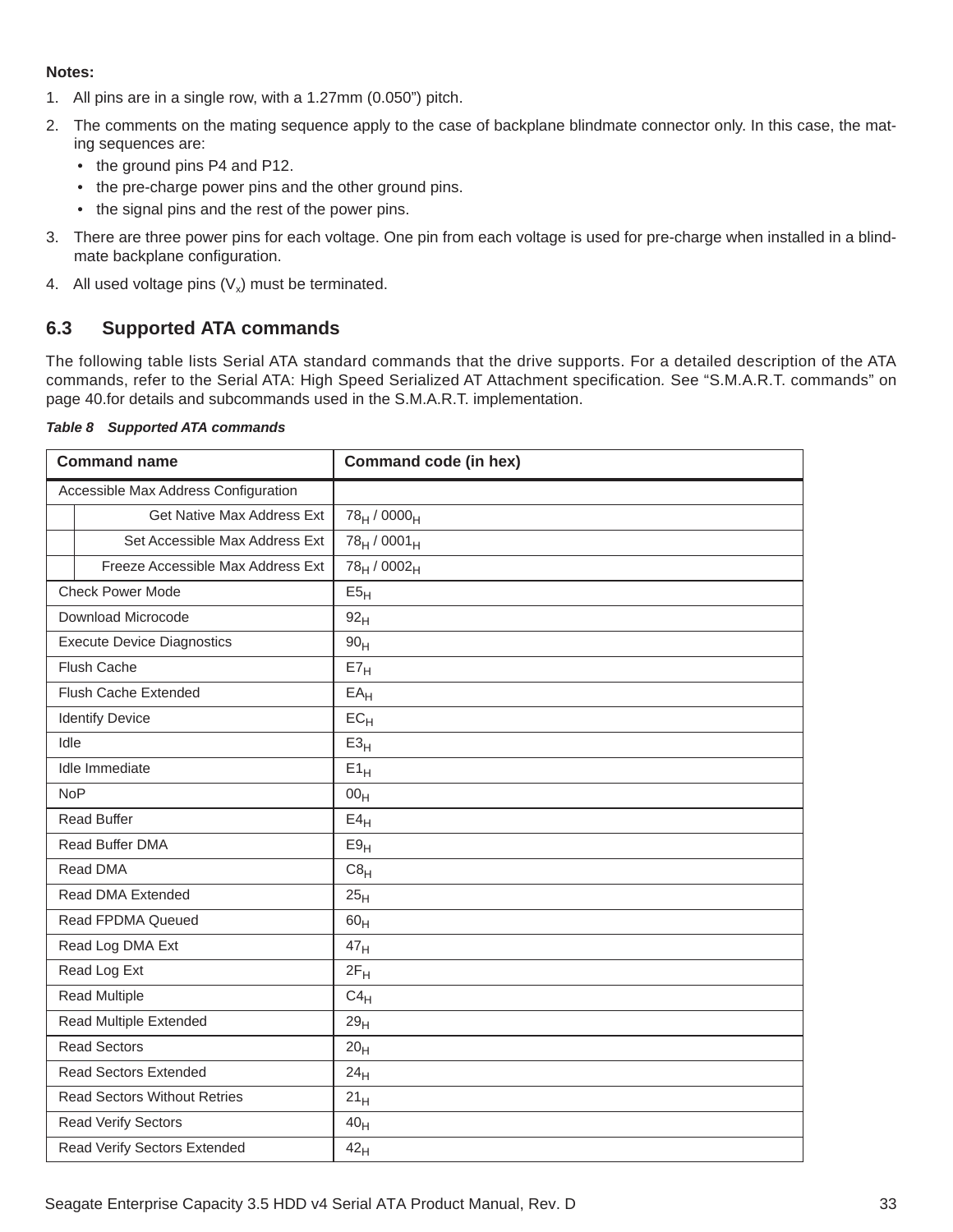| <b>Command name</b>                  | <b>Command code (in hex)</b>        |
|--------------------------------------|-------------------------------------|
| Read Verify Sectors Without Retries  | 41 <sub>H</sub>                     |
| Request Sense Data Ext               | 0B <sub>H</sub>                     |
| Sanitize Device - Overwrite Ext      | $B4_H / 0014_H$                     |
| Sanitize Device - Freeze Lock Ext    | B4 <sub>H</sub> / 0020 <sub>H</sub> |
| Sanitize Device - Status Ext         | $B4_H / 0000_H$                     |
| Security Disable Password            | F6 <sub>H</sub>                     |
| <b>Security Erase Prepare</b>        | $F3_H$                              |
| Security Erase Unit                  | $F4_H$                              |
| <b>Security Freeze</b>               | $F5_H$                              |
| Security Set Password                | $F1_H$                              |
| <b>Security Unlock</b>               | $F2_H$                              |
| <b>Seek</b>                          | 70 <sub>H</sub>                     |
| Set Date & Time Ext                  | 77 <sub>H</sub>                     |
| <b>Set Features</b>                  | $EF_H$                              |
| Set Multiple Mode                    | C6 <sub>H</sub>                     |
| Sleep                                | E6 <sub>H</sub>                     |
| S.M.A.R.T. Disable Operations        | $B0_H / D9_H$                       |
| S.M.A.R.T. Enable/Disable Autosave   | $B0_H / D2_H$                       |
| S.M.A.R.T. Enable Operations         | $B0_H / D8_H$                       |
| S.M.A.R.T. Execute Offline           | $B0_H / D4_H$                       |
| S.M.A.R.T. Read Attribute Thresholds | $B0_H / D1_H$                       |
| S.M.A.R.T. Read Data                 | $B0_H / D0_H$                       |
| S.M.A.R.T. Read Log Sector           | $B0_H / D5_H$                       |
| S.M.A.R.T. Return Status             | $B0_H / DA_H$                       |
| S.M.A.R.T. Save Attribute Values     | $B0_H / D3_H$                       |
| S.M.A.R.T. Write Log Sector          | $B0_H / D6_H$                       |
| Standby                              | $E2_H$                              |
| Standby Immediate                    | E0 <sub>H</sub>                     |
| <b>Trusted Send</b>                  | 5E <sub>H</sub> (SED drives only)   |
| <b>Trusted Send DMA</b>              | 5F <sub>H</sub> (SED drives only)   |
| <b>Trusted Receive</b>               | 5C <sub>H</sub> (SED drives only)   |
| <b>Trusted Receive DMA</b>           | 5D <sub>H</sub> (SED drives only)   |
| Write Buffer                         | E8 <sub>H</sub>                     |
| Write Buffer DMA                     | EB <sub>H</sub>                     |
| Write DMA                            | CA <sub>H</sub>                     |
| Write DMA Extended                   | 35 <sub>H</sub>                     |
| Write DMA FUA Extended               | $3D_H$                              |
| Write FPDMA Queued                   | 61 <sub>H</sub>                     |
| Write Log DMA Ext                    | 57 <sub>H</sub>                     |
| Write Log Extended                   | $3F_H$                              |
| Write Multiple                       | C5 <sub>H</sub>                     |
| Write Multiple Extended              | 39 <sub>H</sub>                     |
| Write Multiple FUA Extended          | $CE_{H}$                            |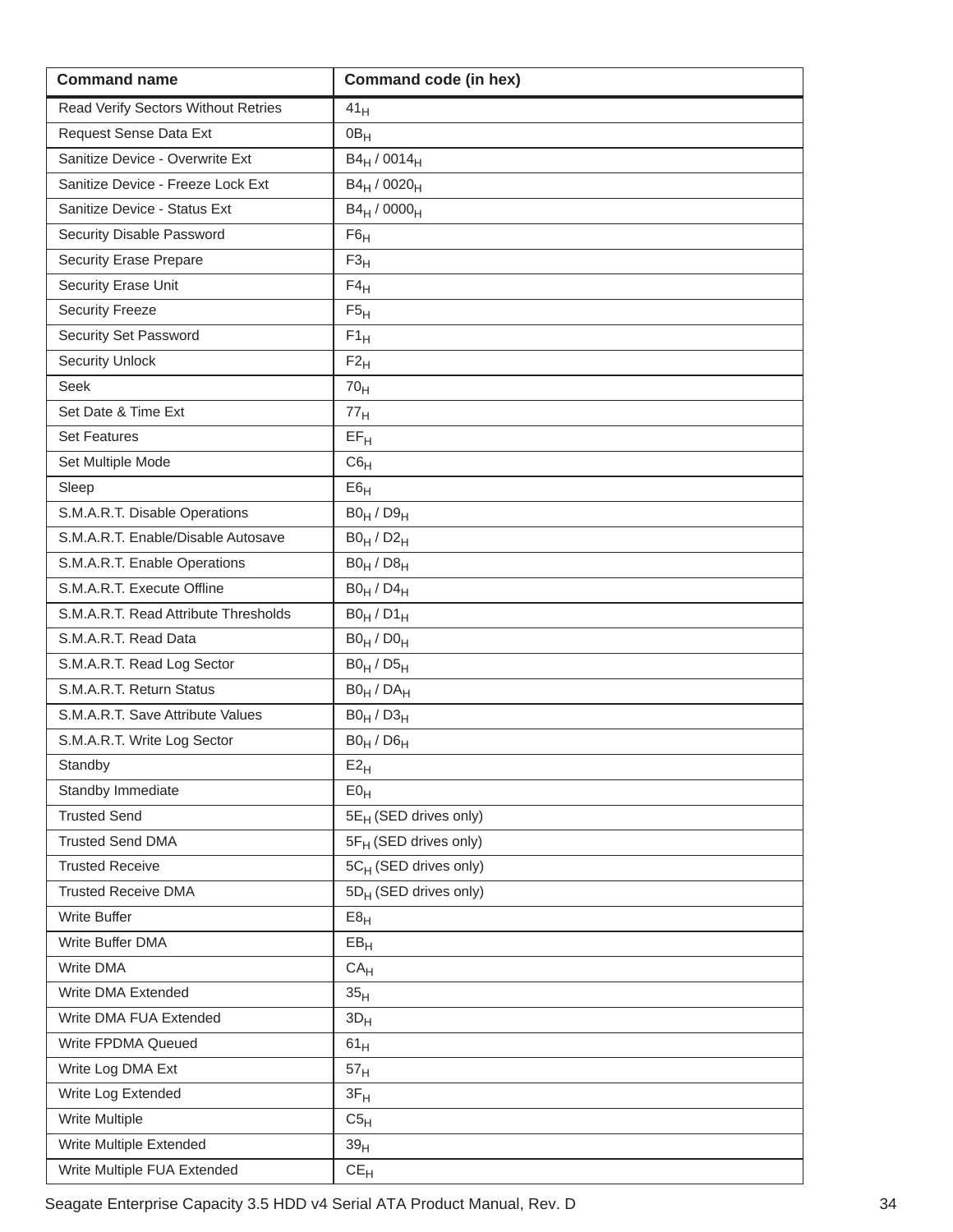| Command name                         | Command code (in hex) |
|--------------------------------------|-----------------------|
| <b>Write Sectors</b>                 | 30 <sub>H</sub>       |
| <b>Write Sectors Without Retries</b> | 31 <sub>H</sub>       |
| Write Sectors Extended               | 34 <sub>H</sub>       |
| Write Uncorrectable                  | 45 <sub>H</sub>       |

#### <span id="page-35-0"></span>**6.3.1 Identify Device command**

The Identify Device command (command code  $EC_H$ ) transfers information about the drive to the host following power up. The data is organized as a single 512-byte block of data, whose contents are shown in [Table 8](#page-33-1) on [page 33](#page-33-1). All reserved bits or words should be set to zero. Parameters listed with an "x" are drive-specific or vary with the state of the drive. [See Section](#page-7-0) [2.0 on page 7 f](#page-7-0)or default parameter settings.

The following commands contain drive-specific features that may not be included in the Serial ATA specification.

| Word      | <b>Description</b>                                                                                                                                | Value             |
|-----------|---------------------------------------------------------------------------------------------------------------------------------------------------|-------------------|
| 0         | Configuration information:<br>• Bit $15: 0 = ATA$ ; $1 = ATAPI$<br>· Bit 7: removable media<br>· Bit 6: removable controller<br>· Bit 0: reserved | $0C5A_H$          |
| 1         | Number of logical cylinders                                                                                                                       | 16,383            |
| 2         | ATA-reserved                                                                                                                                      | 0000 <sub>H</sub> |
| 3         | Number of logical heads                                                                                                                           | 16                |
| 4         | Retired                                                                                                                                           | 0000 <sub>H</sub> |
| 5         | Retired                                                                                                                                           | 0000 <sub>H</sub> |
| 6         | Number of logical sectors per logical track: 63                                                                                                   | $003F_H$          |
| $7 - 9$   | Retired                                                                                                                                           | 0000 <sub>H</sub> |
| $10 - 19$ | Serial number: (20 ASCII characters, $0000_H$ = none)                                                                                             | <b>ASCII</b>      |
| 20        | Retired                                                                                                                                           | 0000 <sub>H</sub> |
| 21        | Retired                                                                                                                                           | 0400 <sub>H</sub> |
| 22        | Obsolete                                                                                                                                          | 0000 <sub>H</sub> |
| $23 - 26$ | Firmware revision<br>(8 ASCII character string, padded with blanks to end of string)                                                              | X.XX              |
| $27 - 46$ | Drive model number:<br>(40 ASCII characters, padded with blanks to end of string)                                                                 |                   |
| 47        | (Bits 7-0) Maximum sectors per interrupt on Read multiple and Write multiple (16)                                                                 | $8010_H$          |
| 48        | Trusted computing feature set options                                                                                                             | $4001_H$          |
| 49        | Standard Standby timer, IORDY supported and may be disabled                                                                                       | 2F00 <sub>H</sub> |
| 50        | ATA-reserved                                                                                                                                      | 0000 <sub>H</sub> |
| 51        | PIO data-transfer cycle timing mode                                                                                                               | $0200_H$          |
| 52        | Retired                                                                                                                                           | $0200_H$          |
| 53        | Words 54-58, 64-70 and 88 are valid                                                                                                               | 0007 <sub>H</sub> |
| 54        | Number of current logical cylinders                                                                                                               | $xxxx_{H}$        |
| 55        | Number of current logical heads                                                                                                                   | <b>XXXXH</b>      |
| 56        | Number of current logical sectors per logical track                                                                                               | <b>XXXXH</b>      |
| $57 - 58$ | Current capacity in sectors                                                                                                                       | XXXH              |
| 59        | Number of sectors transferred during a Read Multiple or Write Multiple command                                                                    | $xxxx_{H}$        |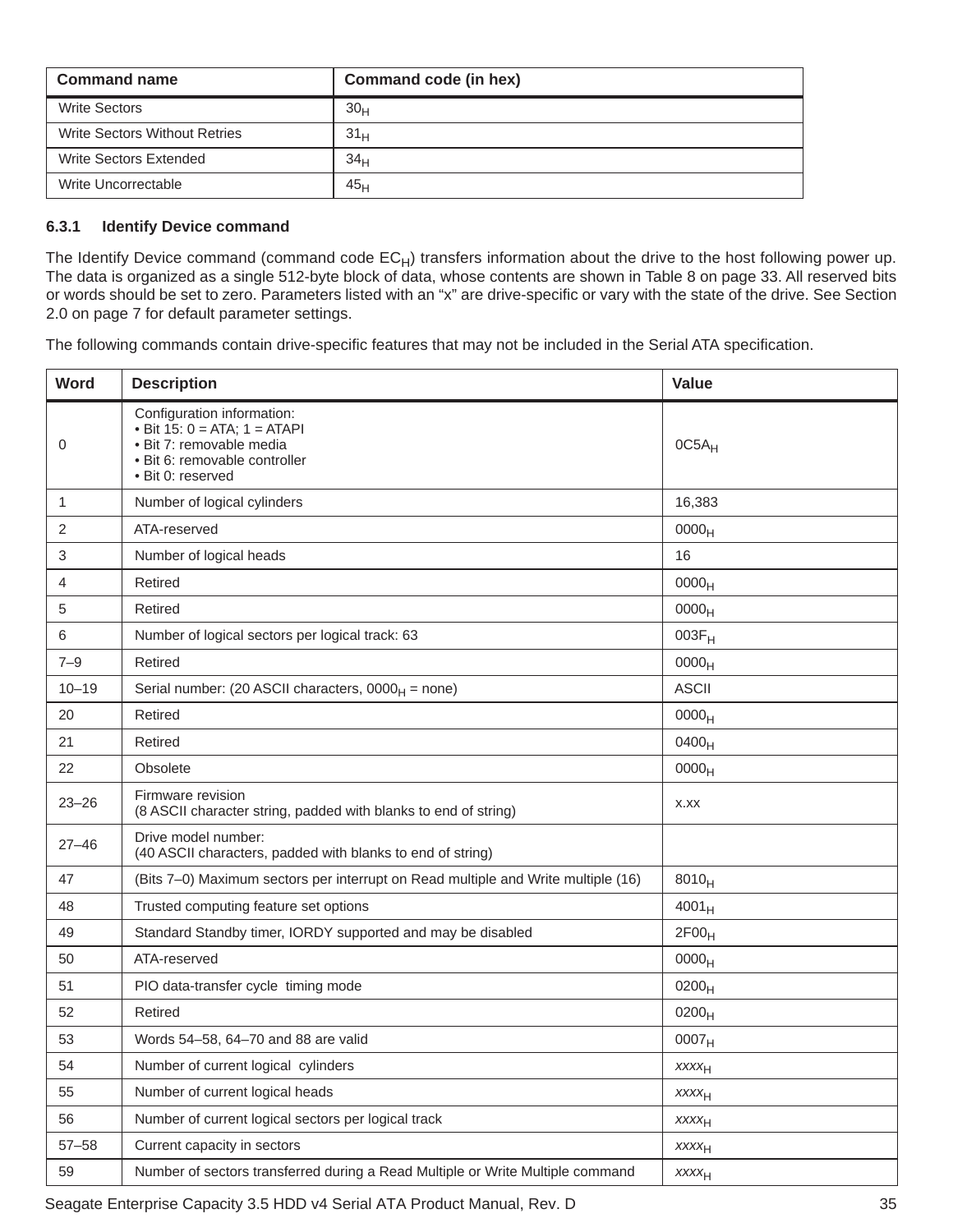| Word      | <b>Description</b>                                                                                                                                                                                                                                                                                                                                                                                                                  | <b>Value</b>            |
|-----------|-------------------------------------------------------------------------------------------------------------------------------------------------------------------------------------------------------------------------------------------------------------------------------------------------------------------------------------------------------------------------------------------------------------------------------------|-------------------------|
| $60 - 61$ | Total number of user-addressable LBA sectors available<br>(see Section 2.2 for related information)<br>*Note: The maximum value allowed in this field is: 0FFFFFFFh (268,435,455 sec-<br>tors, 137GB). Drives with capacities over 137GB will have 0FFFFFFFh in this field<br>and the actual number of user-addressable LBAs specified in words 100-103. This is<br>required for drives that support the 48-bit addressing feature. | 0FFFFFFFFh*             |
| 62        | Retired                                                                                                                                                                                                                                                                                                                                                                                                                             | 0000 <sub>H</sub>       |
| 63        | Multiword DMA active and modes supported<br>(see note following this table)                                                                                                                                                                                                                                                                                                                                                         | xx07 <sub>H</sub>       |
| 64        | Advanced PIO modes supported (modes 3 and 4 supported)                                                                                                                                                                                                                                                                                                                                                                              | 0003 <sub>H</sub>       |
| 65        | Minimum multiword DMA transfer cycle time per word (120 ns)                                                                                                                                                                                                                                                                                                                                                                         | 0078 <sub>H</sub>       |
| 66        | Recommended multiword DMA transfer cycle time per word (120 ns)                                                                                                                                                                                                                                                                                                                                                                     | $0078_H$                |
| 67        | Minimum PIO cycle time without IORDY flow control (240 ns)                                                                                                                                                                                                                                                                                                                                                                          | 0078 <sub>H</sub>       |
| 68        | Minimum PIO cycle time with IORDY flow control (120 ns)                                                                                                                                                                                                                                                                                                                                                                             | $0078_H$                |
| 69        | Additional supported                                                                                                                                                                                                                                                                                                                                                                                                                | 00008 <sub>H</sub>      |
| $70 - 74$ | ATA-reserved                                                                                                                                                                                                                                                                                                                                                                                                                        | 0000 <sub>H</sub>       |
| 75        | Queue depth                                                                                                                                                                                                                                                                                                                                                                                                                         | $001F_H$                |
| 76        | Serial ATA capabilities                                                                                                                                                                                                                                                                                                                                                                                                             | 8D0E <sub>H</sub>       |
| 77        | Reserved for future Serial ATA definition                                                                                                                                                                                                                                                                                                                                                                                           | <b>XXXX<sub>H</sub></b> |
| 78        | Serial ATA features supported                                                                                                                                                                                                                                                                                                                                                                                                       | xxxx <sub>H</sub>       |
| 79        | Serial ATA features enabled                                                                                                                                                                                                                                                                                                                                                                                                         | xxxx <sub>H</sub>       |
| 80        | Major version number                                                                                                                                                                                                                                                                                                                                                                                                                | $03F0_H$                |
| 81        | Minor version number                                                                                                                                                                                                                                                                                                                                                                                                                | 0000 <sub>H</sub>       |
| 82        | Command sets supported                                                                                                                                                                                                                                                                                                                                                                                                              | $306B_H$                |
| 83        | Command sets supported                                                                                                                                                                                                                                                                                                                                                                                                              | 7561 <sub>H</sub>       |
| 84        | Command sets support extension (see note following this table)                                                                                                                                                                                                                                                                                                                                                                      | 6163 <sub>H</sub>       |
| 85        | Command sets enabled                                                                                                                                                                                                                                                                                                                                                                                                                | 3069 <sub>H</sub>       |
| 86        | Command sets enabled                                                                                                                                                                                                                                                                                                                                                                                                                | B401 <sub>H</sub>       |
| 87        | Command sets enable extension                                                                                                                                                                                                                                                                                                                                                                                                       | $6163_H$                |
| 88        | Ultra DMA support and current mode (see note following this table)                                                                                                                                                                                                                                                                                                                                                                  | $007F_H$                |
| 89        | Security erase time                                                                                                                                                                                                                                                                                                                                                                                                                 | <b>XXXXH</b>            |
| 90        | Enhanced security erase time                                                                                                                                                                                                                                                                                                                                                                                                        | <b>XXXXH</b>            |
| 92        | Master password revision code                                                                                                                                                                                                                                                                                                                                                                                                       | FFE <sub>H</sub>        |
| 93        | Hardware reset value                                                                                                                                                                                                                                                                                                                                                                                                                | $xxxx_{H}$              |
| $95 - 99$ | ATA-reserved                                                                                                                                                                                                                                                                                                                                                                                                                        | 0000 <sub>H</sub>       |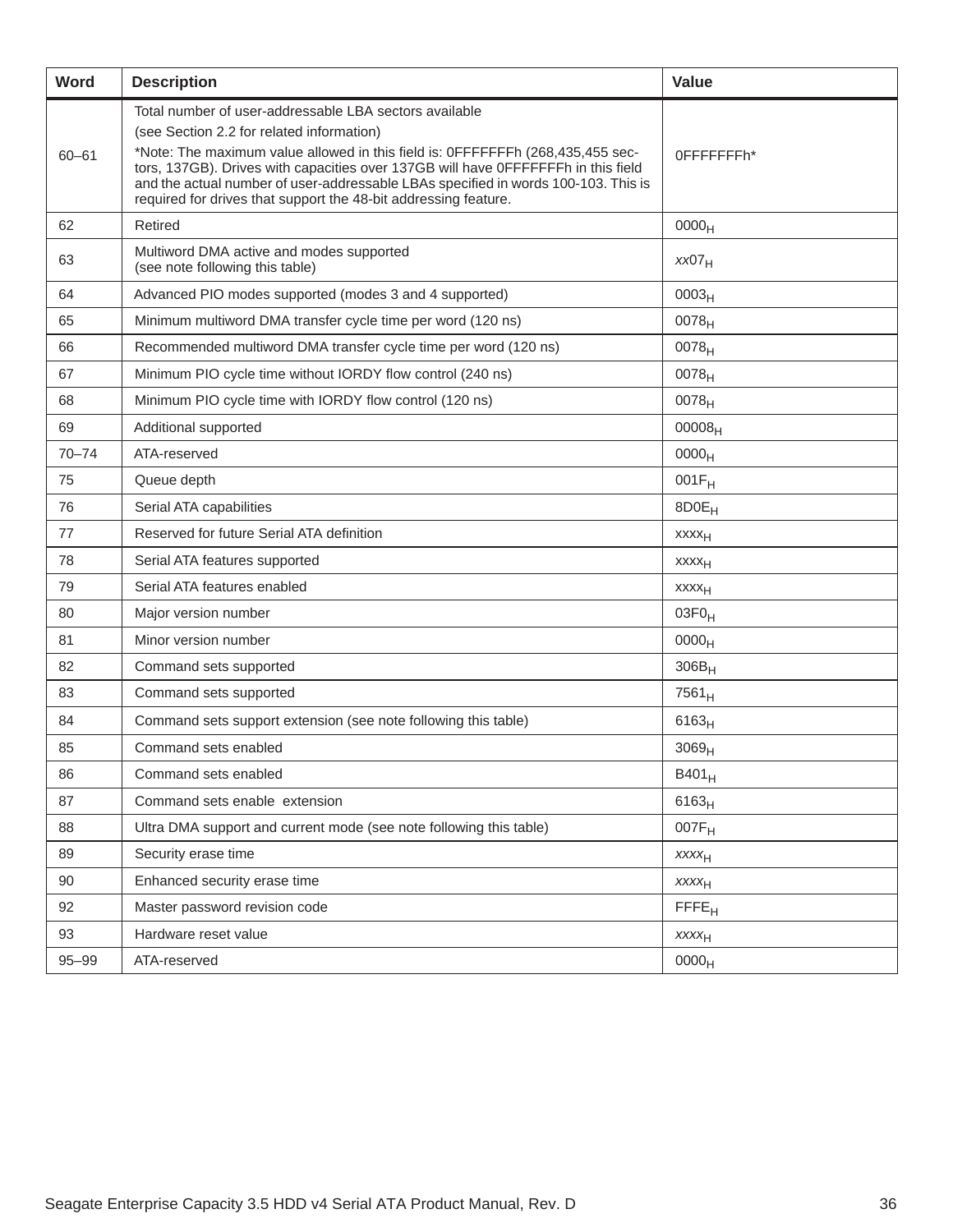| <b>Word</b> | <b>Description</b>                                                                                                                                                                                                         | <b>Value</b>                                                                                                                                                                                                                                                                                                                                                                                                                                                                                               |
|-------------|----------------------------------------------------------------------------------------------------------------------------------------------------------------------------------------------------------------------------|------------------------------------------------------------------------------------------------------------------------------------------------------------------------------------------------------------------------------------------------------------------------------------------------------------------------------------------------------------------------------------------------------------------------------------------------------------------------------------------------------------|
| $100 - 103$ | Total number of user-addressable LBA sectors available (see Section 2.2 for related<br>information). These words are required for drives that support the 48-bit addressing<br>feature. Maximum value: 0000FFFFFFFFFFFFFh. | $ST6000NM0024 = 11,721,045,168$<br>ST6000NM0044 = 11,721,045,168<br>ST6000NM0084 = 11,721,045,168<br>$ST5000NM0084 = 9,767,541,168$<br>ST4000NM0024 = 7,814,037,168<br>$ST4000NM0044 = 7,814,037,168$<br>ST2000NM0024 = 3,907,029,168<br>ST2000NM0044 = 3,907,029,168<br>$ST6000NM0004 = 1,465,130,646$<br>$ST6000NM0064 = 1,465,130,646$<br>$ST6000NM0094 = 1,465,130,646$<br>$ST4000NM0004 = 976,754,646$<br>ST4000NM0064 = 976,754,646<br>$ST2000NM0004 = 488,378,646$<br>ST2000NM0064 =<br>488,378,646 |
| $104 - 105$ | ATA-reserved                                                                                                                                                                                                               | 0000 <sub>H</sub>                                                                                                                                                                                                                                                                                                                                                                                                                                                                                          |
| 106         | Physical/Logical sector size                                                                                                                                                                                               | 6003 <sub>H</sub>                                                                                                                                                                                                                                                                                                                                                                                                                                                                                          |
| 107         | ATA-reserved                                                                                                                                                                                                               | 0000 <sub>H</sub>                                                                                                                                                                                                                                                                                                                                                                                                                                                                                          |
| 108-111     | The mandatory value of the world wide name (WWN) for the drive.<br>NOTE: This field is valid if word 84, bit 8 is set to 1 indicating 64-bit WWN support.                                                                  | Each drive will have a unique<br>value.                                                                                                                                                                                                                                                                                                                                                                                                                                                                    |
| $112 - 118$ | ATA-reserved                                                                                                                                                                                                               | 0000 <sub>H</sub>                                                                                                                                                                                                                                                                                                                                                                                                                                                                                          |
| 119         | Commands and feature sets supported                                                                                                                                                                                        | 410E <sub>H</sub>                                                                                                                                                                                                                                                                                                                                                                                                                                                                                          |
| 120         | Commands and feature sets supported or enabled                                                                                                                                                                             | $409C_H$                                                                                                                                                                                                                                                                                                                                                                                                                                                                                                   |
| 121-127     | ATA-reserved                                                                                                                                                                                                               | 0000 <sub>H</sub>                                                                                                                                                                                                                                                                                                                                                                                                                                                                                          |
| 128         | Security status                                                                                                                                                                                                            | $0021_H$                                                                                                                                                                                                                                                                                                                                                                                                                                                                                                   |
| 129-159     | Seagate-reserved                                                                                                                                                                                                           | XXXH                                                                                                                                                                                                                                                                                                                                                                                                                                                                                                       |
| 160-205     | ATA-reserved                                                                                                                                                                                                               | 0000 <sub>H</sub>                                                                                                                                                                                                                                                                                                                                                                                                                                                                                          |
| 206         | SCT Command Transport command set.<br>If bit 0 is set to one, then the device supports SCT Command Transport.<br>Bits 7:2 indicate individual SCT feature support.                                                         | $XXBD_H$                                                                                                                                                                                                                                                                                                                                                                                                                                                                                                   |
| 207-254     | ATA-reserved                                                                                                                                                                                                               | 0000 <sub>H</sub>                                                                                                                                                                                                                                                                                                                                                                                                                                                                                          |
| 255         | Integrity word                                                                                                                                                                                                             | $XXAS_H$                                                                                                                                                                                                                                                                                                                                                                                                                                                                                                   |

Note See the bit descriptions below for words 63, 84, and 88 of the Identify Drive data.

| Description (if bit is set to 1) |            |                                                           |
|----------------------------------|------------|-----------------------------------------------------------|
|                                  | <b>Bit</b> | Word 63                                                   |
|                                  | 0          | Multiword DMA mode 0 is supported.                        |
|                                  | 1          | Multiword DMA mode 1 is supported.                        |
|                                  | 2          | Multiword DMA mode 2 is supported.                        |
|                                  | 8          | Multiword DMA mode 0 is currently active.                 |
|                                  | 9          | Multiword DMA mode 1 is currently active.                 |
|                                  | 10         | Multiword DMA mode 2 is currently active.                 |
|                                  | <b>Bit</b> | Word 84                                                   |
|                                  | $\Omega$   | SMART error logging is supported.                         |
|                                  | 1          | SMART self-test is supported.                             |
|                                  | 2          | Media serial number is supported.                         |
|                                  | 3          | Media Card Pass Through Command feature set is supported. |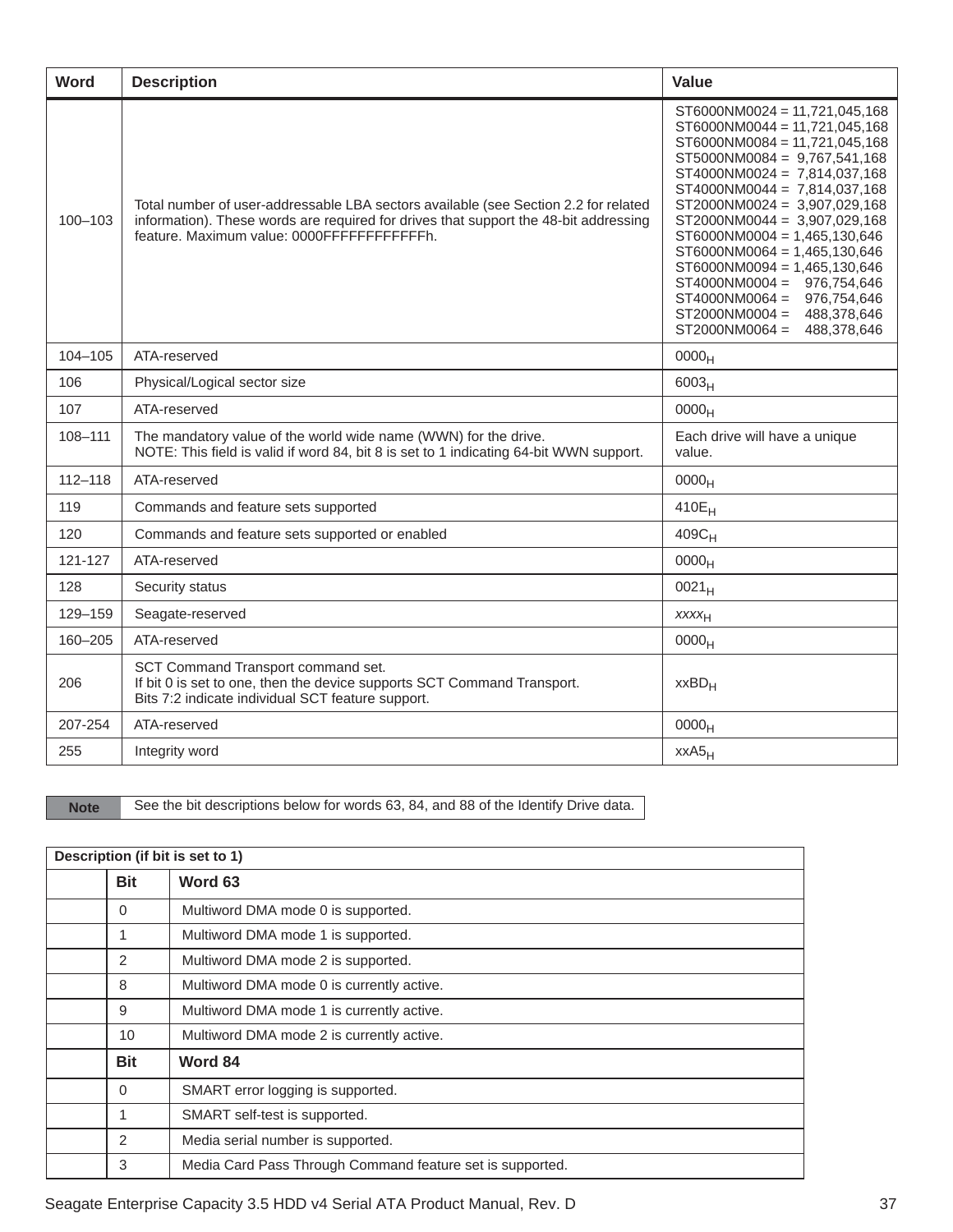| 4              | Streaming feature set is supported.                                  |
|----------------|----------------------------------------------------------------------|
| 5              | GPL feature set is supported.                                        |
| 6              | WRITE DMA FUA EXT and WRITE MULTIPLE FUA EXT commands are supported. |
| $\overline{7}$ | WRITE DMA QUEUED FUA EXT command is supported.                       |
| 8              | 64-bit World Wide Name is supported.                                 |
| $9 - 10$       | Obsolete.                                                            |
| $11 - 12$      | Reserved for TLC.                                                    |
| 13             | IDLE IMMEDIATE command with IUNLOAD feature is supported.            |
| 14             | Shall be set to 1.                                                   |
| 15             | Shall be cleared to 0.                                               |
| <b>Bit</b>     | Word 88                                                              |
| $\Omega$       | Ultra DMA mode 0 is supported.                                       |
| 1              | Ultra DMA mode 1 is supported.                                       |
| $\overline{2}$ | Ultra DMA mode 2 is supported.                                       |
| 3              | Ultra DMA mode 3 is supported.                                       |
| 4              | Ultra DMA mode 4 is supported.                                       |
| 5              | Ultra DMA mode 5 is supported.                                       |
| 6              | Ultra DMA mode 6 is supported.                                       |
| 8              | Ultra DMA mode 0 is currently active.                                |
| 9              | Ultra DMA mode 1 is currently active.                                |
| 10             | Ultra DMA mode 2 is currently active.                                |
| 11             | Ultra DMA mode 3 is currently active.                                |
| 12             | Ultra DMA mode 4 is currently active.                                |
| 13             | Ultra DMA mode 5 is currently active.                                |
| 14             | Ultra DMA mode 6 is currently active.                                |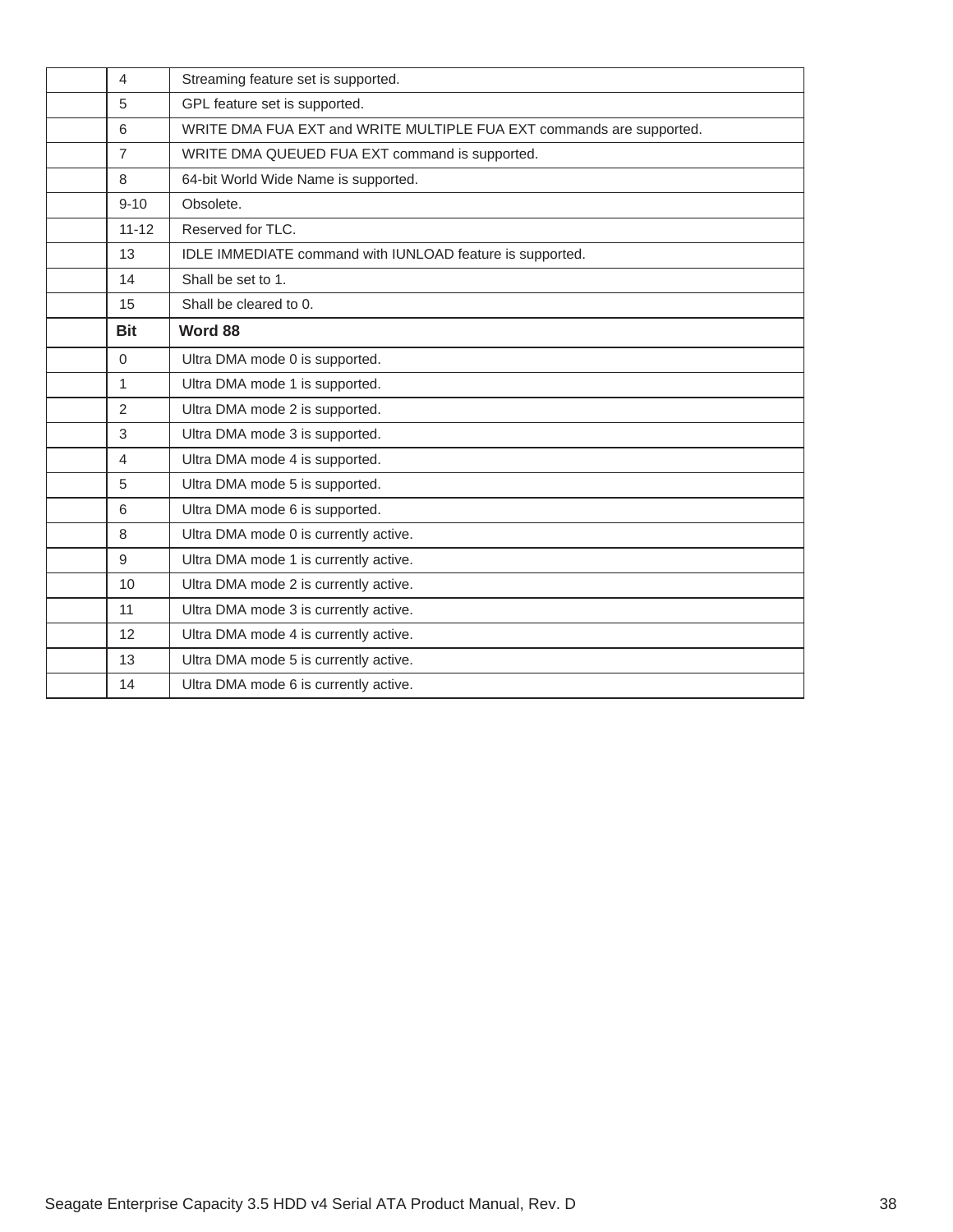#### <span id="page-39-0"></span>**6.3.2 Set Features command**

This command controls the implementation of various features that the drive supports. When the drive receives this command, it sets BSY, checks the contents of the Features register, clears BSY and generates an interrupt. If the value in the register does not represent a feature that the drive supports, the command is aborted. Power-on default has the read look-ahead and write caching features enabled. The acceptable values for the Features register are defined as follows

#### *Table 9 Set Features command values*

- 02<sub>H</sub> Enable write cache *(default)*.
- 03<sub>H</sub> Set transfer mode (based on value in Sector Count register).
	- Sector Count register values:
		- $00_H$  Set PIO mode to default (PIO mode 2).
		- $01_H$  Set PIO mode to default and disable IORDY (PIO mode 2).
		- 08H PIO mode 0
		- 09<sub>H</sub> PIO mode 1
		- 0A<sub>H</sub> PIO mode 2
		- 0B<sub>H</sub> PIO mode 3
		- 0CH PIO mode 4 *(default)*
		- $20_H$  Multiword DMA mode 0
		- 21<sub>H</sub> Multiword DMA mode 1
		- $22<sub>H</sub>$  Multiword DMA mode 2
		- 40<sub>H</sub> Ultra DMA mode 0
		- 41<sub>H</sub> Ultra DMA mode 1
		- 42<sub>H</sub> Ultra DMA mode 2
		- 43<sub>H</sub> Ultra DMA mode 3
		- 44<sub>H</sub> Ultra DMA mode 4
		- 45<sub>H</sub> Ultra DMA mode 5
		- 46<sub>H</sub> Ultra DMA mode 6
- $10<sub>H</sub>$  Enable use of SATA features
- $55<sub>H</sub>$  Disable read look-ahead (read cache) feature.
- $82<sub>H</sub>$  Disable write cache
- 90<sub>H</sub> Disable use of SATA features
- AAH Enable read look-ahead (read cache) feature *(default).*
- $F1_H$  Report full capacity available

**Note** At power-on, or after a hardware or software reset, the default values of the features are as indicated above.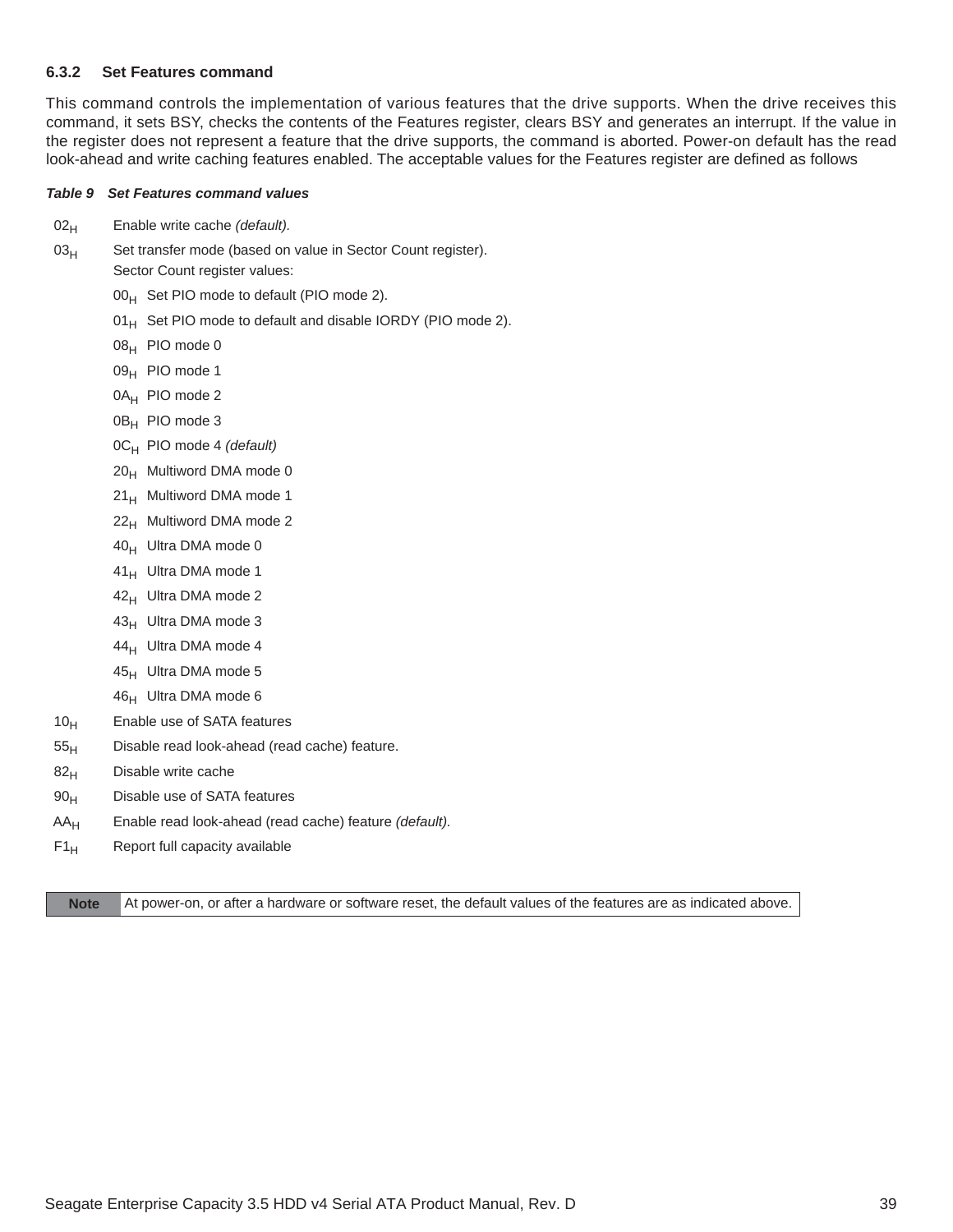#### <span id="page-40-0"></span>**6.3.3 S.M.A.R.T. commands**

S.M.A.R.T. provides near-term failure prediction for disk drives. When S.M.A.R.T. is enabled, the drive monitors predetermined drive attributes that are susceptible to degradation over time. If self-monitoring determines that a failure is likely, S.M.A.R.T. makes a status report available to the host. Not all failures are predictable. S.M.A.R.T. predictability is limited to the attributes the drive can monitor. For more information on S.M.A.R.T. commands and implementation, see the *Draft ATA-5 Standard.*

SeaTools diagnostic software activates a built-in drive self-test (DST S.M.A.R.T. command for D4 $_H$ ) that eliminates unnecessary drive returns. The diagnostic software ships with all new drives and is also available at: [http://www.seagate.com/support/downloads/seatools/](http://www.seagate.com/support/downloads/seatools/ ).

This drive is shipped with S.M.A.R.T. features disabled. Users must have a recent BIOS or software package that supports S.M.A.R.T. to enable this feature. The table below shows the S.M.A.R.T. command codes that the drive uses.

| Code in features register | S.M.A.R.T. command                               |
|---------------------------|--------------------------------------------------|
| D0 <sub>H</sub>           | S.M.A.R.T. Read Data                             |
| $D2_{H}$                  | S.M.A.R.T. Enable/Disable Attribute Autosave     |
| D3 <sub>H</sub>           | S.M.A.R.T. Save Attribute Values                 |
| $D4_H$                    | S.M.A.R.T. Execute Off-line Immediate (runs DST) |
| D5 <sub>H</sub>           | S.M.A.R.T. Read Log Sector                       |
| D6 <sub>H</sub>           | S.M.A.R.T. Write Log Sector                      |
| D8 <sub>H</sub>           | S.M.A.R.T. Enable Operations                     |
| D9 <sub>H</sub>           | S.M.A.R.T. Disable Operations                    |
| DA <sub>H</sub>           | S.M.A.R.T. Return Status                         |

|  |  | Table 10 S.M.A.R.T. commands |  |
|--|--|------------------------------|--|
|--|--|------------------------------|--|

|             | If an appropriate code is not written to the Features Register, the   |
|-------------|-----------------------------------------------------------------------|
| <b>Note</b> | command is aborted and 0x04 (abort) is written to the Error register. |